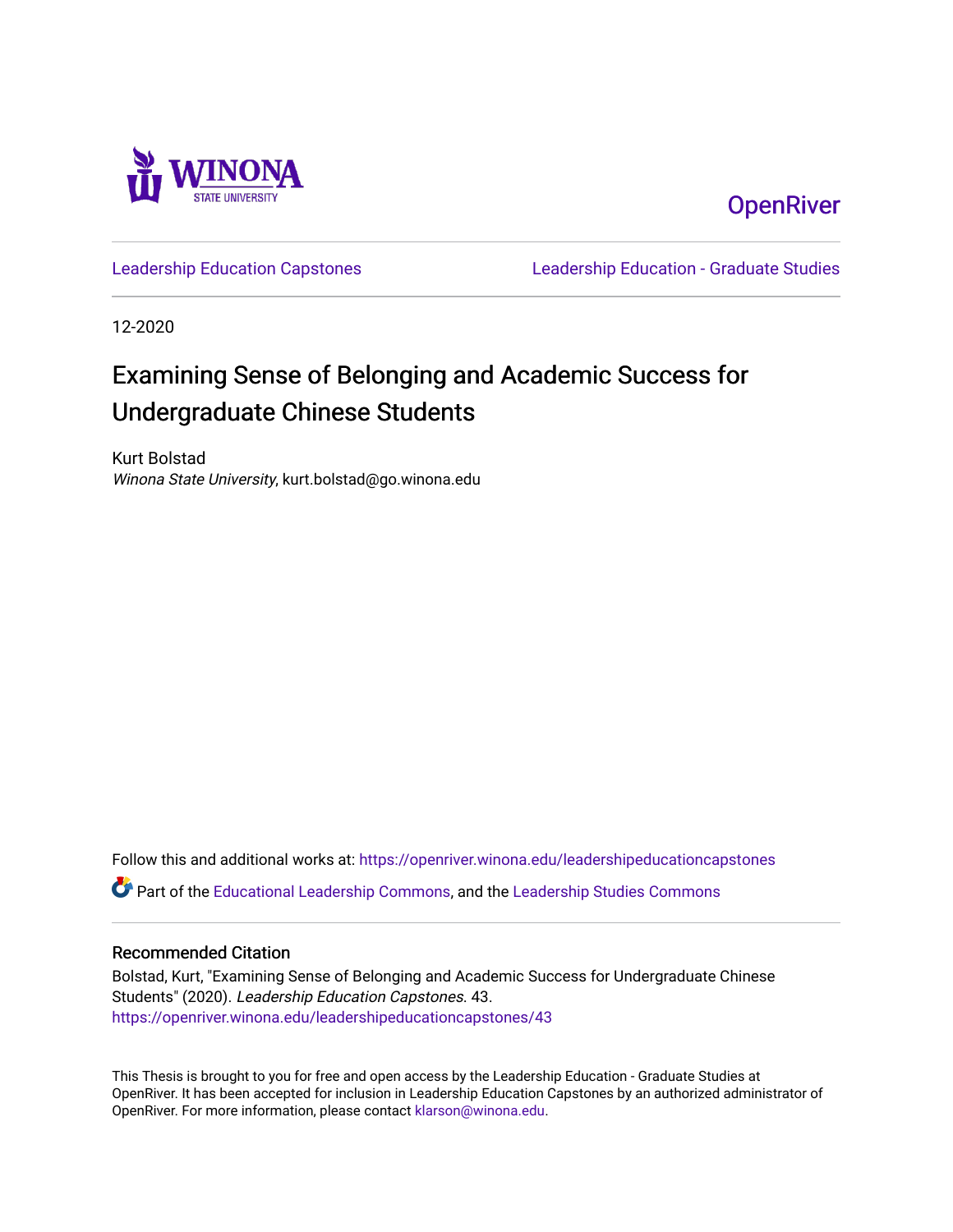Examining Sense of Belonging and Academic Success

for Undergraduate Chinese Students

A Master's Thesis

**By** 

Kurt Bolstad

Submitted to the Graduate College of Winona State University in partial fulfillment of the

requirements for the degree of

Master of Science in Leadership Education

December 2020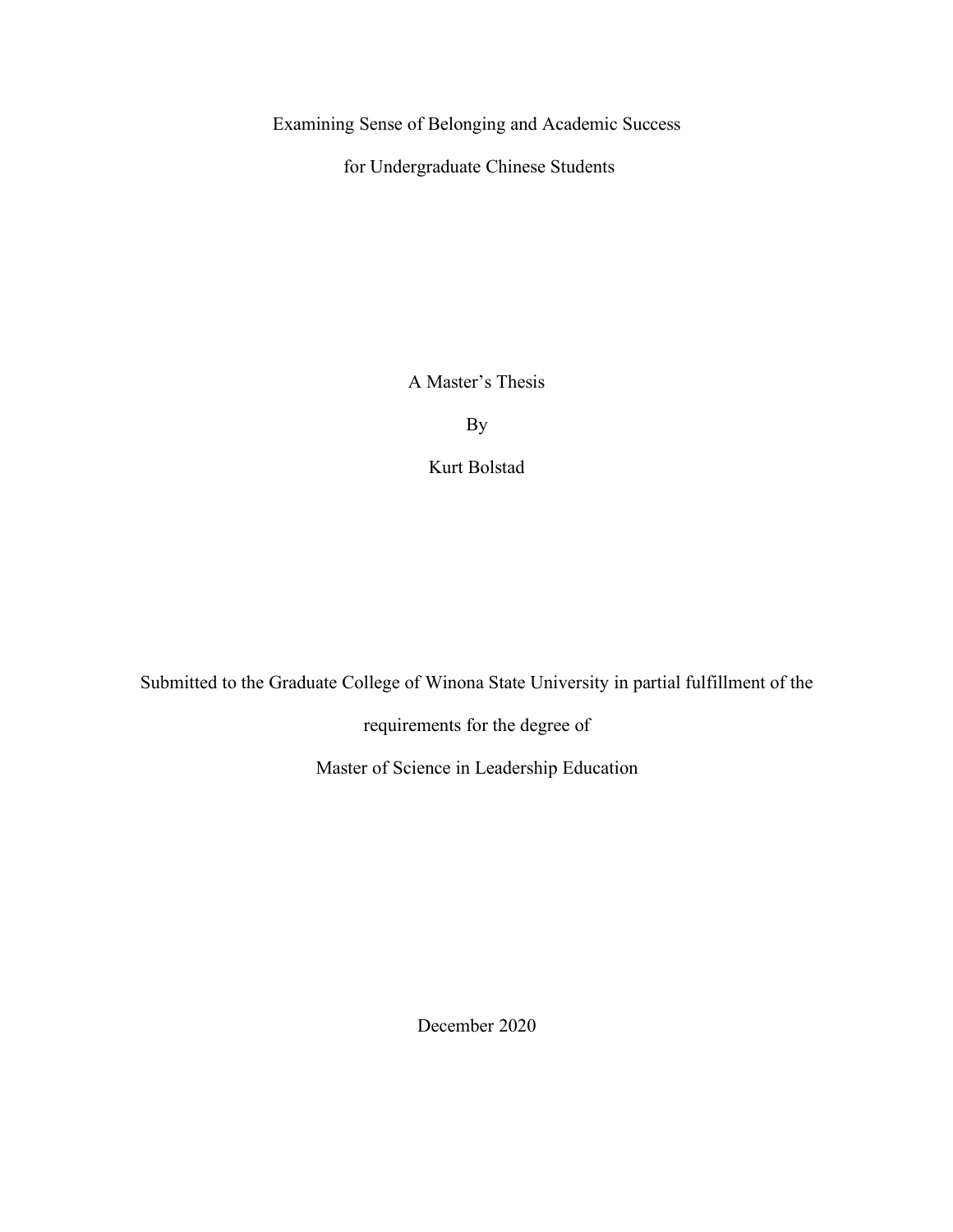# **ABSTRACT**

This qualitative study explored the experiences of undergraduate Chinese international students and how those experiences related to their sense of belonging and perceived classroom performance. Individual interviews were conducted to obtain data for this study. Participants indicated experiences with sense of belonging in several ways, including (1) social support, (2) homesickness, (3) social isolation. These experiences contributed to belong through (1) student organizations and (2) cultural familiarity and integration. Participants also indicated connections with belonging and perceived classroom performance, including (1) educational background, (2) learning habits, (3) self-motivation, and (4) external factors. Recommendations for future research include monitoring the development of belonging over time, expanding the research to a larger and more diverse population, and utilizing quantitative instruments to determine level of belonging and how it impacts a measurable performance.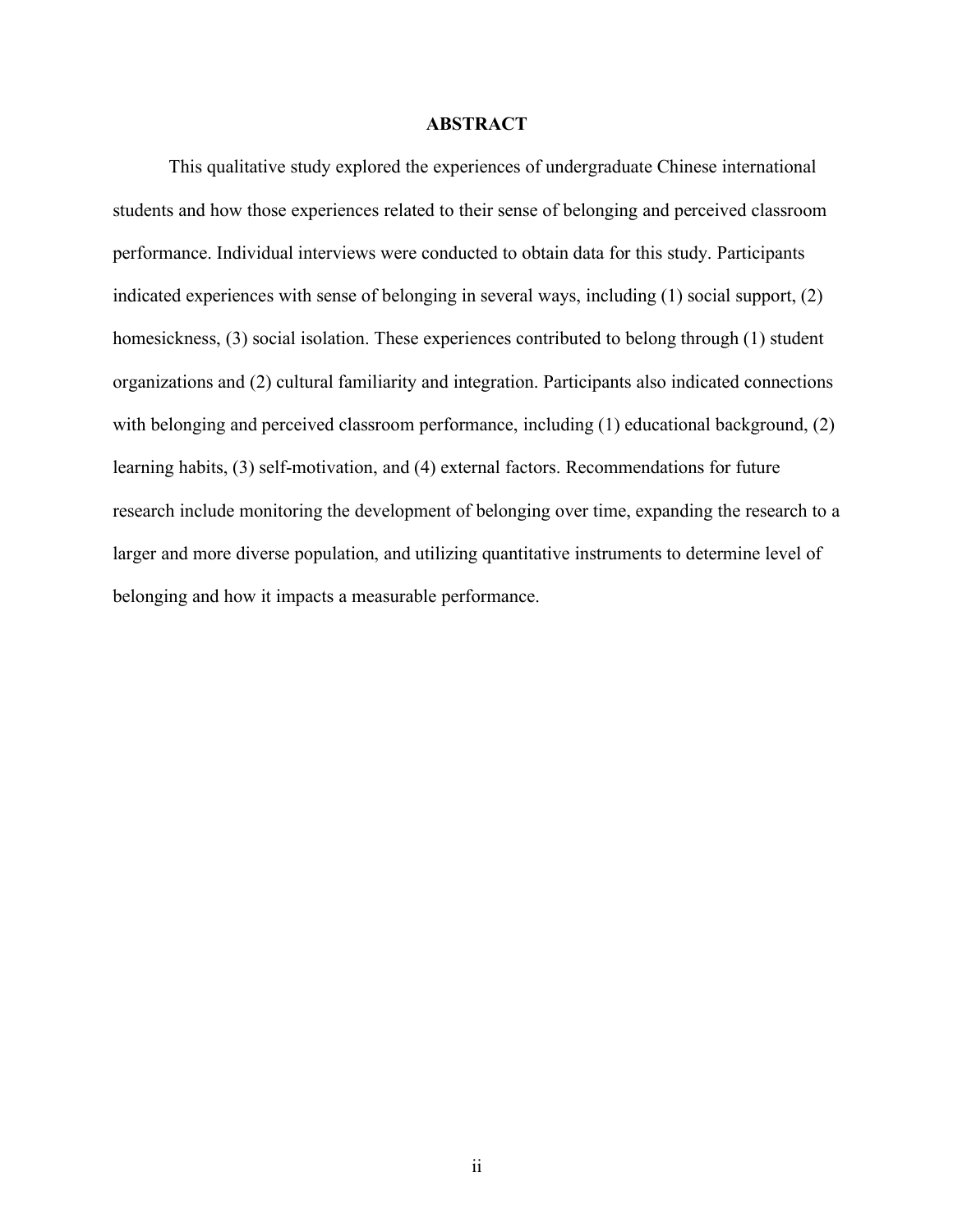# **TABLE OF CONTENTS**

| <b>CHAPTER II </b> | 10 |
|--------------------|----|
|                    |    |
|                    |    |
|                    |    |
|                    |    |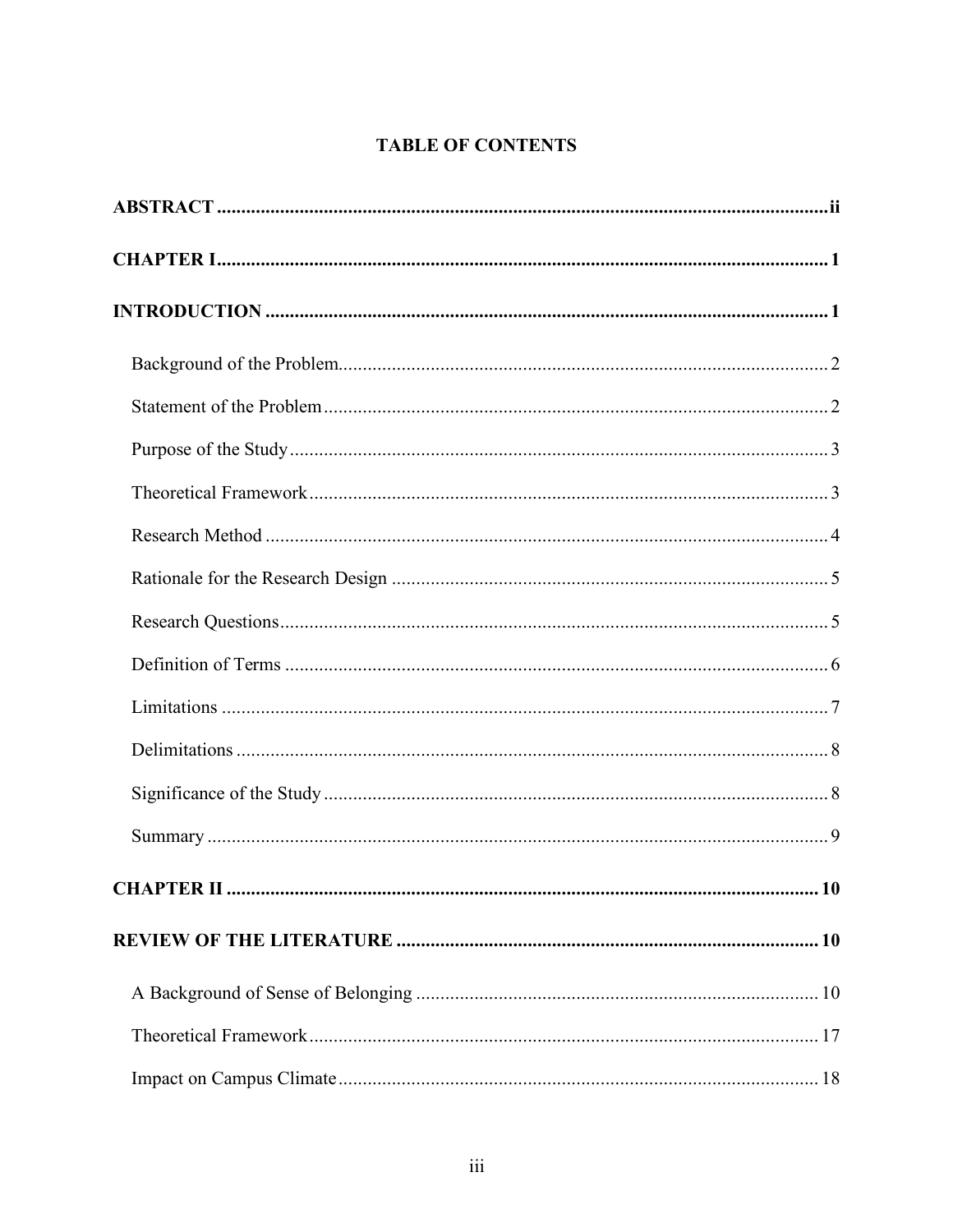| 28 |
|----|
|    |
| 29 |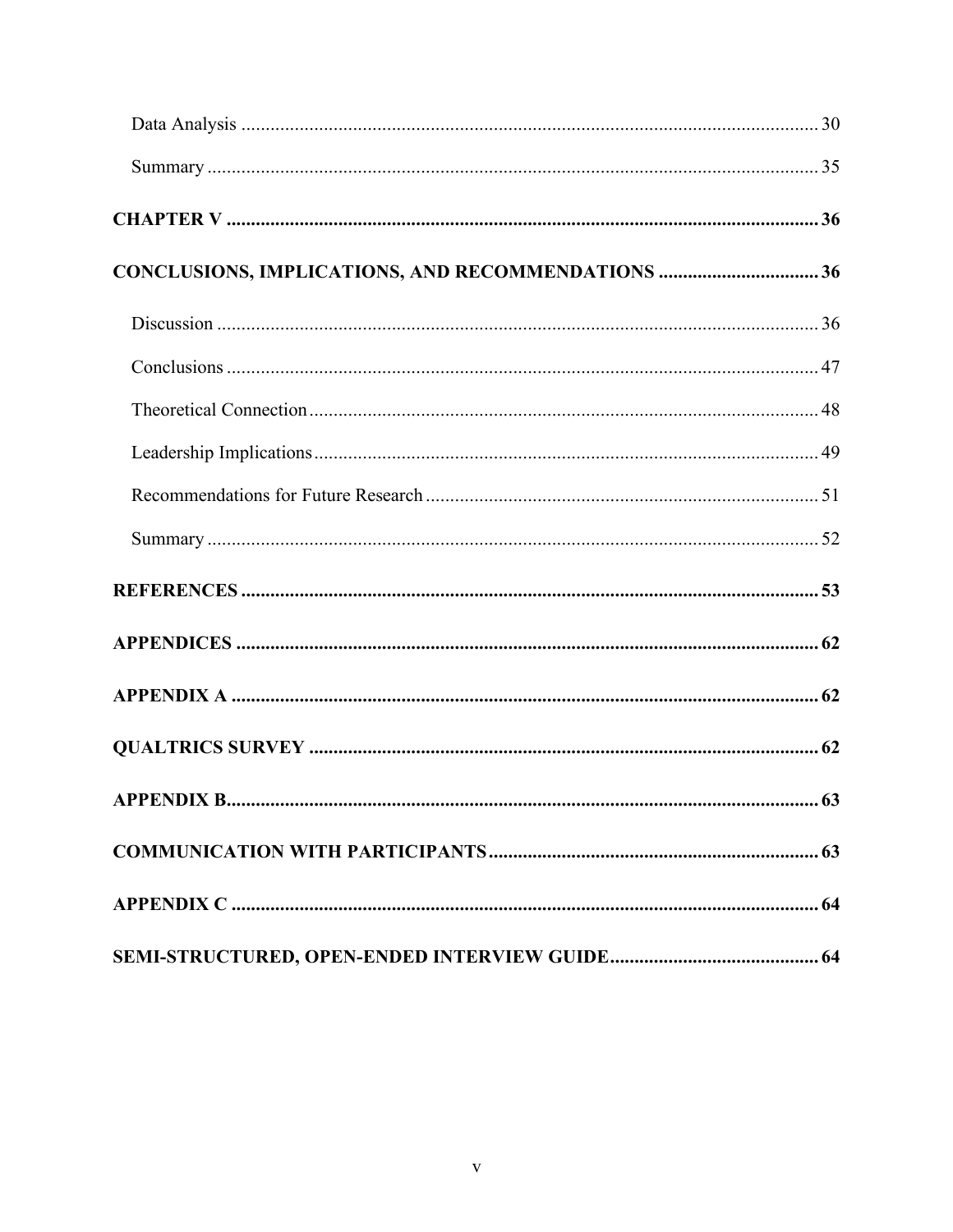#### **CHAPTER I**

# **INTRODUCTION**

Perhaps being part of a community may simply be a part of life. In a general sense, people look for connections with others and search for a way to belong (Baumeister & Leary, 1995). Like most communities in the U.S., the community at this university is composed of students from different backgrounds and ethnicities (Winona State University, 2016). Students come together in this setting to learn concepts and develop skills they hope to use in future or current jobs (Nadelson et al., 2013; Schultz & Higbee, 2007). At the same time, there is a social element to education (Hurtado et al., 2007). As students attend class or go to work, they interact with other people (Saenz, Ngai, & Hurtado, 2007). These interactions may change the way students think and feel about the university (Johnson et al., 2007). Students may no longer wish to attend a university where they feel mistreated, disrespected, or lonely (Tinto, 1975).

Whether experiencing positive or negative events at college, students may begin to develop a sense of belonging on campus. Just like other students, international students are also likely to seek elements of belonging in the community (Glass et al., 2015). While these students face additional challenges, such as potential languages barriers (Lin & Betz, 2009) and living in a different country apart from many family and friends (Wang et al., 2007), they must also face the regular concerns which accompany going to college (e.g., academic planning, time management, and financing). Considering these issues, this study intends to examine a sense of belonging for Chinese international students and provide suggestions for a potentially improved campus climate.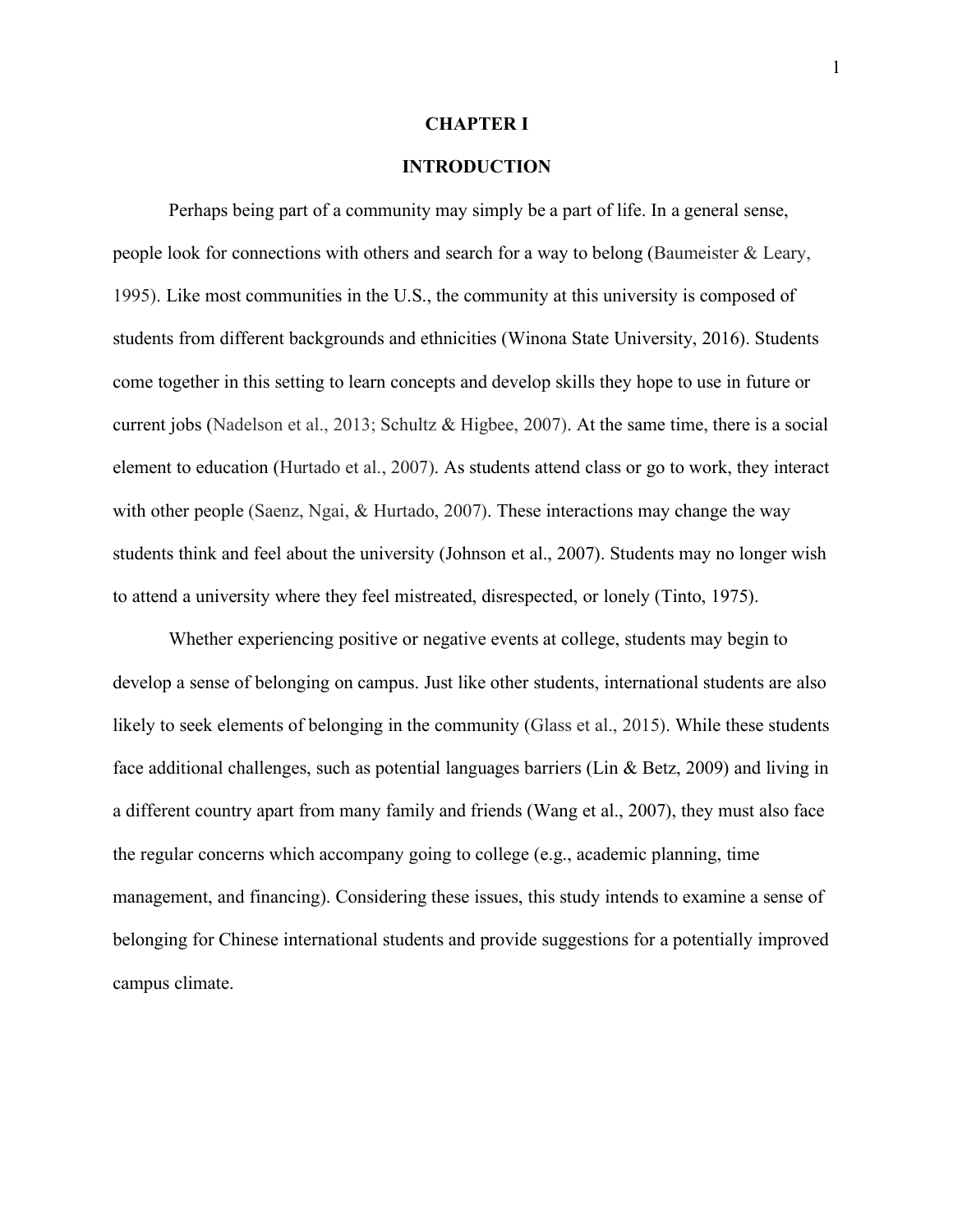#### **Background of the Problem**

One of the most common issues for a sense of belonging in higher education involves diversity and racial climate (Chang et al., 2003). Studies from Booker (2016) noted African American undergraduate women often face challenges other students may not, including racial slurs and lack of support from faculty. Latino students experienced a greater sense of belonging when talking to other students about class activities (Hurtado & Carter, 1997). Chinese students already attending college in the U.S. recommended several items for first-time international students (Heng, 2018). Some of these recommendations included understanding the culture and language beforehand, searching for friends with common interests, and keeping an open mind while exploring new things (Heng, 2018). Much of the research shows people from different backgrounds experience and interpret a sense of belonging in different ways (Rankin & Reason, 2005). In addition, individuals may have varying priorities or interests, which might further complicate the goal of understanding and identifying a sense of belonging for everyone on campus. Despite the many challenges, encouraging and seeking diversity on campus leads to several educational benefits, including creativity (Chang et al., 2003) and critical thinking (Pascarella et al., 2001).

#### **Statement of the Problem**

Much of the research focuses on underrepresented students who are citizens of the U.S. and how racial or ethnic backgrounds affect a sense of belonging (Samura, 2016; Strayhorn, 2018; Vaccaro & Newman, 2016). However, few studies have centered on international students, especially Chinese students (Du & Wei, 2015; Slaten et al., 2016). Since the research demonstrates psychological and educational benefits for belonging (Hausmann, Schofield, &

2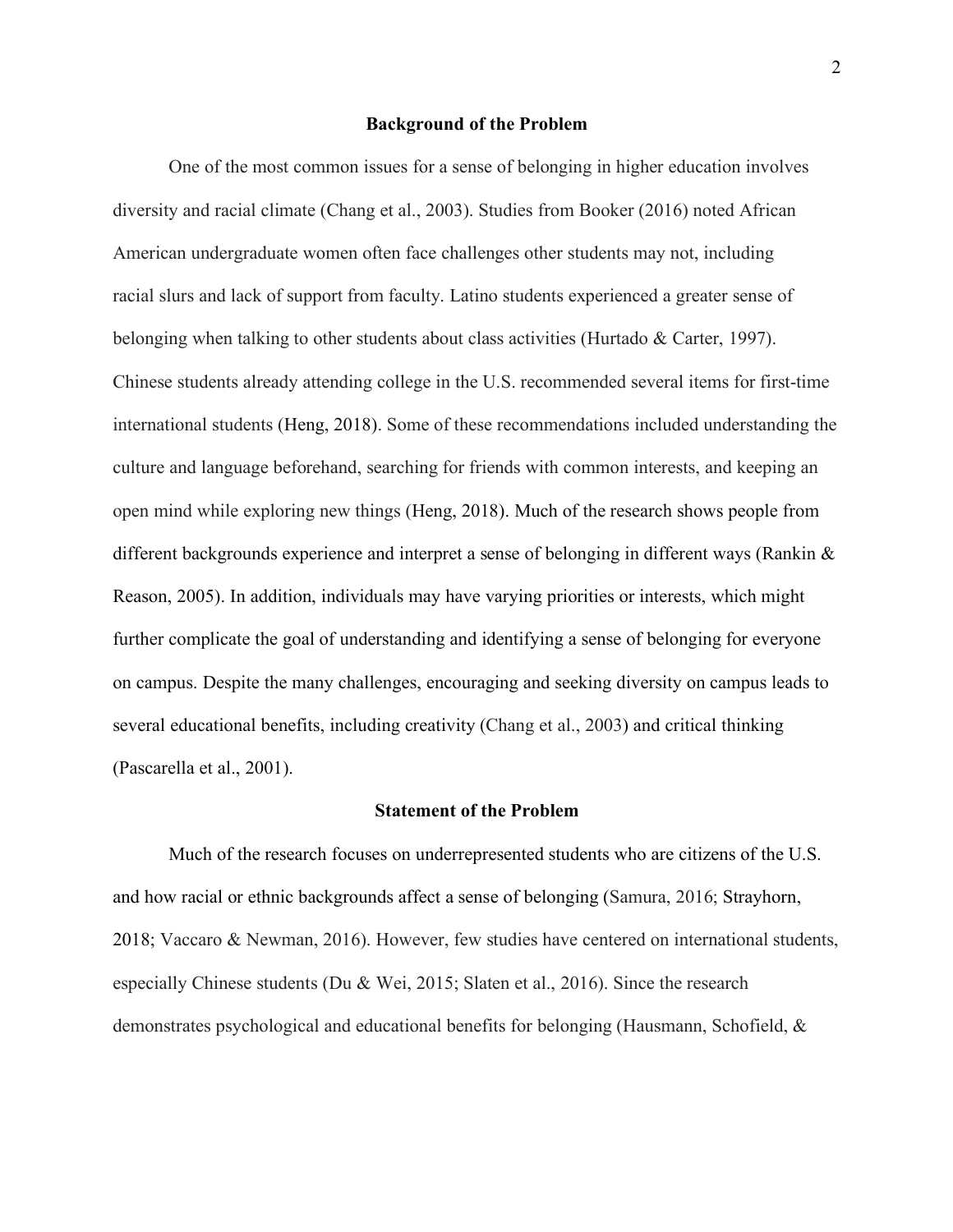Woods, 2007; Osterman, 2000), there is an opportunity to identify the needs of Chinese international students and support a sense of belonging on college campuses.

# **Purpose of the Study**

The purpose of this study is to examine the ways in which Chinese international students experience a sense of belonging on college campuses. This study also seeks to explore the experiences of Chinese international students and how those experiences of belonging relate to their perceived classroom performance. With this information, the study intends to provide meaningful suggestions for leaders and administrators of the campus community, contributing to a well-rounded college experience for all students.

# **Theoretical Framework**

A theoretical framework is a structure used to understand the information gathered in a study and to communicate to others the interpretation of the data (Lochmiller & Lester, 2017). This study utilized a social constructivism viewpoint to examine a sense of belonging and perceived academic success for Chinese international students at a U.S. college. Social constructivism interprets learning as a process of complex systems that shape reality; in other words, people form and alter reality to understand the world (Fosnot & Perry, 1996). When students form a sense of belonging, they are influenced by the interactions of the social dynamic around them, including faculty, students, staff, administrators, and general community members (Tinto, 2017), as well as their previous experiences like learning environments and cultural norms in countries of origin (Masika & Jones, 2016).

In this study, a sense of belonging as described by Baumeister and Leary (1995) is used as a theoretical framework for understanding the experiences of belonging for international students at college. Baumeister and Leary concluded belonging is a primary human motivation,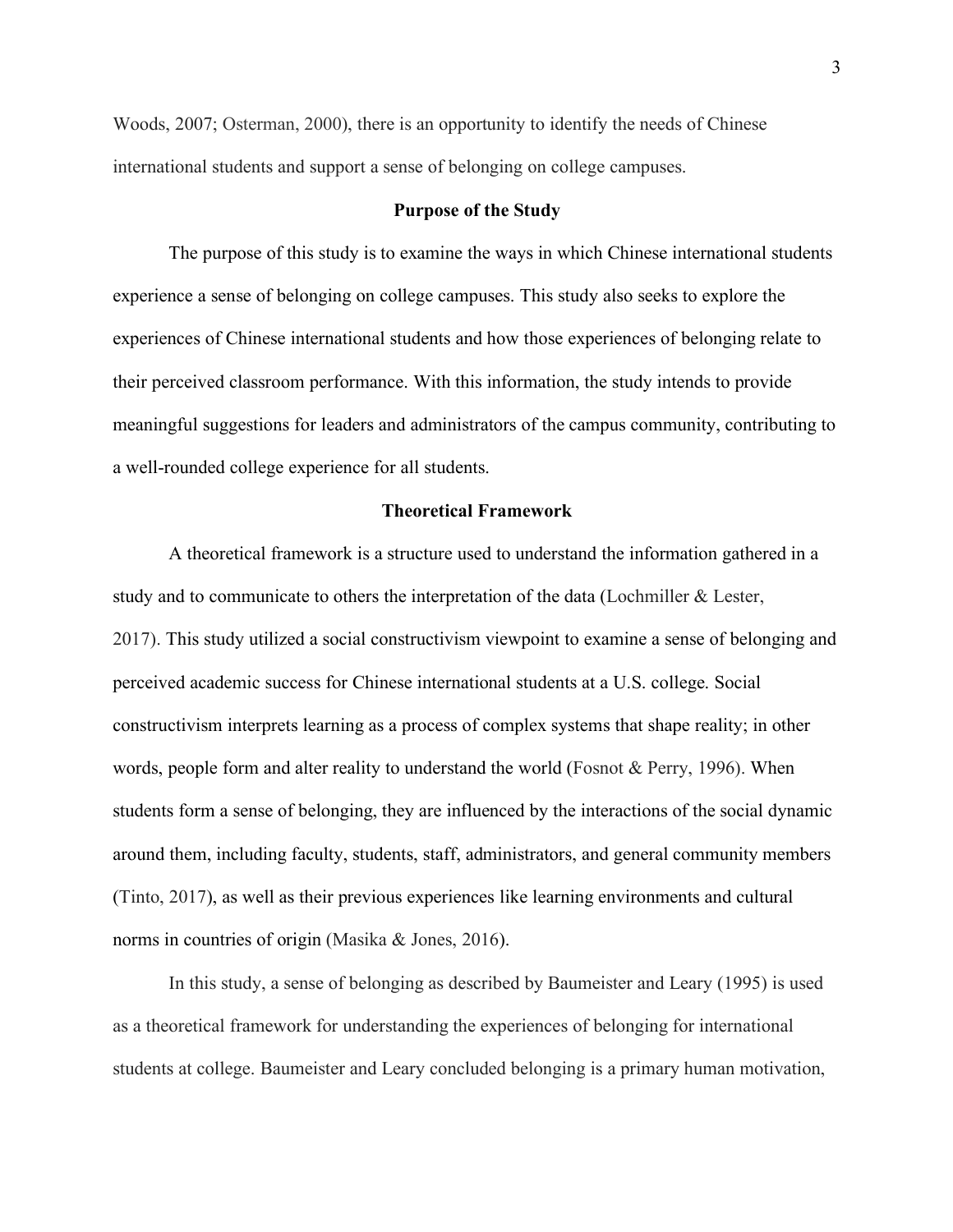in which people constantly seek positive relationships with each other. This emotional and psychological need to belong may have an impact on all students.

## **Research Method**

A qualitative research design was employed for this research. Using this method, the researcher narrows down the context, potentially adjusts over time, and uses the researcher to collect and analyze the data (Lochmiller  $\&$  Lester, 2017). Qualitative methodology supports the collection of diverse data and allows for several methodologies to understand human experiences (Lochmiller & Lester, 2017). By focusing on a specific area, the qualitative method provides significant detail about human conduct and the phenomenon being studied (Lochmiller & Lester, 2017).

As a methodology for this study, the researcher used a grounded theory to understand the research problem. Using this approach, the study utilizes interviews and observations of participants to build a theory, which is practical in situations with scarce or emerging data (Ary et al., 2010). Lochmiller and Lester (2017) indicated this method allows researchers to understand the problem through how people understand the content being studied. Since this method suggests social reality is understood from data being used, it most effective when forming meaning from the data collected (Hatch, 2002).

In this study, data were collected through online interviews using a semi-structured, open-ended interview guide. These sessions were audio recorded and later transcribed by the researcher. Confidentiality of the participants was maintained, and the recordings will be destroyed at the end of the study. Participants were also assigned pseudonyms to preserve confidentiality. The semi-structured, open-ended interview guide is presented in Chapter 3 and included in Appendix C.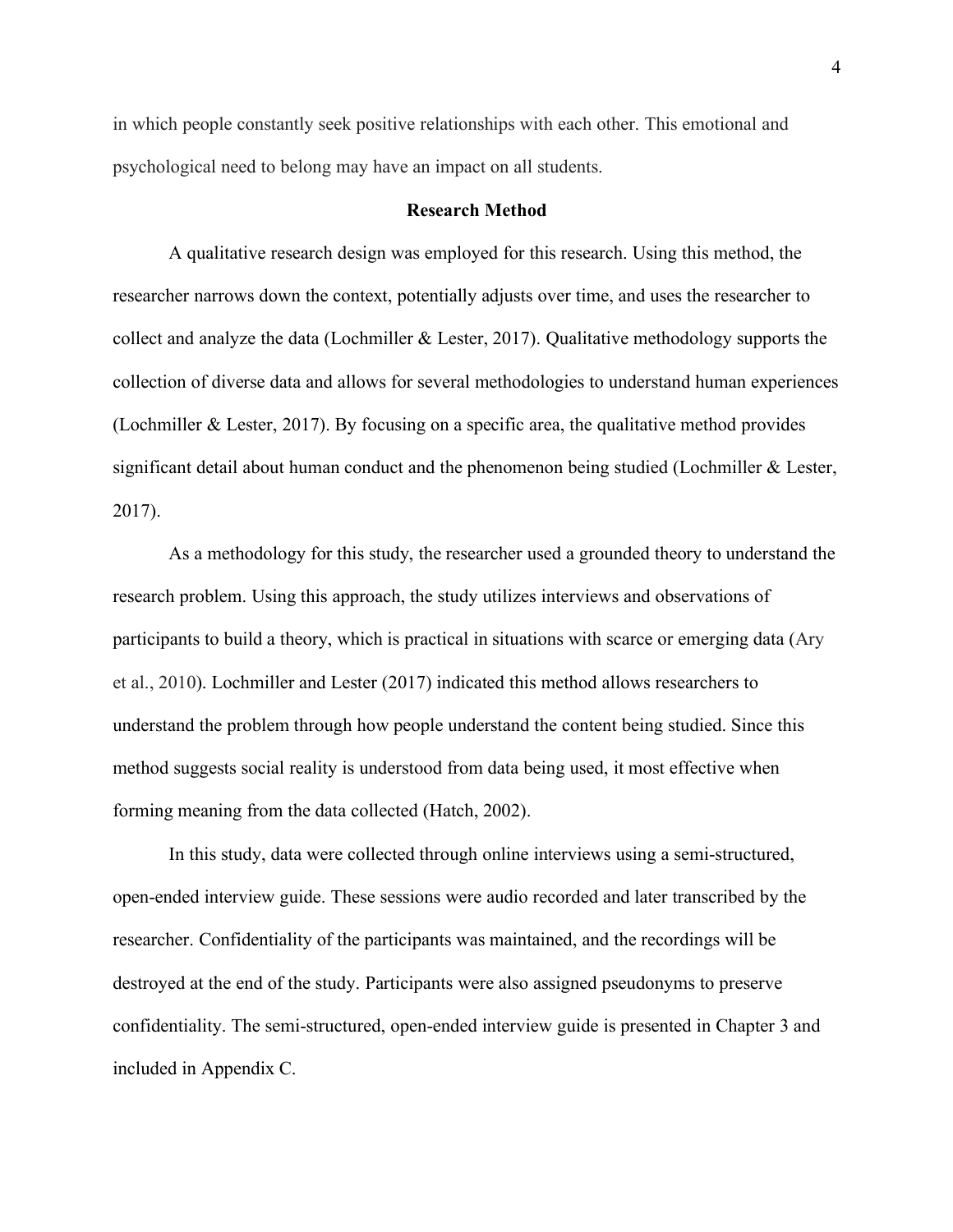#### **Rationale for the Research Design**

Exploring the experiences of belonging for Chinese international students guided the researcher to qualitative research methodology. Previous studies have provided evidence between the similarities and differences of international students and local students in terms of belonging (Glass & Westmont, 2014). However, detailed studies about international students' adjustment and a sense of belonging are limited (Conway, 2009; Du & Wei, 2015; Slaten et al., 2016). This combined knowledge better equips campus leaders to provide for the needs of international students with low sense of belonging, as well as the rest of the student body, by identifying major concerns among students and understanding situations which may diminish a sense of belonging.

# **Research Questions**

The purpose of this study is to examine the ways in which Chinese international students experience a sense of belonging on college campuses. This study seeks to explore the experiences of Chinese international students and how those experiences of belonging relate to their perceived classroom performance. A sense of belonging literature review directed this study to the following research questions:

> RQ1. What are the experiences of Chinese international students when developing a sense of belonging on college campuses?

> RQ2. How do undergraduate Chinese international student experiences contribute to the construction of a sense of belonging and perceived success on college campuses?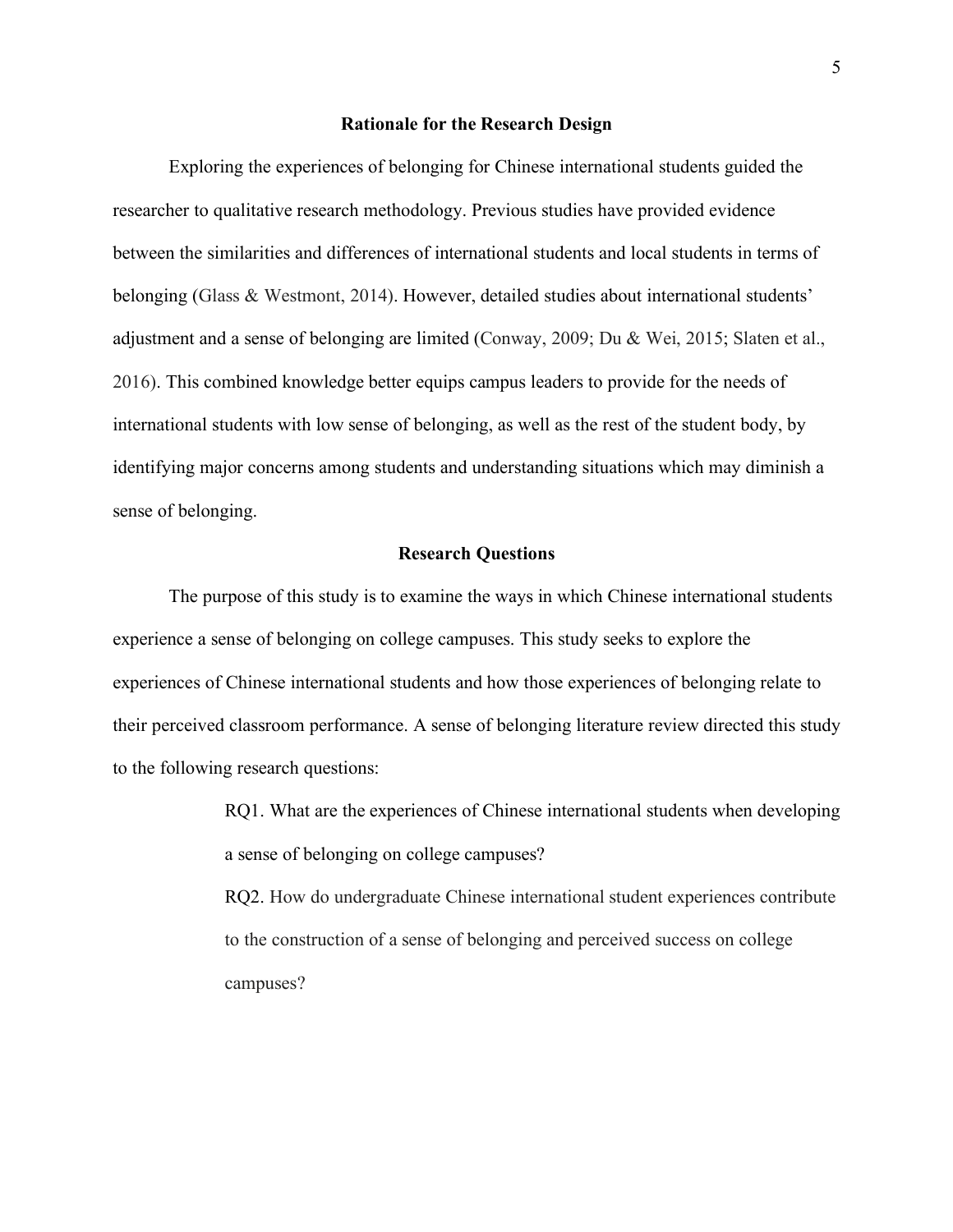#### **Definition of Terms**

These interactions are often reviewed to predict whether or not a student will leave the university. In general, the more active and engaged a student is in the campus community and with university activities, the more likely the student is to stay (Tinto, 1975). Below is a list of relevant terms used throughout this study.

**Sense of belonging:** While there are many ways to define sense of belonging, educators focus on what it means for students in a college setting. In higher education, a sense of belonging refers to an individual's perception of being respected and valued by members of the college community (Mahar, Cobigo, & Stuart, 2013). Strayhorn (2018) defined sense of belonging in another way, describing it for students as "a feeling or sensation of connectedness, and the experience of mattering or feeling cared about, accepted, respected, valued by, and important to the campus community" (p. 4). These connections support students during college and may impact whether or not they can truly be themselves (Hagerty et al., 1992). Furthermore, students who are more involved with peers, faculty, or staff are likely to feel more connected to the university (Hausmann et al., 2007).

**Campus climate:** Hurtado (1992) described the campus climate as an environment of diversity and inclusion, which impacted student development and learning. In the campus climate survey, Rankin & Associates Consulting (2018) build on that foundation to define campus climate as the viewpoints and actions of students and faculty at college. In this sense, the way people think and behave on campus alters the balance of the setting and impacts students. An optimal campus climate is one in which all students are supported, respected, and nurtured.

**Cultural integration:** This type of integration incorporates components from different cultures into the classrooms, lessons, and campus environment. As a result, it allows students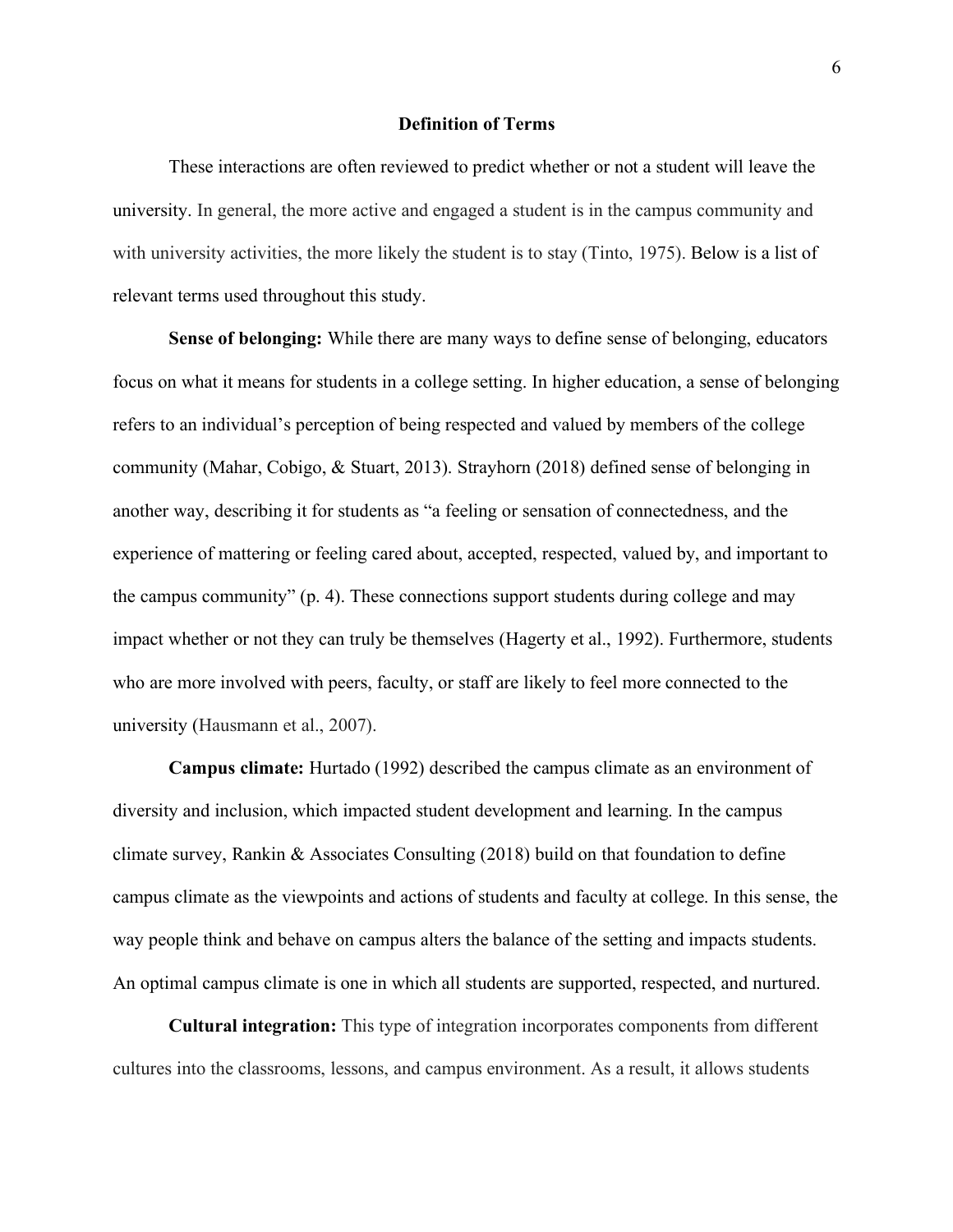from different backgrounds to understand content from familiar experiences (Museus, Yi, & Saelua, 2017). In general, integration is how well a student fits into a group or community (Berger & Milem, 1999).

**Engagement:** Kuh et al. (2008) defined engagement as how much time and commitment a student has for educational activities. Frequently assessing students' learning habits and preparing a variety of experiences are some ways to promote engagement (Foster et al., 2012).

**International students:** These students are not citizens of the U.S., do not speak English as their native language, and typically have temporary visas (Andrade, 2006).

#### **Limitations**

There are four notable limitations in this study. First, the campus climate survey data only represent a portion of the entire university. This smaller population size may not accurately reflect the greater campus community. Second, data were collected from students in a small, public four-year university in Minnesota, and those individuals chose to participate in the study. By lacking generalizability, the findings from this study may not apply to other universities across the country (Lochmiller & Lester, 2017). As a result, the information here should be combined with similar studies to provide a complete understanding of the context. Third, some participants may not be able to express themselves fully in English, which may result in communication issues or lost information through translation. Understanding and interpreting the responses may not be completely accurate. Fourth, the interviewer's lack of experience may restrain the effectiveness of the interviews.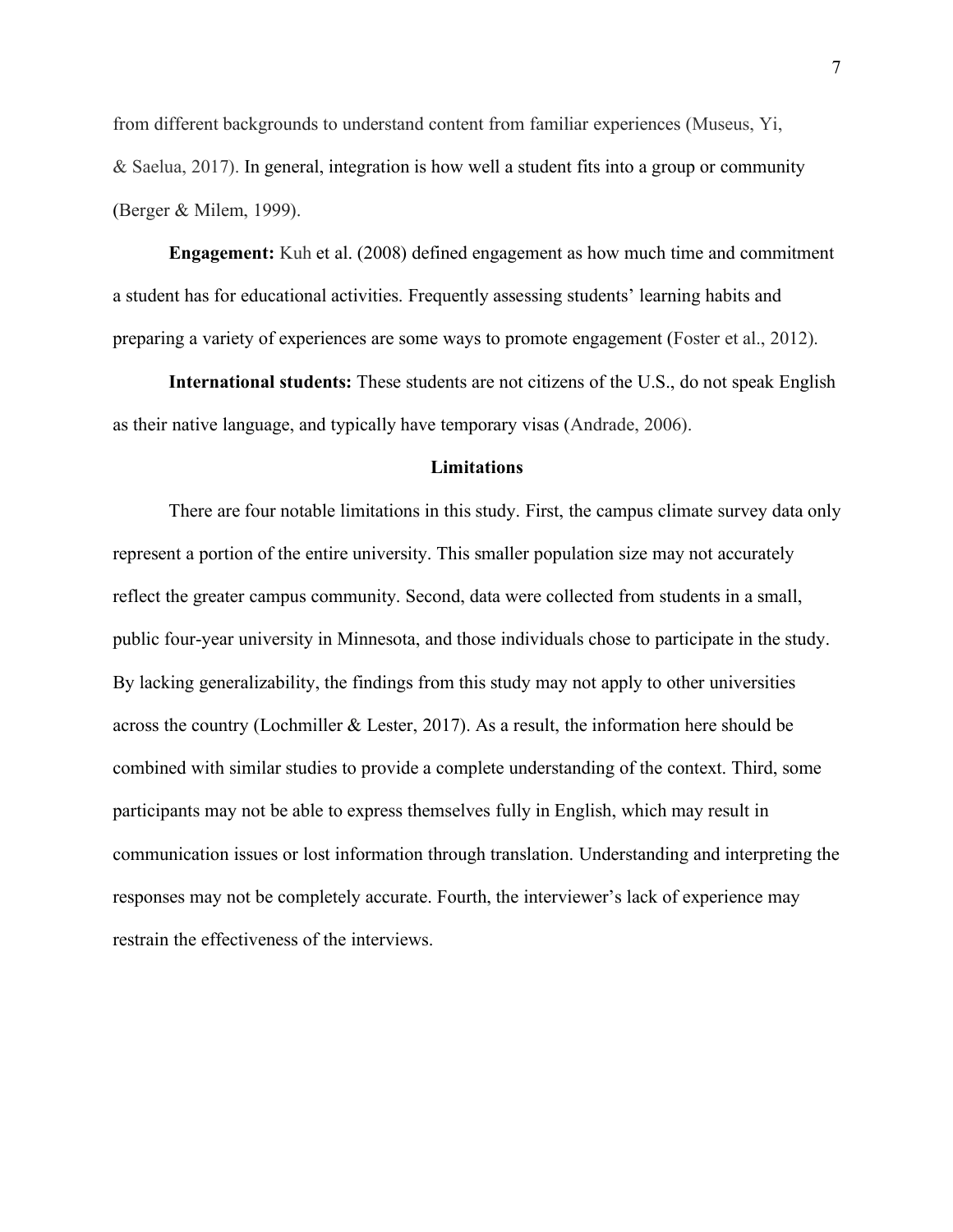### **Delimitations**

This study focused on undergraduate Chinese international students attending a U.S. college in the Midwest. Participants were delimited to international students who came from China. Interviews were conducted in English, which was not the native language the participants.

## **Significance of the Study**

Results of this study may benefit most college students in several ways. First, this study addresses a gap in the literature as noted by several researchers (Conway, 2009; Du & Wei, 2015; Slaten et al., 2016; Yao, 2016). Second, it further identifies how a sense of belonging is experienced and understood by diverse populations, which allows a broader spectrum to reference when analyzing it. Third, the Open Doors report for 2018 indicated China as the number one place of origin for international students from the previous academic year (Institute of International Education, 2019). Around 33% of international students (363,341 students) came from China, which was nearly a 4% increase from the year before. In the 2012 and 2013 academic year, this university enrolled around 257 international students, about 3.1% of the total population (Rankin & Associates Consulting, 2018). In the 2016 and 2017 academic year, this university enrolled around 264 international students, about 3.4% of the total population. Despite the 8.9% decrease in enrollment between 2012-2017 academic years, the research setting's total population of international students has remained steady. With the increasing body of international students across the nation and at this university, this study may provide insight for administrators about how to improve the retention of this student population by adopting a healthy campus climate that may increase their sense of belonging.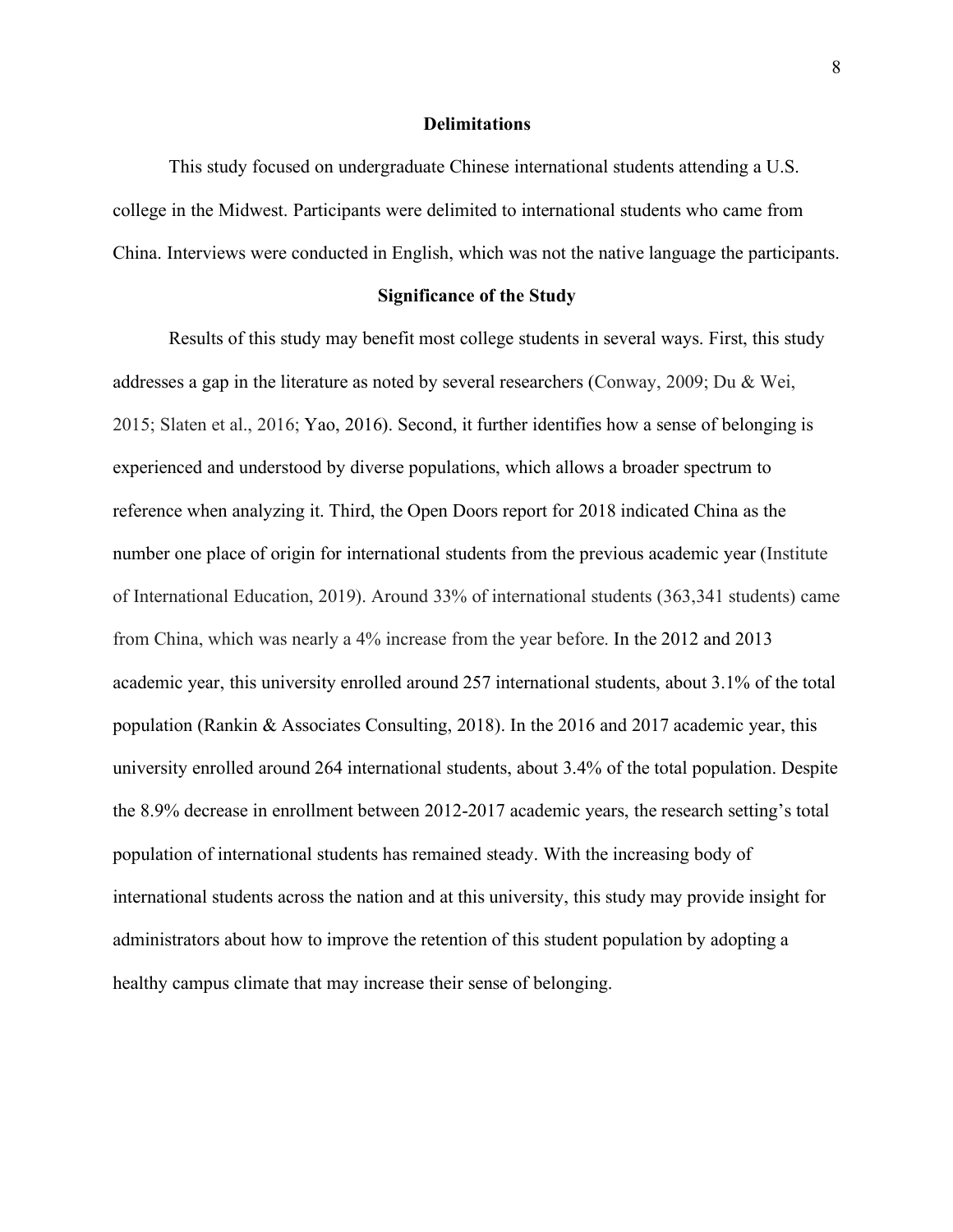#### **Summary**

Chapter one provided essential background information involving a sense of belonging for college students and how certain experiences may change the way students interact on campus. It also introduced the theoretical framework and research method which guides the overall design of the study. Finally, it closed with several limitations for the study and some ways in which the study may be useful to students. Chapter two covers a review of the literature for a sense of belonging among all students, emphasizing some key differences for Chinese international students and local minority students. Chapter three details the methodology and describes the process of collecting and analyzing data. More information about participant population is provided there. Chapter four exhibits the findings from the participant responses. Chapter five holds a discussion and reports suggestions for campus leaders and informs researchers and practitioners on the implications of a sense of belonging for college students.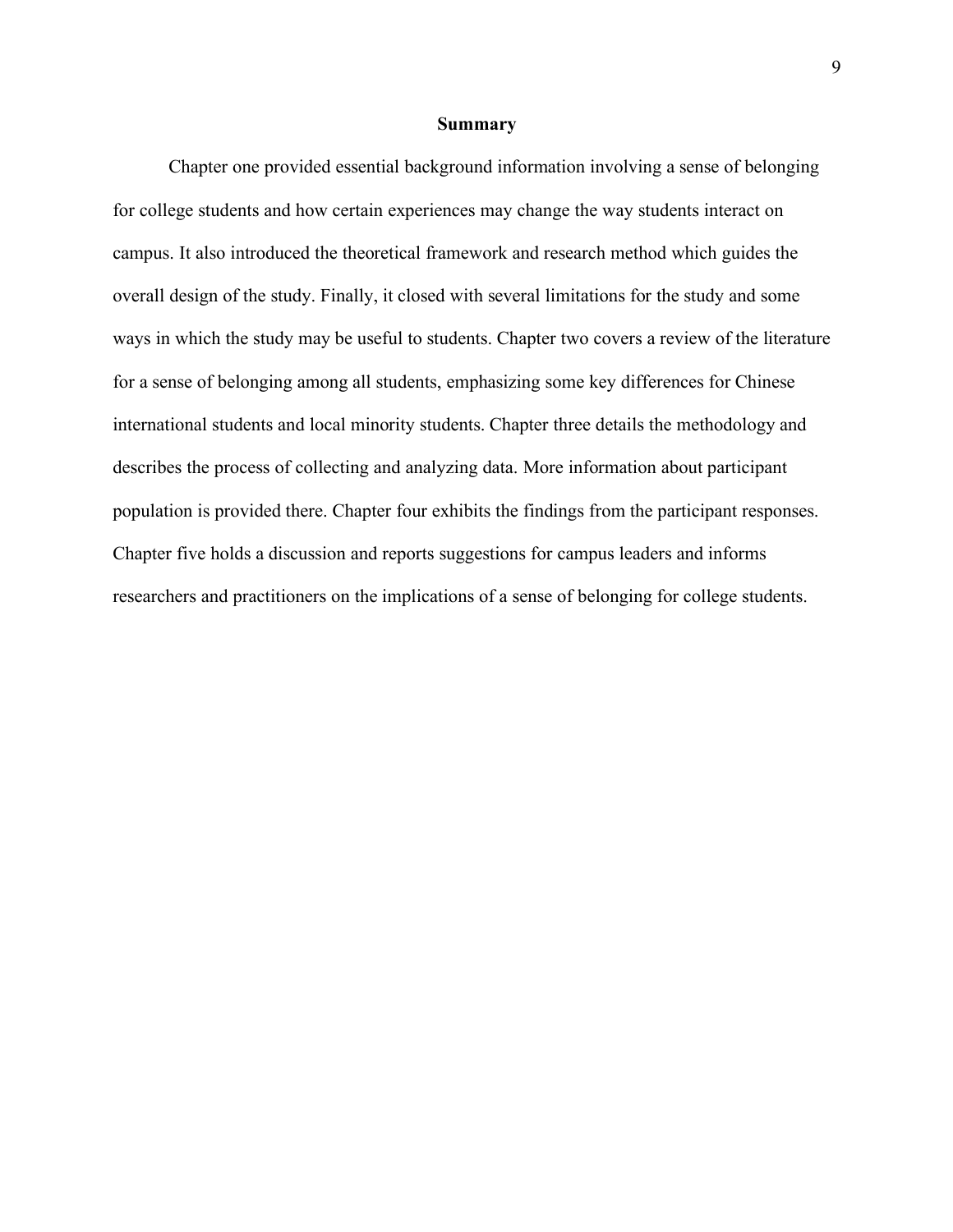#### **CHAPTER II**

# **REVIEW OF THE LITERATURE**

As described by Baumeister and Leary (1995), people tend to make connections with those around them, and this human need serves as the premise for a sense of belonging. Researchers have varying names and phrases for sense of belonging throughout the literature. For example, it is also known as social belonging (Baumeister & Leary, 1995), school belonging (Goodenow, 1993), group cohesion (Bollen & Hoyle, 1990), and mattering (Schlossberg, 1989). Despite the many terms, this review of the literature builds on the purpose of this study to explore the experiences of Chinese international students and how those experiences of belonging relate to their perceived classroom performance. This review of the literature also covers the following areas: (a) a background of sense of belonging with an emphasis on how it relates to perceived classroom performance for local students and international students, (b) a continuation of the theoretical framework, and (c) an exploration of the 2018 campus climate report for this university.

#### **A Background of Sense of Belonging**

Sense of belonging has its roots in psychological research (Goodenow, 1993; Maslow, 1943) and in student integration research for higher education (Tinto, 1975). In his article "A Theory of Human Motivation," Maslow (1943) described belonging as one of the basic needs following safety and biological needs. While he stated there is not necessarily a common theme of basic needs for all cultures, he did suggest people from different backgrounds are more alike than it would first appear. These apparent similarities may provide insight for researchers about the connection of academic success and sense of belonging for all students. Specifically, sense of belonging has been frequently researched and examined to understand integration, persistence,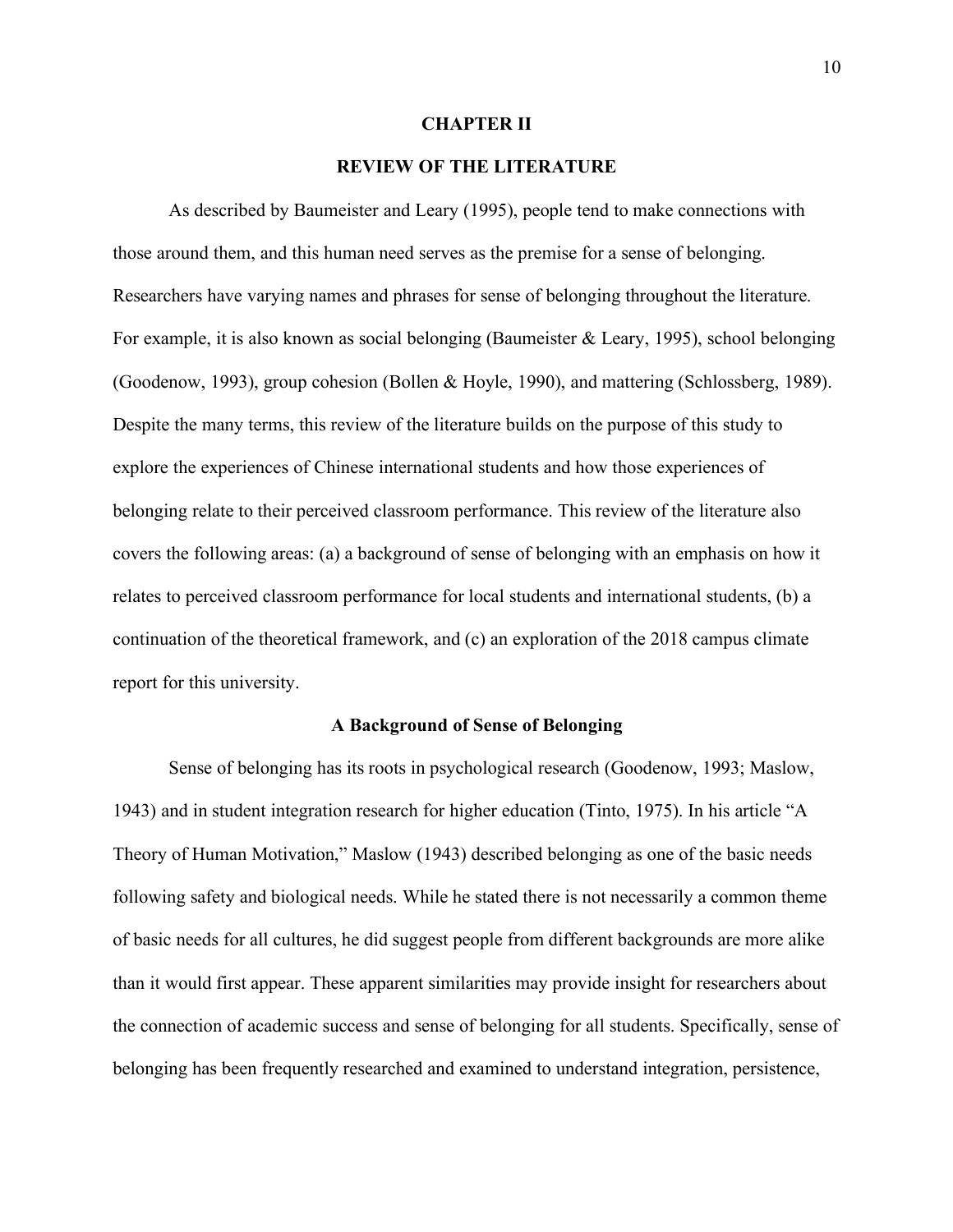and academic success (Masika & Jones, 2016; Osterman, 2000). More details on these studies are in the following sections.

Another commonly referenced researcher with foundational works in higher education is Tinto (1975) with his theories on student integration and departure. He asserted students who are unable to integrate themselves into the social atmosphere will likely decide to leave college (Tinto, 1975). At the same time, integration has multiple parts: social integration and academic integration. For example, students may need to balance their time between building relationships with faculty or classmates (social integration) and maintaining grade levels in multiple classes (academic integration). Being integrated into one part of the community and not the other could result in the student choosing to leave the school (Tinto, 1975). Yet, Bean (1985) found a strong social experience supported a better fit at college. This feeling of fitting was critical for some students during the first year of college and allowed them to feel more confident in their college experience overall (Bean, 1985).

After exploring studies about human needs and student integration, Goodenow (1993) researched social support for younger students and defined belonging as a student's "sense of being accepted, valued, included, and encouraged by others in the academic classroom setting and of feeling oneself to be an important part of the life and activity of the class" (p. 25). In her study with middle school children, Goodenow (1993) proposed belonging and support may contribute to motivation for students. Other researchers have mirrored the importance of belonging for motivation in students (Ostermann, 2000). Goodenow (1992) also emphasized the impact of belonging on students' performance and success, especially for students from different backgrounds. Other than feeling connected to other students, faculty relationships had an impact on the student's engagement as well, although it was more noticeable for girls than boys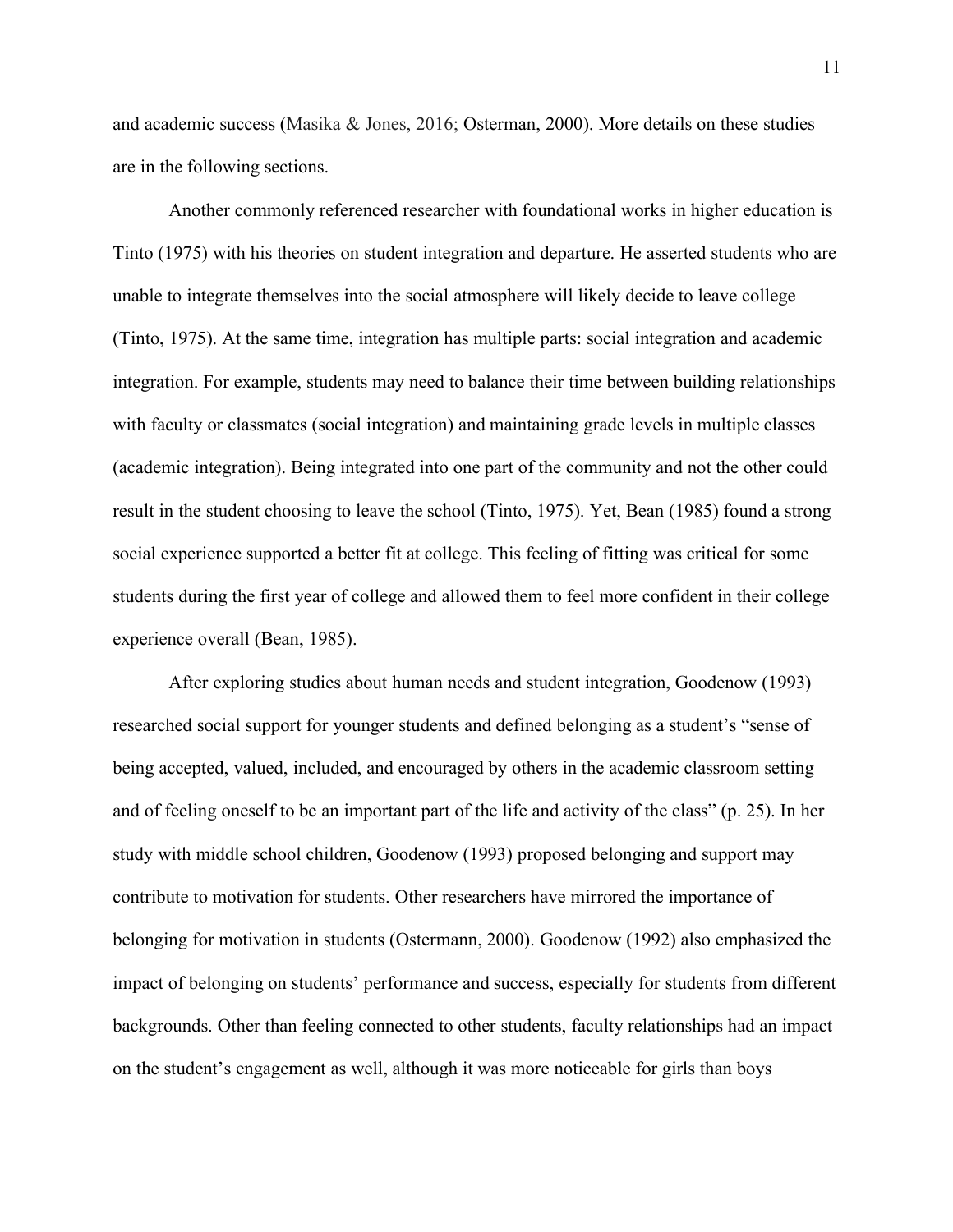(Goodenow, 1993). Astin (1984) also described the importance of student involvement with faculty and its implications for guiding students through the college experience.

Building off earlier research in psychology, Baumeister and Leary (1995) identified the need for people to bond with each other in social contexts. In their study, belonging can refer to people feeling connected or related to each other, especially when they feel like they are important to others. This study is covered more later in this chapter in the following theoretical framework section.

# **Sense of Belonging and Local Students**

Reviewing research about the connections between sense of belonging and educational outcomes for U.S. students may help researchers understand the experiences of students in other countries. As a result, studies regarding ethnic minority and majority students in the U.S. informed the researcher.

In a qualitative study, Booker (2016) examined sense of school belonging between students and faculty. In this study, six undergraduate African American women shared their thoughts about the campus community. These students mentioned how important it was to have professors guide them inside and outside of the classroom. Recognition and support from professors in this capacity allowed the students to feel cared for and respected (Booker, 2016). One major challenge indicated by these students was how their comments would often be viewed by others as a viewpoint shared by all African American women. It is possible these kinds of experiences may cause students to think about their state of belonging frequently.

In another study, sense of belonging served as a major part of students' intent to continue at the university (Hausmann et al., 2007). At this large, Mid-Atlantic university, students submitted one of two surveys and were then placed in an intervention group or in a control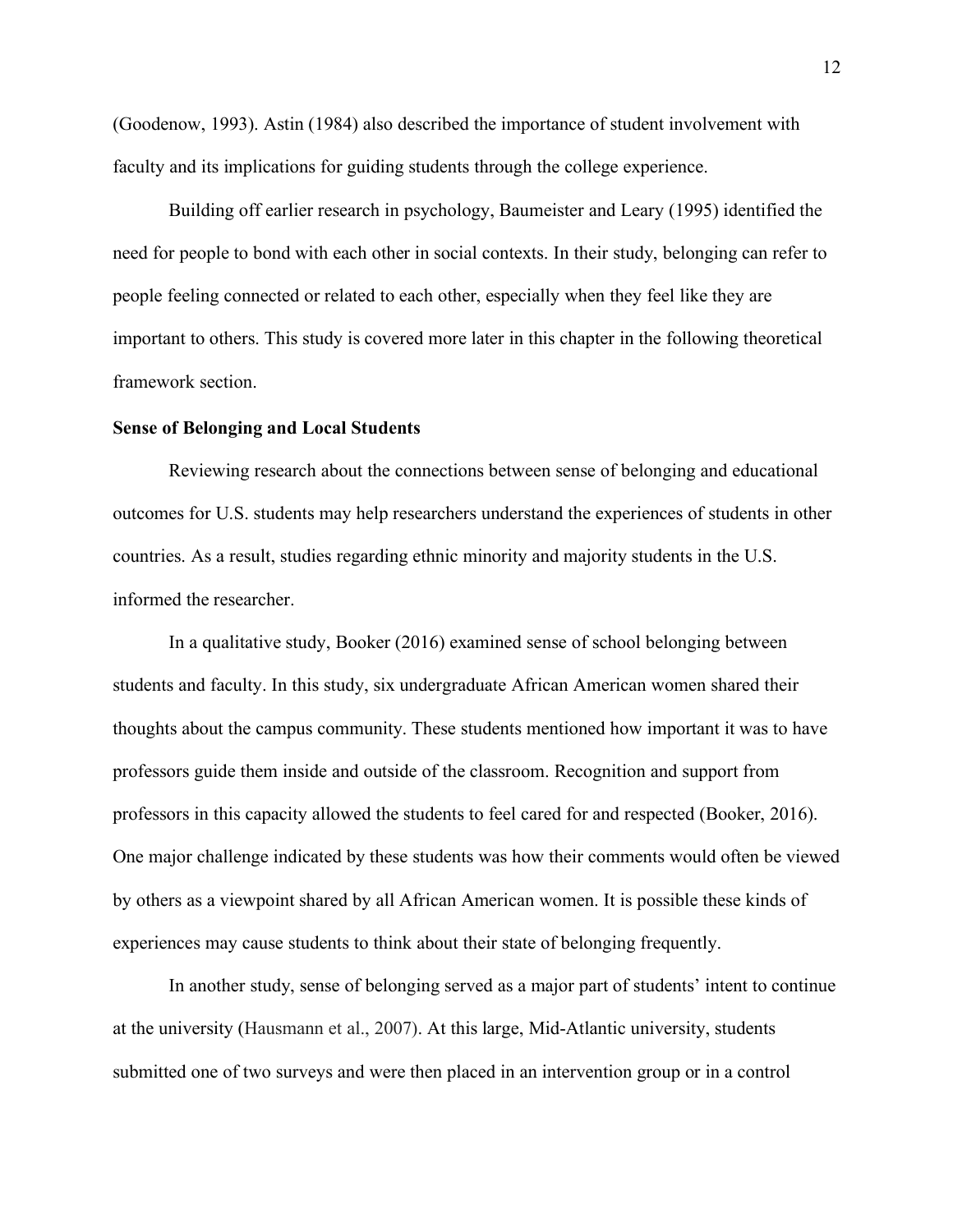group. Students in the intervention group received gifts from the university to show they were remembered and appreciated. Findings showed these students did show an increase in belonging over time, and students who were more involved with friends and family indicated a higher sense of belonging as well (Hausmann et al., 2007). However, this sense of belonging decreased as the year progressed. In this sense, belonging is dynamic and people constantly seek to belong as they change and as the world around them changes (May, 2011). As for differences between ethnically diverse students, the results showed no significant distinctions between their fit at school and their choice to stay (Hausmann et al., 2007). This differs from Luedke's study (2017) which found an interesting dynamic where students of color felt a weak connection to White staff, who only addressed academic events and disregarded personal topics. This led the students to believe genuine relationships were not an option, causing them to pursue staff with diverse backgrounds like their own.

If the diversity of the campus population changes student perception, it may be useful to understand how students perceive this difference. After interviewing over 50 first-year students, Vaccaro and Newman (2016) found a common theme for sense of belonging was people having comfort with each other and the campus environment. In addition, Vaccaro and Newman explored the differences between privileged students and minoritized students, identifying the definitions of sense of belonging from the students themselves. During the interviews, students described how they understood the concept of belonging and experienced life at college. A commonly recurring phrase was *fitting in*. While privileged students did not use the word *safe* or *respect* to describe sense of belonging, many minoritized students did. These differences in the perceptions of campus environment may suggest culturally diverse students understand and experience belonging in unique ways. In that sense, a significant finding from this study is how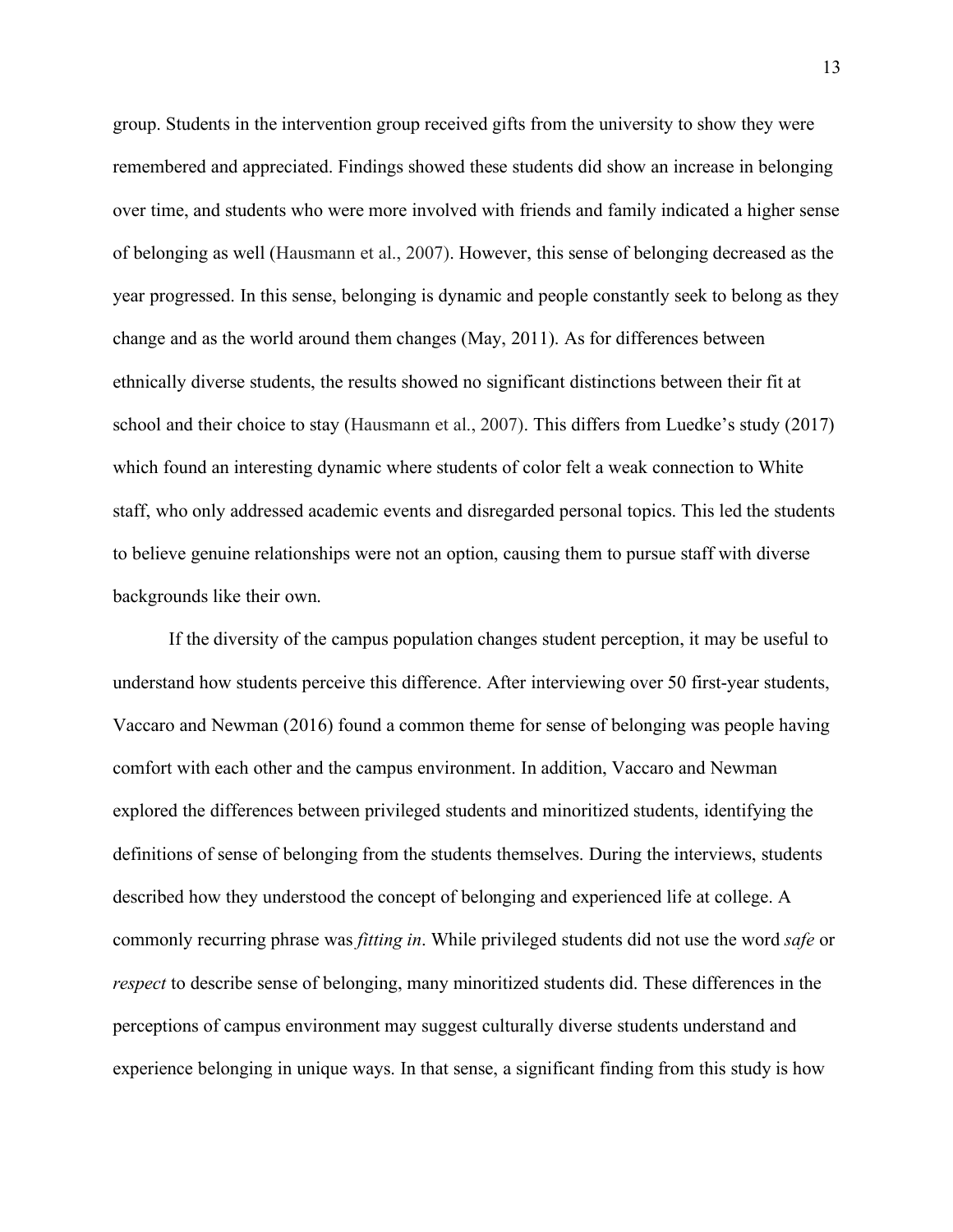belonging means different things to different students and it allows them to be authentically themselves (Vaccaro & Newman, 2016). Stated another way, sense of belonging is best realized when an individual can go through a daily routine without having to think about belonging at all (May, 2011).

# **Sense of Belonging and International Students**

Studies regarding international students appear to be less commonly researched, and a review of the literature indicates a need to expand this topic (Glass & Westmont, 2014; Slaten et al., 2016). While some of the other studies pertained to graduate international students, the focus of this study is on undergraduate international students.

As more Asian international students choose to attend U.S. universities, Slaten et al. (2016) intended to find the interactions that most impact sense of belonging on campus. With a sample of 11 students from a large Midwest university, the researchers conducted interviews to understand several factors influencing belonging on campus. These 11 participants covered topics like interpersonal interactions and campus environment, describing their experiences and perceptions of the surrounding campus (Slaten et al., 2016). Potential barriers included adjusting to a new culture and learning to communicate in a different language. Some factors that motivated these students to continue included access to university resources and new academic opportunities.

Another factor that influences sense of belonging for international students is physical spaces on campus (Stebleton et al., 2014). These researchers use the term *immigrant* in their study and discuss the importance of agreeing on a definition to focus on research to support them. In terms of a college environment, some students may feel more connected to campus if physical spaces or rooms are dedicated to showcasing and sharing culture differences (Stebleton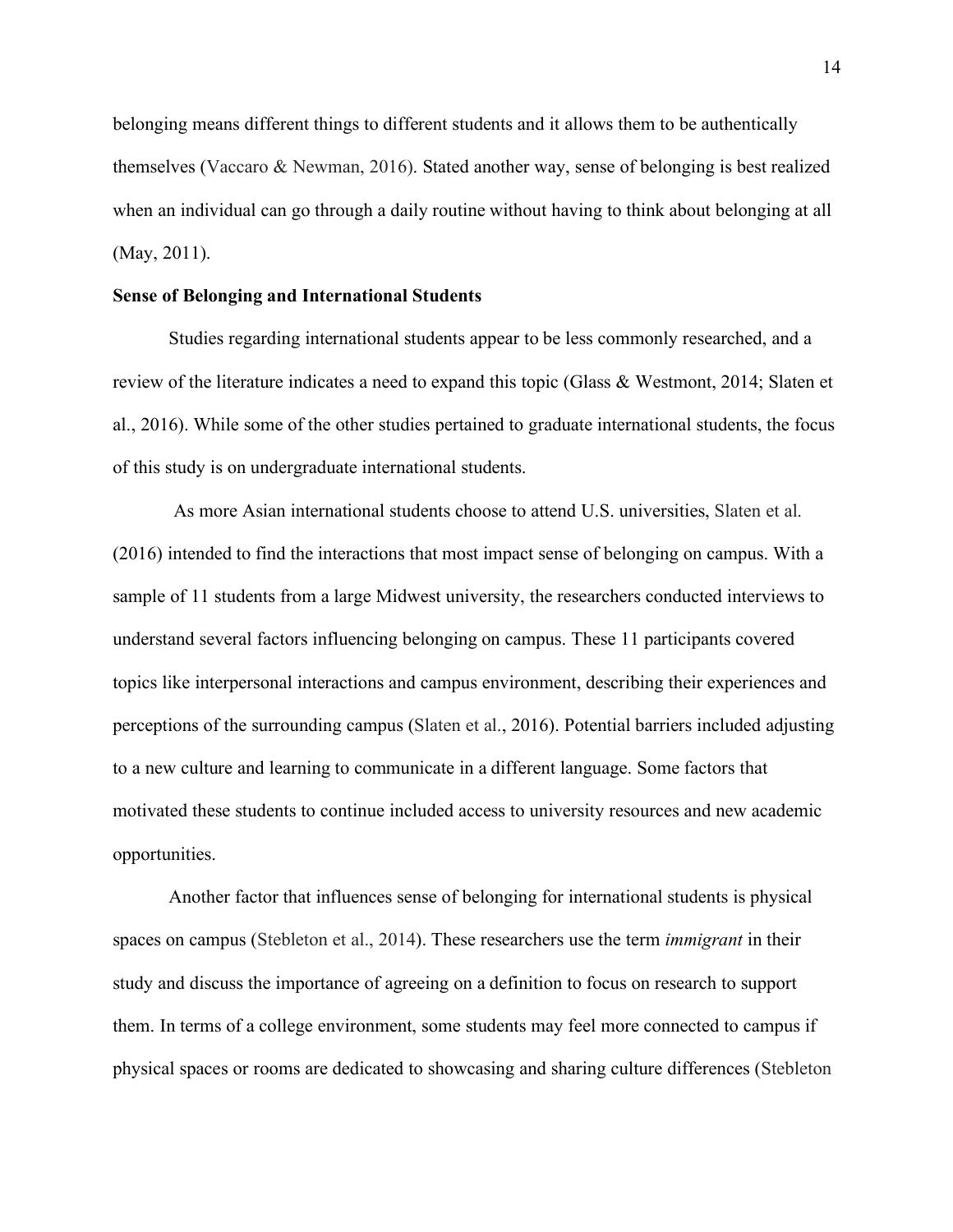et al., 2014). This may be, in part, due to the transition process for immigrant students. More specifically, they may lose a sense of belonging to their homes while also feeling like they do not belong on campus (Stebleton et al., 2014). To support these students socially, findings indicated peer interactions, as opposed to faculty interactions, are more likely to predict a stronger sense of belonging.

# **Student Engagement and Persistence**

Reviewing the literature on local and international students marked several studies which have detailed the importance for sense of belonging in terms of student persistence and retention (Hurtado & Carter, 1997; Johnson et al., 2007; Strayhorn 2012, Tinto, 1975). These studies tested the relationship between sense of belonging and persistence for all students. Connections in their findings, such as overall GPA and interactions between first-year students and faculty not necessarily correlating to sense of belonging, may provide insight into the experiences for Chinese international students.

In a quantitative study, Strayhorn (2012) explored the influence of social media websites (e.g., Facebook) on first-year students' sense of belonging and persistence. His survey included a sample of more than 700 students at a large university in the southeast. With responses ranging from 1 (*not at all*) to 5 (*very much*), one of the variables covered in the survey included sense of belonging, which used the definition from Baumeister and Leary (1995). Findings in this study indicated an inverse connection between social networking sites and sense of belonging. Strayhorn realized it makes sense for students who spend more time online to have fewer opportunities to connect with others on campus. However, Strayhorn also clarified how the results could be interpreted another way. New students who have a low sense of belonging may turn to social media to interact with friends and family. Finally, another finding in this study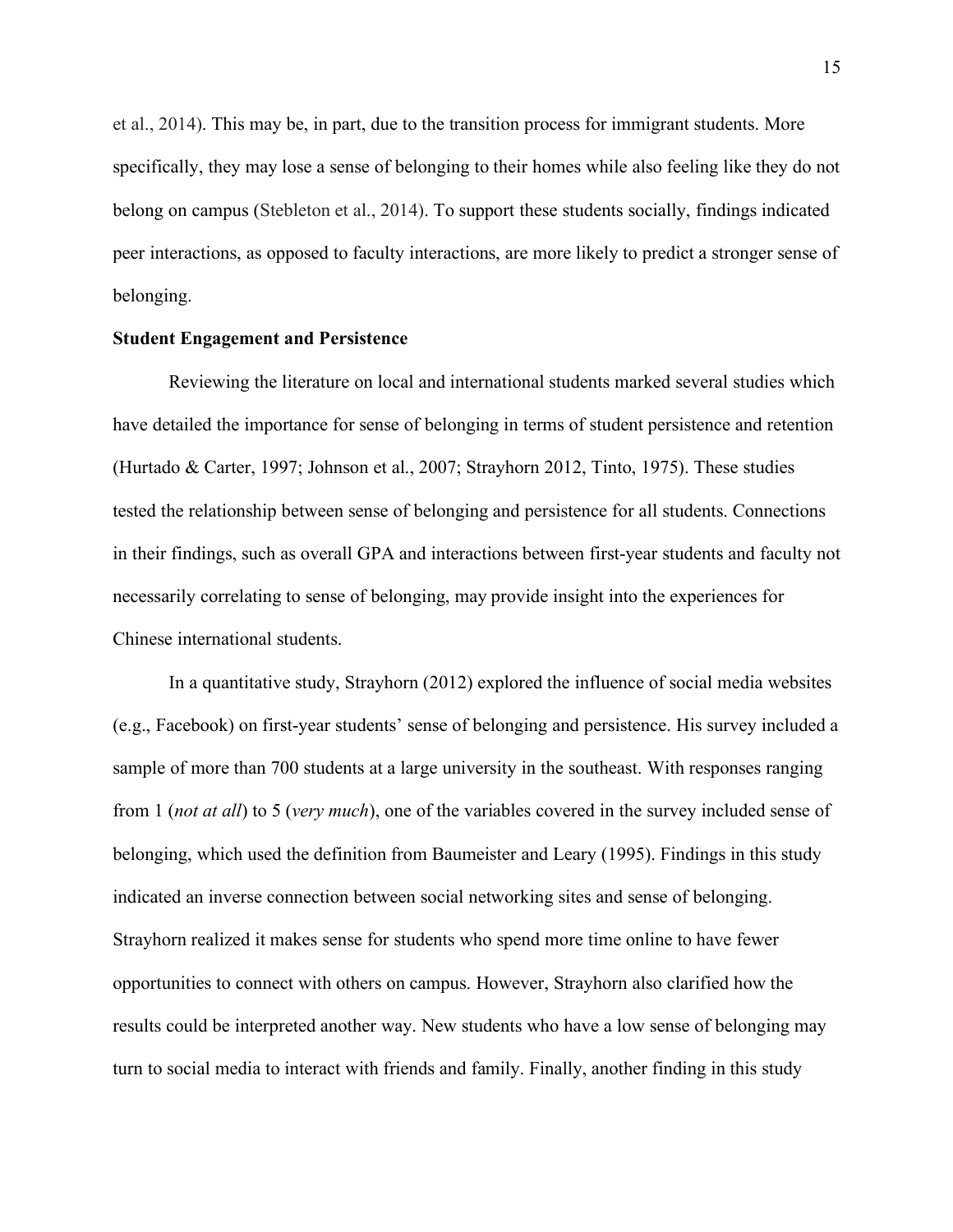showed international students indicated lower levels of persistence and belonging. His suggestion to educators was to discuss these experiences with international students and discover the challenges they face to authorize policies at the university that may support them.

In a study reviewing Tinto's past works on student departure, Hurtado and Carter (1997) tested the experiences of first- and second-year Latino students' sense of belonging to third-year students' belonging. Sense of belonging was defined here as "students' overall perception of social cohesion within the campus environment" (p. 204). Findings in this study showed academic performance did not impact sense of belonging during later years of college for these students. Also, Hurtado and Carter's study found positive outcomes for Latino students who developed working relationships with faculty, whereas a study by Johnson et al. (2007) found students with different ethnic backgrounds showed no major connection to faculty relationships and sense of belonging, except for Latino students having a negative relationship.

#### **Perceived Academic Success**

It can be difficult for international students to handle the stress of a university setting without social support (Smith & Khawaja, 2011; Zhang & Goodson, 2011). Glass and Westmont (2014) tested belongingness for these students to determine academic success based on the interactions between individuals from different cultures. Using a sample of both international students and local students, the researchers collected data from the Global Perspective Inventory (GPI), which contains general population information from respondents and a social interaction section. In the GPI, academic success referred to grade point average, while sense of belongingness was constructed from Hurtado and Carter's (1997) definition of being a part of the community on campus. Findings in this study showed discrimination influenced sense of belonging, which in turn impacted academic success (Glass & Westmont, 2014). When a sense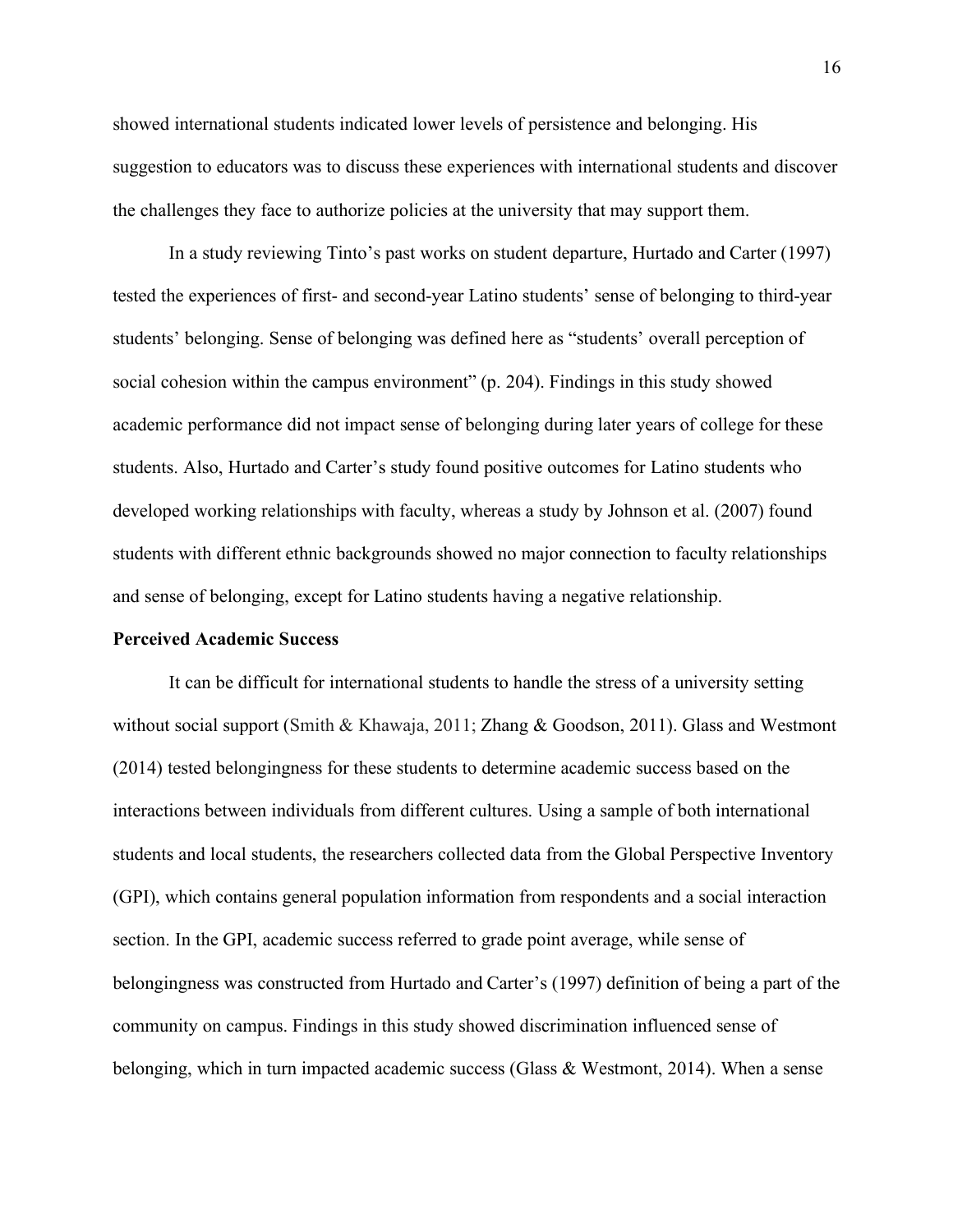of belonging between culturally diverse students was achieved, grade performance increased for the international students.

### **Theoretical Framework**

Baumeister and Leary (1995) explored a hypothesis about people forming and keeping relationships as a human need. Specifically, the hypothesis stated people have a need to maintain at least some positive and considerable relationships with others. To fulfill this need, people must interact with others in a pleasant way regularly and have a general concern for the well-being of someone else (Baumeister & Leary, 1995). In this way, sense of belonging may be interpreted as an indication of bonding with others. In cases where there is a lack of social connection, sense of belonging is reduced and people begin a cycle of behaviors to avoid interacting with others (Twenge et al., 2007). Strayhorn (2018) also described the importance of social connection and how students are "cared about, accepted, respected, valued by, and important to the campus community or others on campus such as faculty, staff, and peers" (p. 4).

This human need to belong even impacts the way humans act, including cognitive and emotional elements (Baumeister & Leary, 1995; Osterman, 2000). First, cognition includes the level of intelligence for human beings. Using the belongingness hypothesis, it is expected that people would spend cognitive effort in their relationships. Human thought includes considerable energy about how their relationships with others will be impacted. Second, when the state of belonging changes, the belongingness hypothesis states people should have an emotional response. These responses have a positive or negative affect. For example, meeting someone and falling in love may cause happiness or joy, whereas losing contact with a close friend may cause sadness or stress.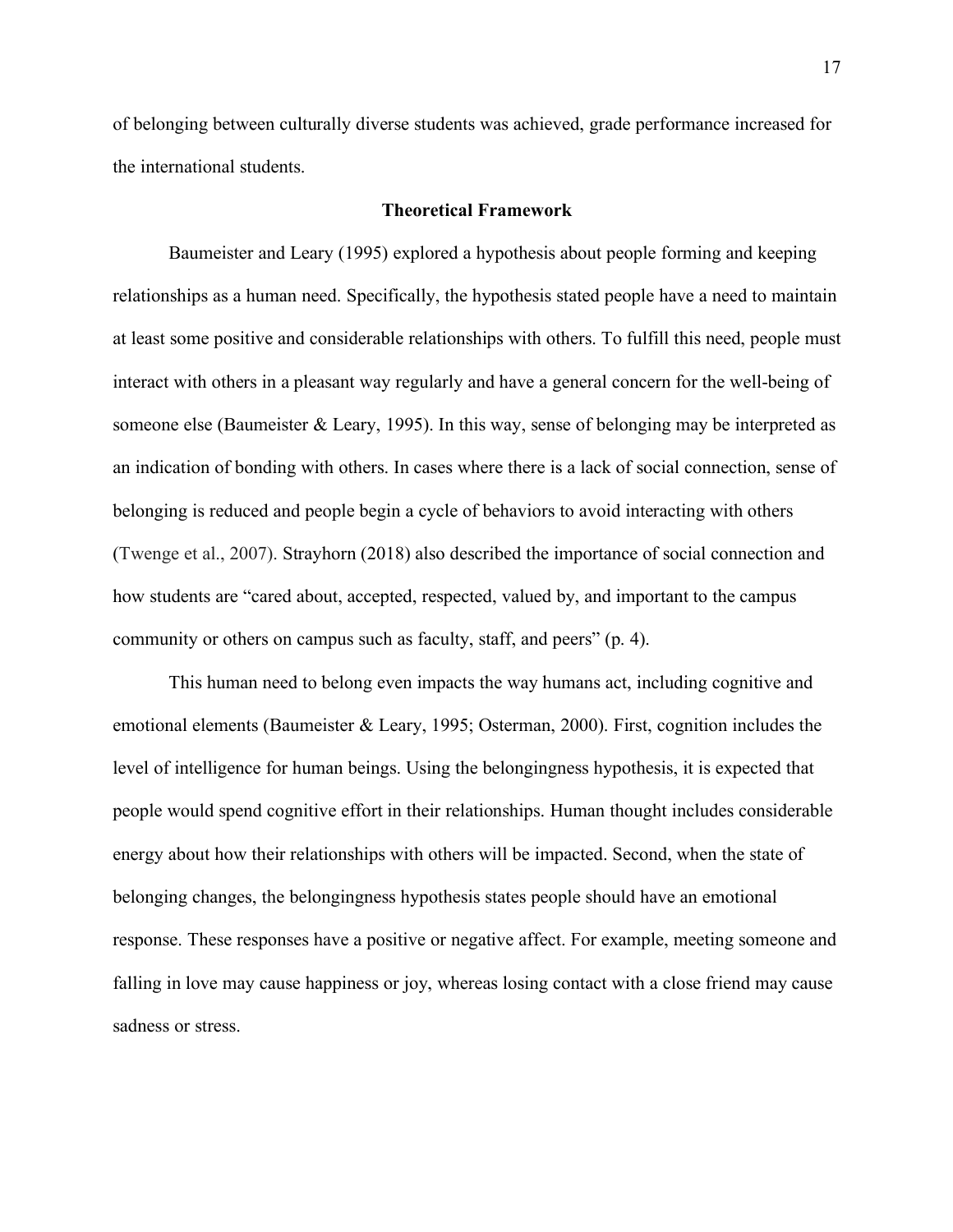While this desire to belong is important, there are additional stipulations for positive experiences (Baumeister & Leary, 1995). High quality, meaningful relationships drive the belongingness need, and multiple connections with strangers has little impact (Baumeister & Leary, 1995). Those who do not satisfy this need to relate with others experience a loneliness which has several detrimental effects. Baumeister and Leary (1995) suggested a lack of belonging may lead to stress, behavioral concerns, and health issues. These outcomes related to a lack of belonging may escalate as students arrive on college campuses.

#### **Impact on Campus Climate**

Considering the need to belong may bring positive and negative components, it may be useful to review the impact on campus climate. Since campus climate refers to how students perceive the college environment and how their experiences differ, Rankin and Reason (2005) examined the perception contradictions from students with varying backgrounds. Students appeared to be one of the biggest causes of harassment, so the study suggested educating students about diversity (Rankin & Reason, 2005). Even when White students observed harassment, they still described the campus as friendly and respectful. In a similar study, Harper and Hurtado (2007) described nine themes on campus racial climate, one of which included a lack of space and activities devoted to other cultures. Some of the ethnic minority students identified only one main building as diverse. Asian American participants in the interviews appeared to be content with the campus climate in general, although they also called for more representation of cultural rooms or activities. In her conceptual paper, Gusa (2010) described how White culture on campus can negatively impact the climate through racial undertone within language or tradition. As a result, the state of the campus climate may impact students' persistence (Berger & Milem, 1999).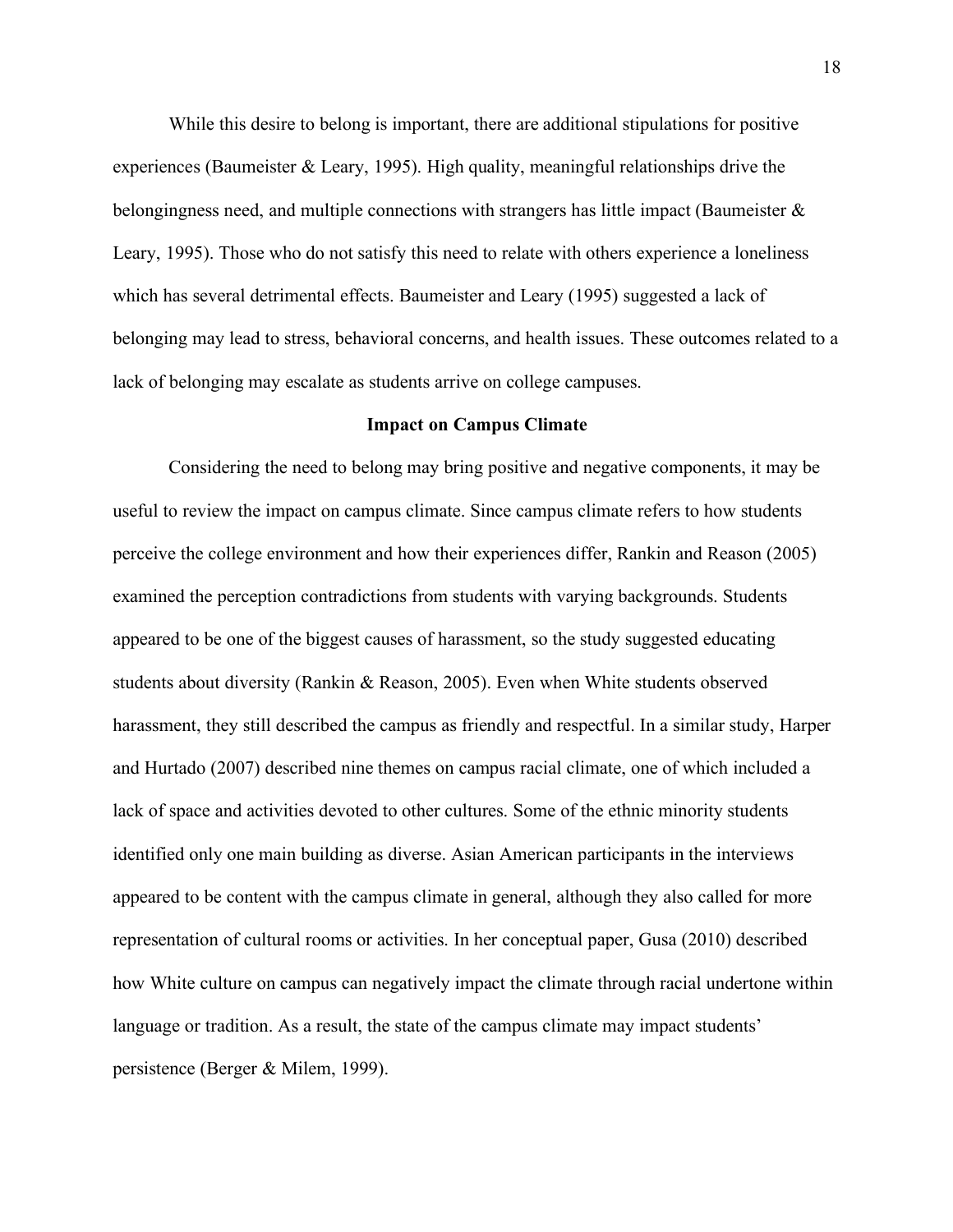#### **Further Research**

Past studies have focused on local students in higher education. Recent research focuses on ethnic minority students who are U.S. citizens and how racial or ethnic backgrounds affect a sense of belonging (Samura, 2016; Strayhorn, 2018; Vaccaro & Newman, 2016). Fewer studies have centered on international students, especially Chinese students (Du & Wei, 2015; Slaten et al., 2016). Since the research demonstrates psychological and educational benefits for belonging (Hausmann et al., 2007; Osterman, 2000), there is an opportunity to identify the needs of Chinese international students and support a sense of belonging on college campuses. As a result, recent literature supports this study as it seeks to explore the experiences of Chinese international students and how those experiences of belonging relate to their perceived classroom performance. Leaders and administrators of the campus community may be able to use the latest information about sense of belonging to enrich college experience for all students.

#### **Summary**

Chapter two provided a review of the literature on sense of belonging. Further research indicated persistence and academic success are influenced by sense of belonging. A few authors also showed how sense of belonging may differ between students with different backgrounds. While much of the literature detailed the experience for local students, the literature for international students was lacking. As a result, more research centered around sense of belonging for international students may allow scholars to understand this topic from a new perspective. This review also continued to describe the theoretical framework, relating it to the literature and this study. Chapter three details the methodology and describes the process of collecting and analyzing data. More information about participant population is provided there.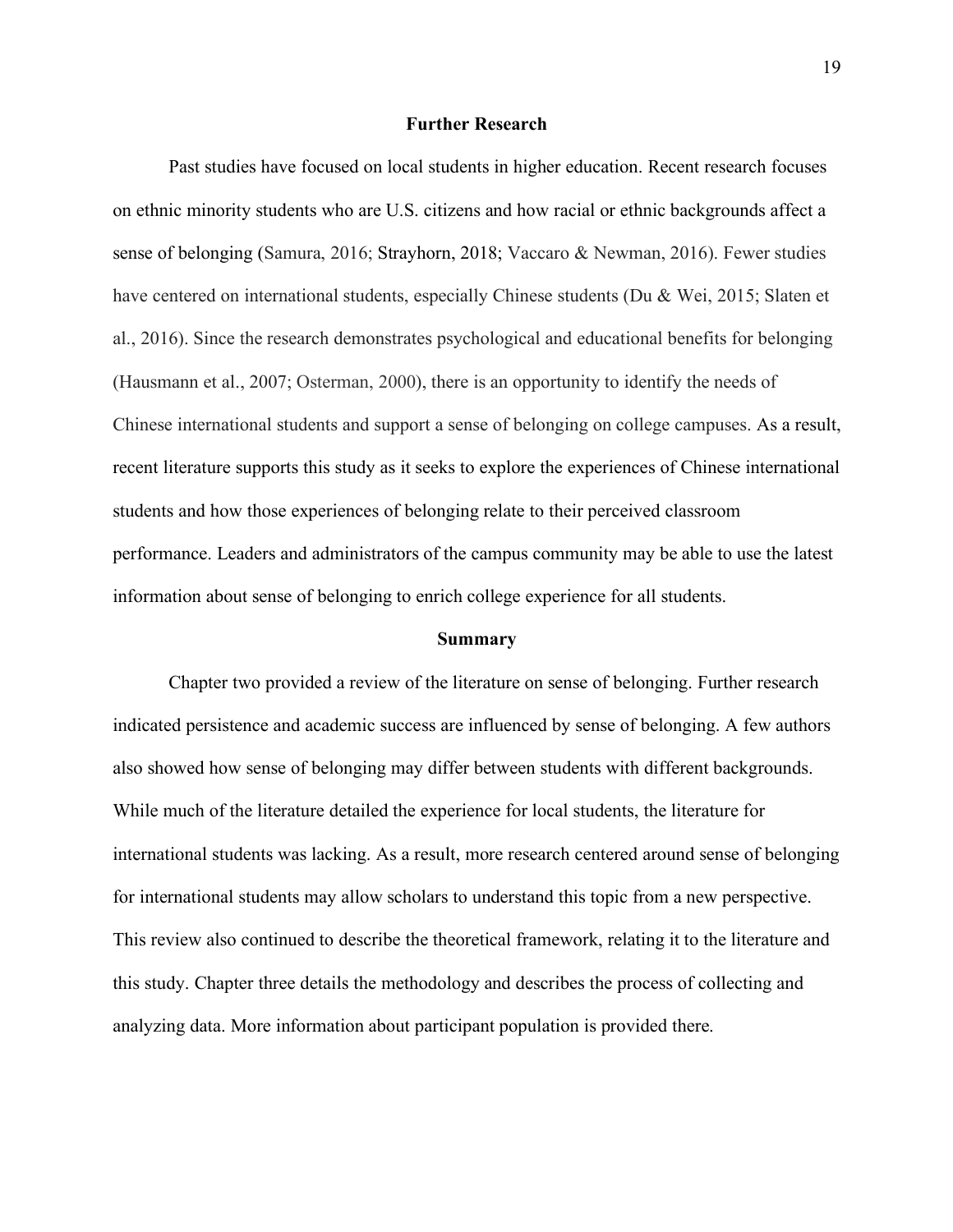#### **CHAPTER III**

# **METHODOLOGY**

A qualitative approach was selected as the methodology for this study to examine the experiences of Chinese international students and to interpret a sense of belonging on college campuses. This study explores the experiences of Chinese international students and how those experiences of belonging relate to their perceived classroom performance. This chapter details the methodology in the following sections: (a) research methodology and design, rationale for the method, and research questions, (b) research setting, population and sample, and selection of participants, (c) role of the researcher, instrumentation, and the Institutional Review Board process, and (d) data collection and analysis.

#### **Research Design**

A qualitative research design was employed for this research. Qualitative methodology supports the collection of diverse data and allows for several methodologies to understand human experiences (Lochmiller & Lester, 2017). This selection was used to understand the experiences of Chinese international students on college campuses. By focusing on a specific area, the qualitative method provides significant detail about human conduct and the phenomenon being studied (Lochmiller & Lester, 2017).

The researcher conducted online interviews with one eligible volunteer participant for each mutually arranged session. Initially, it was anticipated there would be one interview per person. Follow up sessions allowed participants to review transcripts and clarify meaning to gather rich data for analysis as explained later in this chapter. The emergent results using this perspective of research may provide information for campus leaders to consider a sense of belonging for students.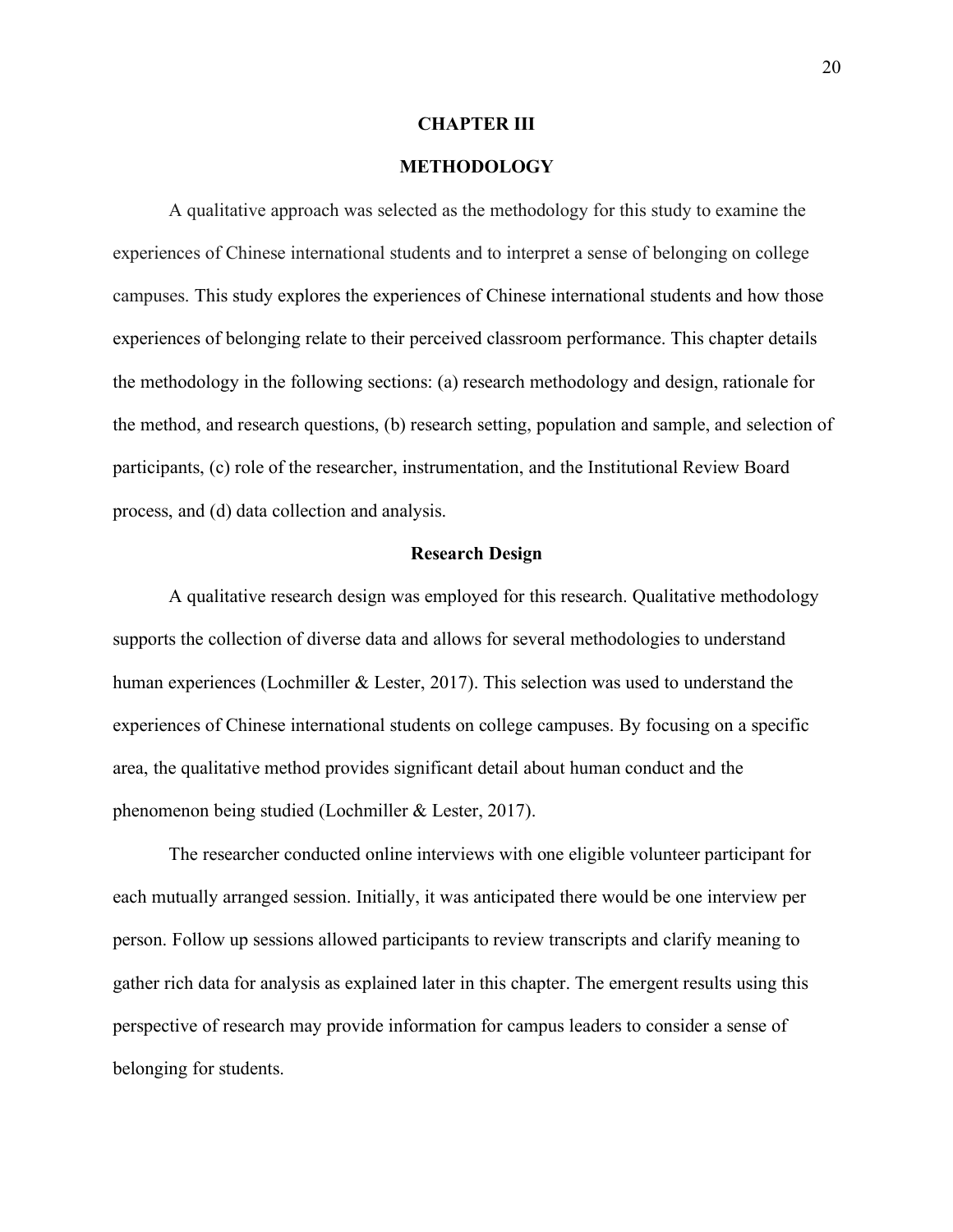Specifically, this study used a grounded theory methodology. Using grounded theory methods and the constant comparative method of analysis allowed the researcher to develop a theory with the data being collected (Kolb, 2012). Purposeful sampling was used during the selection process to identify Chinese international students based on the review of the literature. Both the qualities and characteristics of the volunteers served as criteria to inform the selection.

# **Rationale for the Method**

Exploring the experiences of belonging for Chinese international students guided the researcher to a qualitative research methodology. Grounded theory methods supported the design of the research by focusing on theory for an emerging process (Glaser & Strauss, 1967). A recent study by Vaccaro and Newman (2016) explored a sense of belonging for first-year college students also using grounded theory methods. This study intends to use similar methods for purposes of understanding belonging experiences for Chinese international students. The grounded theory approach provides the opportunity to hear the voices of those Chinese international students immersed in the collegiate experience and coping with belonging in a new environment.

# **Research Questions**

The purpose of this study is to examine the ways in which Chinese international students experience a sense of belonging on college campuses. This study seeks to explore the experiences of Chinese international students and how those experiences of belonging relate to their perceived classroom performance. A sense of belonging literature reviewed in Chapter 2 directed this study to the following research questions:

> RQ1. What are the experiences of Chinese international students when developing a sense of belonging on college campuses?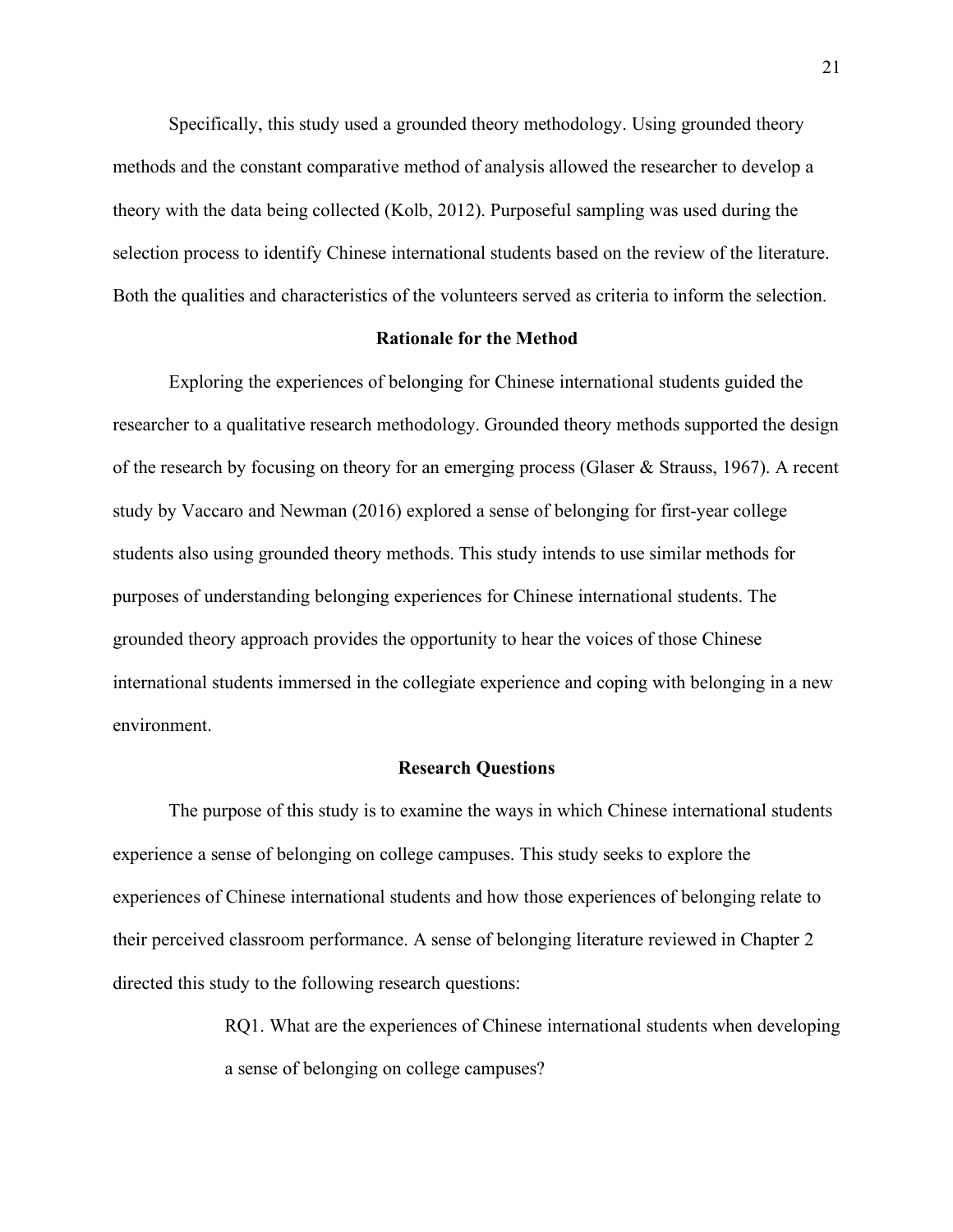RQ2. How do undergraduate Chinese international student experiences contribute to the construction of a sense of belonging and perceived success on college campuses?

#### **Research Setting**

Participants were from a small Midwestern university in Minnesota. According to the Fast Facts (Winona State University, 2020) information for 2020-2021 academic year, this university enrolled 6,408 undergraduate students and 716 graduate students. Around 83% of the student population at the university were White ethnic background and just under 2% were international students. Number of countries represented was 43, with China being the country with the highest number of international students at the university. As for gender, almost 68% of the population were female and 32% were male.

Support available to international students in the research setting includes the International Student and Scholar Services (ISSS), the Inclusion and Diversity Office, and the KEAP (knowledge, empowerment, advocacy, and pluralism) center. These resources provide programs and services to support students with diverse backgrounds in a variety of areas (e.g., filing for a visa and creating welcoming spaces). Promoting cultural awareness and encouraging collaboration between students of all ethnicities is another goal of these resources to empower all students at this university.

# **Research Sample**

Participants in this sample consisted of five volunteer individuals. Chinese international undergraduate students attending the university were interviewed for this study with no restriction to age limit. Three female and two male participants were selected. These selected participants were Chinese international students who had completed at least one semester at the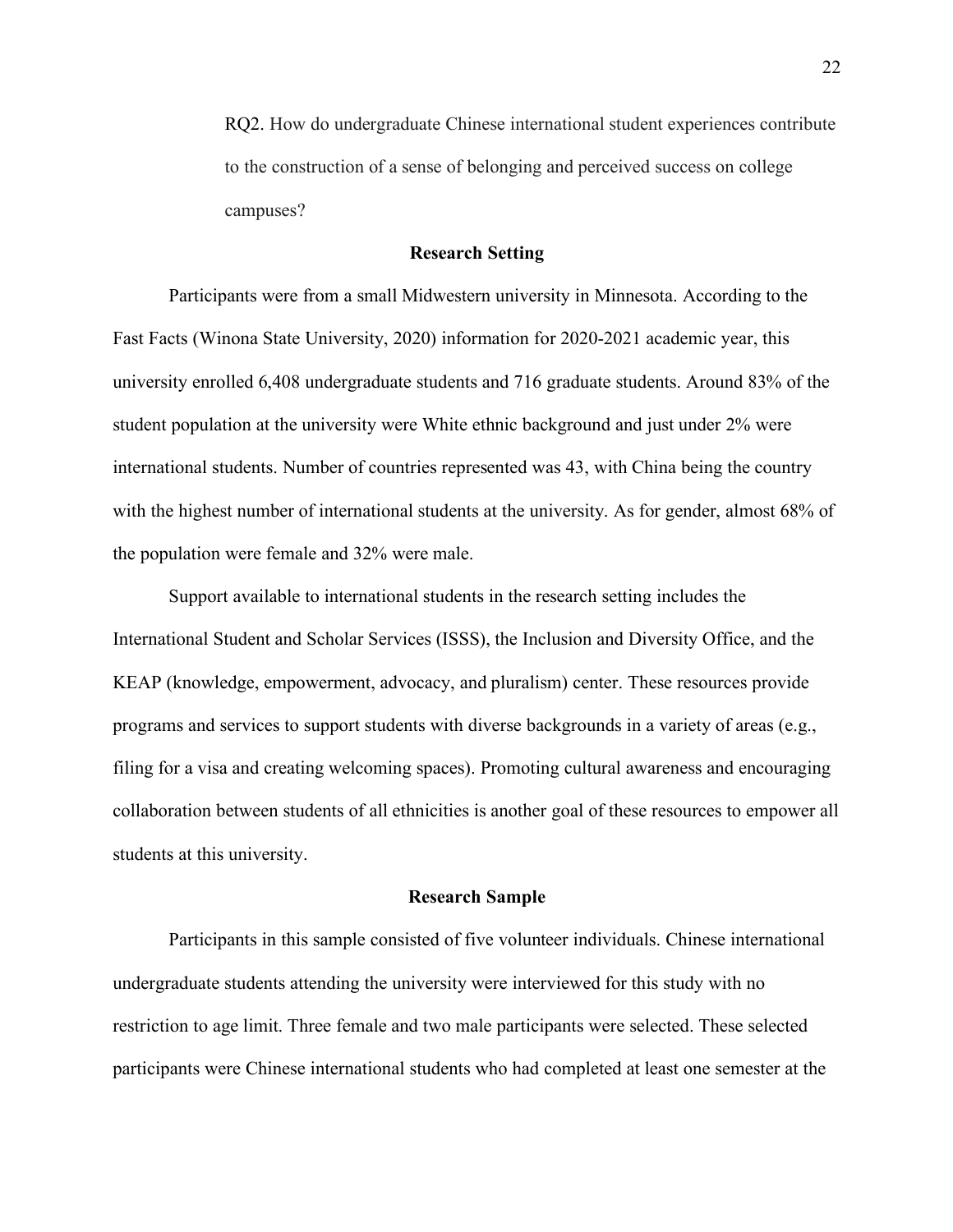university. Also, students from diverse backgrounds were selected to provide a better representation of the population.

## **Selection of Participants**

The International Office sent out an email to all international students on the researcher's behalf. Those who self-identified as Chinese responded and filled out a survey. This survey included gender, educational background in China (e.g., school and city), major of study, and how many semesters the volunteers have completed. This information served as the exclusion criteria for participant selection. The researcher used purposeful sampling to select five participants with diverse backgrounds (e.g., from cities with different sizes or schools with different rankings) and at least one semester completed. Eligible participants were contacted through follow-up emails to request participation in individual interviews.

## **Role of the Researcher**

Qualitative research uses the researcher as the instrument (Lochmiller & Lester, 2017). As a result, the researcher in this study conducted interviews and interpreted the responses. The researcher has studied Chinese for two years and has previous experience with diversity and multiculturalism topics in higher education. As part of a small group, the researcher also reviewed the literature and explored the topic of belonging in a general capacity. Participants with a connection to the researcher were not selected so as to avoid conflicts of interest for this study. To reduce and minimize bias, the researcher shared the transcribed data with other researchers for peer debriefing where the participants' names were replaced by pseudonyms. Interview sessions were recorded with an audio device and later transcribed by the researcher. Member checks were conducted with the participants after the themes emerge from the data.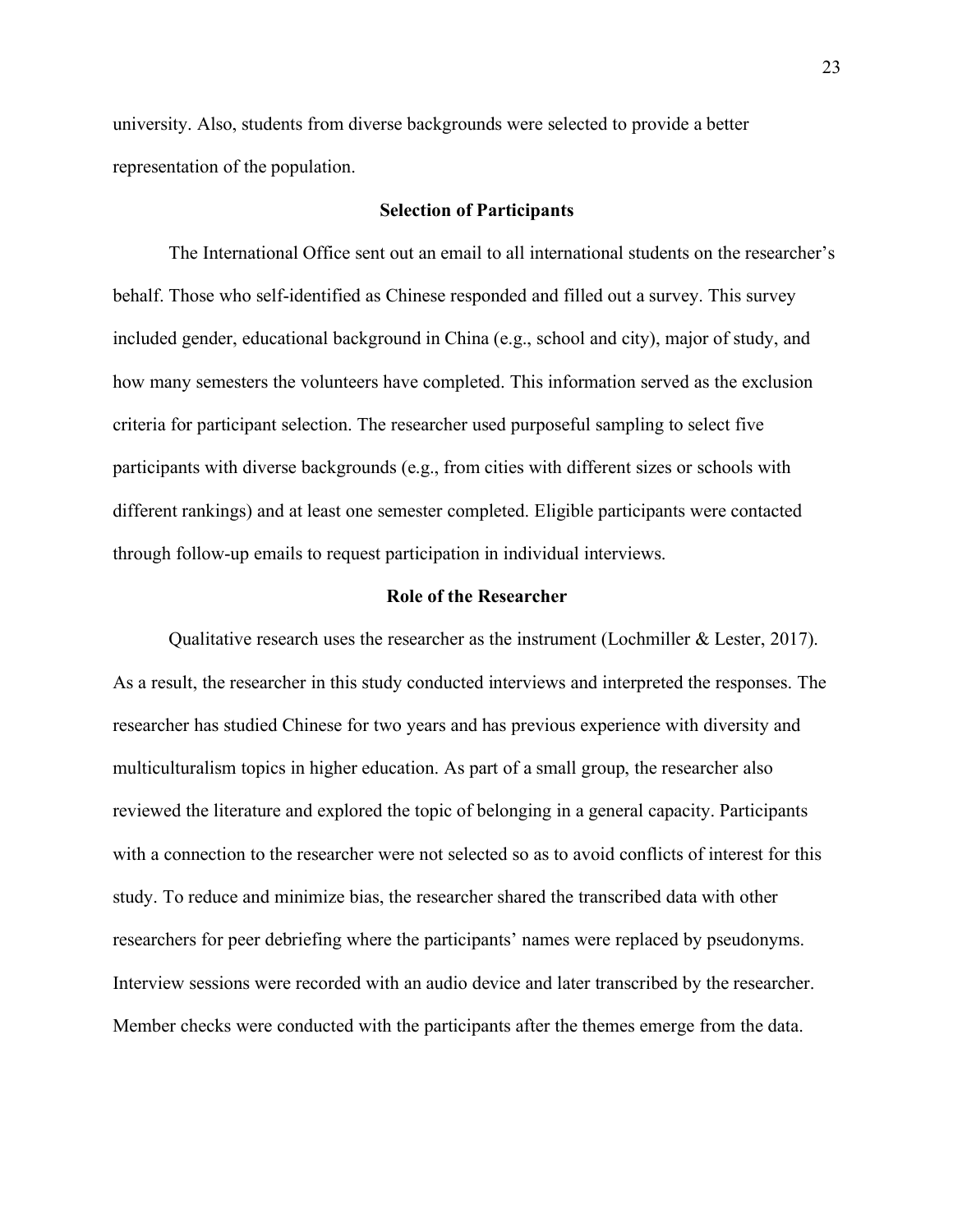# **Sources of Data**

A semi-structured, open-ended interview guide was used to obtain data for this study. Individual interviews were conducted for each participant. Below is the interview guide with the questions used in each interview.

# **Semi-Structured, Open-Ended Interview Guide**

- 1. What does the phrase "sense of belonging" mean to you?
- 2. Please tell me about two or three instances in your life where you felt you belonged.
- 3. What are some examples where you felt you did not belong?
- 4. When you think about the experience you have had at [university name], how do you think feelings of belonging or not belonging related to your classroom performance?
- 5. Describe the students at [university name] in three words.
- 6. Please give me three words to describe the faculty at [university name].
- 7. What can a professor do to make you feel a sense of belonging in their class?
- 8. What kind of interactions do you want to have with classmates and other students?
- 9. What is something you wish the university would do to make you feel more comfortable or valued?
- 10. What are some additional comments you would like to make regarding belonging on the [university name] college campus?

# **Institutional Review Board (IRB) Process**

By reviewing the content for responsible conduct in research with human subjects and completing the associated online quiz, the researcher complied with all IRB requirements. Informed consent was provided to participants in English. When potential participants filled out the initial survey for the interview selection process, instructions indicated they were not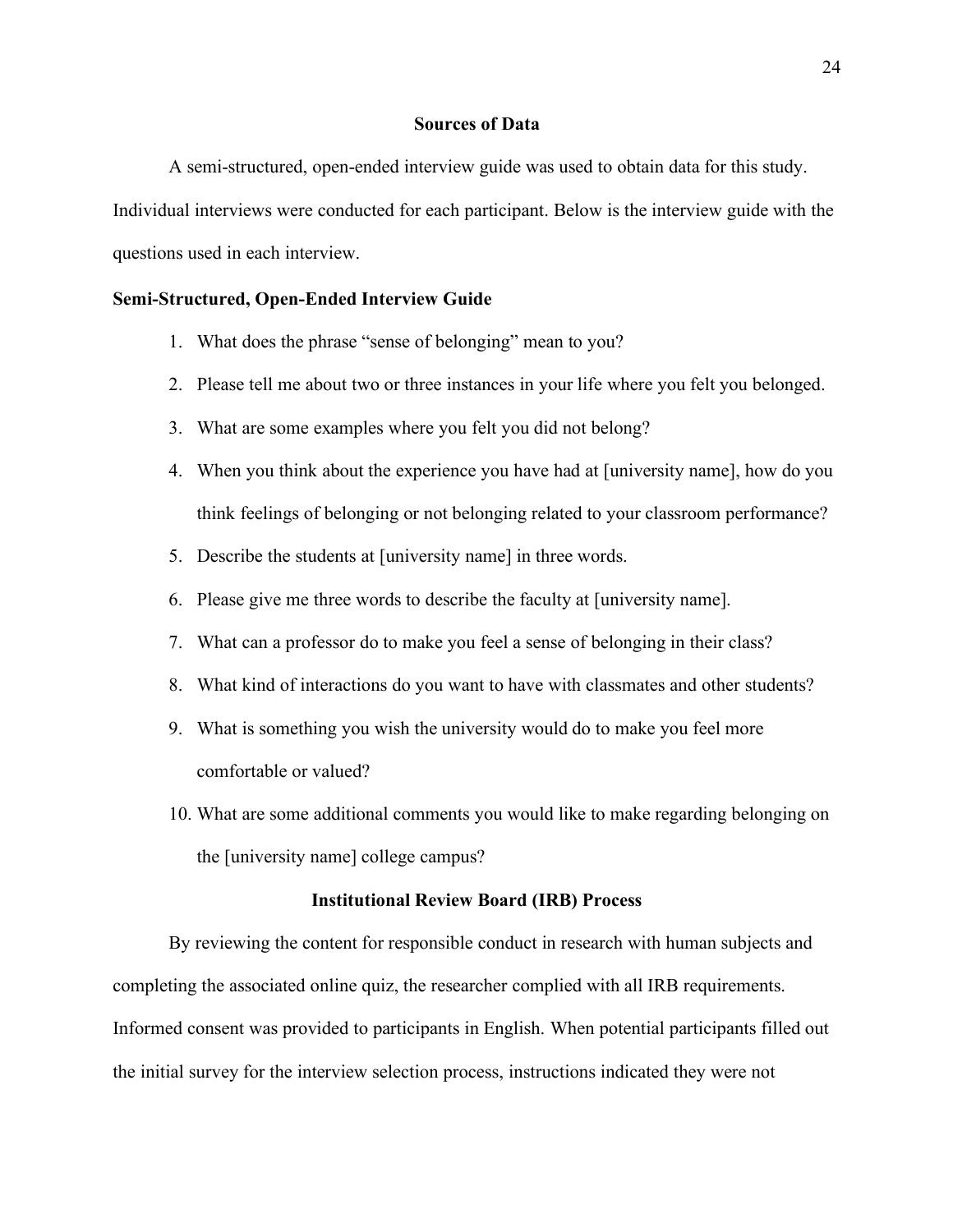required to fill out all sections and they could withdraw from the survey at any time before submission. Responses were received on a secure computer and any identifying information about participants from these surveys was deleted after the selection process.

# **Data Collection**

In this study, data were collected through online interviews using a semi-structured, open-ended interview guide. These sessions were audio recorded and later transcribed into a word processing document by the researcher. These documents were exported to PDF files for encryption, and then the text documents were deleted. Confidentiality of the participants was maintained, and the recordings will be saved on a password-protected hard drive for one year and destroyed thereafter.

Participants were assigned pseudonyms to preserve confidentiality. Each interview lasted under 30 minutes. In addition, interviews were conducted in English by the researcher, but each participant had access to a bilingual interpreter for possible clarification. The Chinese Society Advisor was present in all interviews. These interviews began by briefly confirming the background and schooling experience of participants and then moved forward by focusing on their experiences with sense of belonging on campus based on the semi-structured, open-ended interview guide.

## **Triangulation**

Multiple interview participants were compared for emerging themes. Observations were used to provide more information. In addition, journal articles with similar studies regarding international populations were included for reference. Specifically, theories proposed by other researchers were applied to this study to understand the data from multiple perspectives. Using theory triangulation, Berry's (1997) theory of acculturation and the Culturally Engaging Campus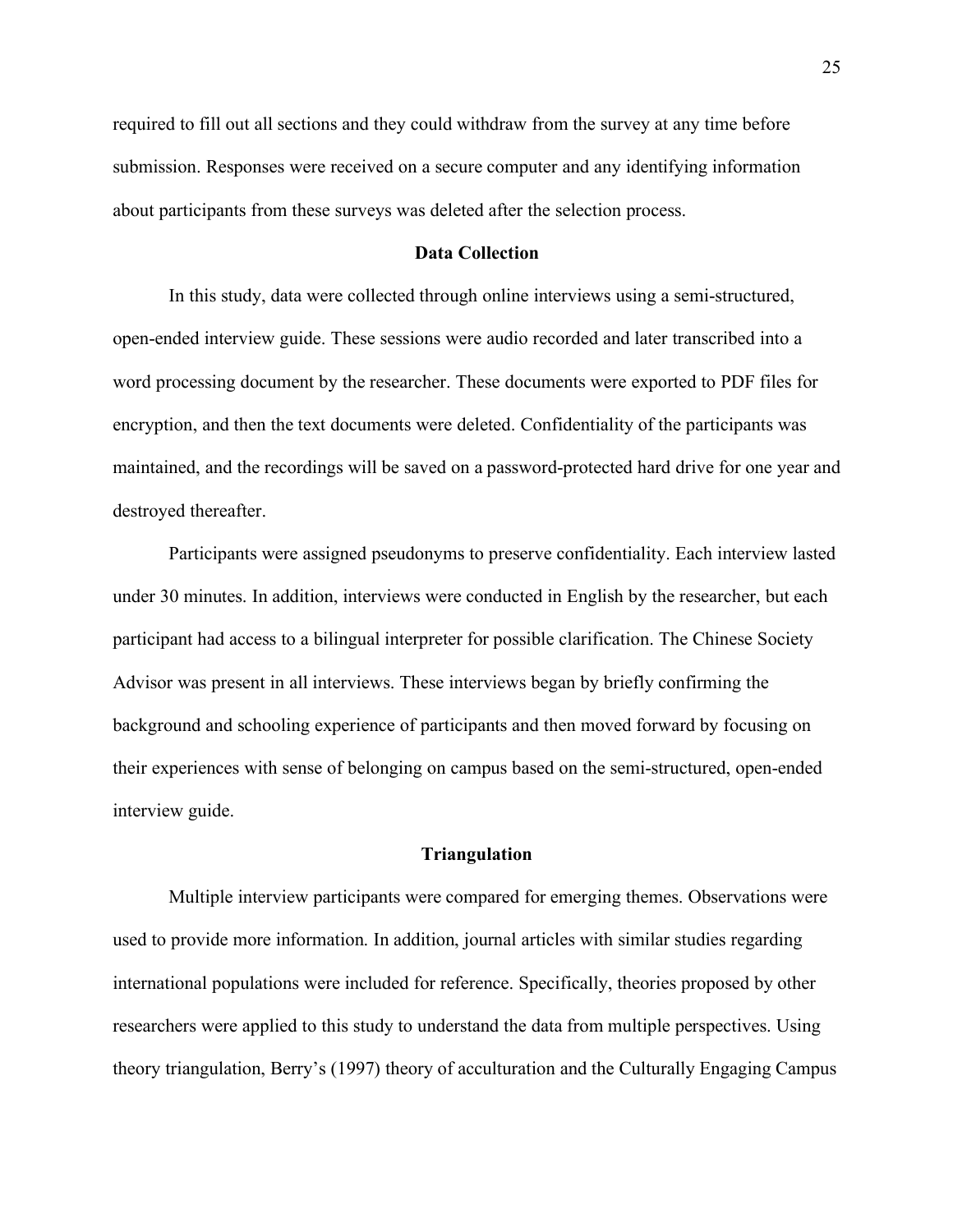Environments (CECE) model of Museus et al. (2017) may be applied to understand the data in new ways.

#### **Data Analysis**

Analyzing the data came in three phases: initial, axial, and theoretical (Charmaz, 2006). In the initial phase, interviews were covered from beginning to end to develop a direction for upcoming categories. This open approach allowed the researcher to find relevant categories for the study and determine if more information was required (Charmaz, 2006). In the axial phase, important data was connected to form the most relevant categories. This step indicated the participant's understanding of and experience with sense of belonging. In the theoretical phase, notable categories were linked to interpret and describe sense of belonging for Chinese international students. Data were analyzed to find themes leading to an emerging or existing theory. Research questions listed above were answered with the data from these interviews.

To analyze the interview transcripts, constant comparative method was used (Charmaz, 2006). By reading and considering key points to code, the researcher read the complete transcript. Following the identification, codes were considered for possible themes (Charmaz, 2006; Strauss & Corbin, 1990, 1998). These themes were used to create a narrative from the experiences of the Chinese international students. Emerging information involving sense of belonging was considered for developing a theory or model. Documents from interviews were stored on a password-protected laptop, only accessible to the researcher. Individual documents were encrypted.

#### **Summary**

Chapter three provided detailed information about the design and methodology used in this qualitative study. It also provided information about the population and sample of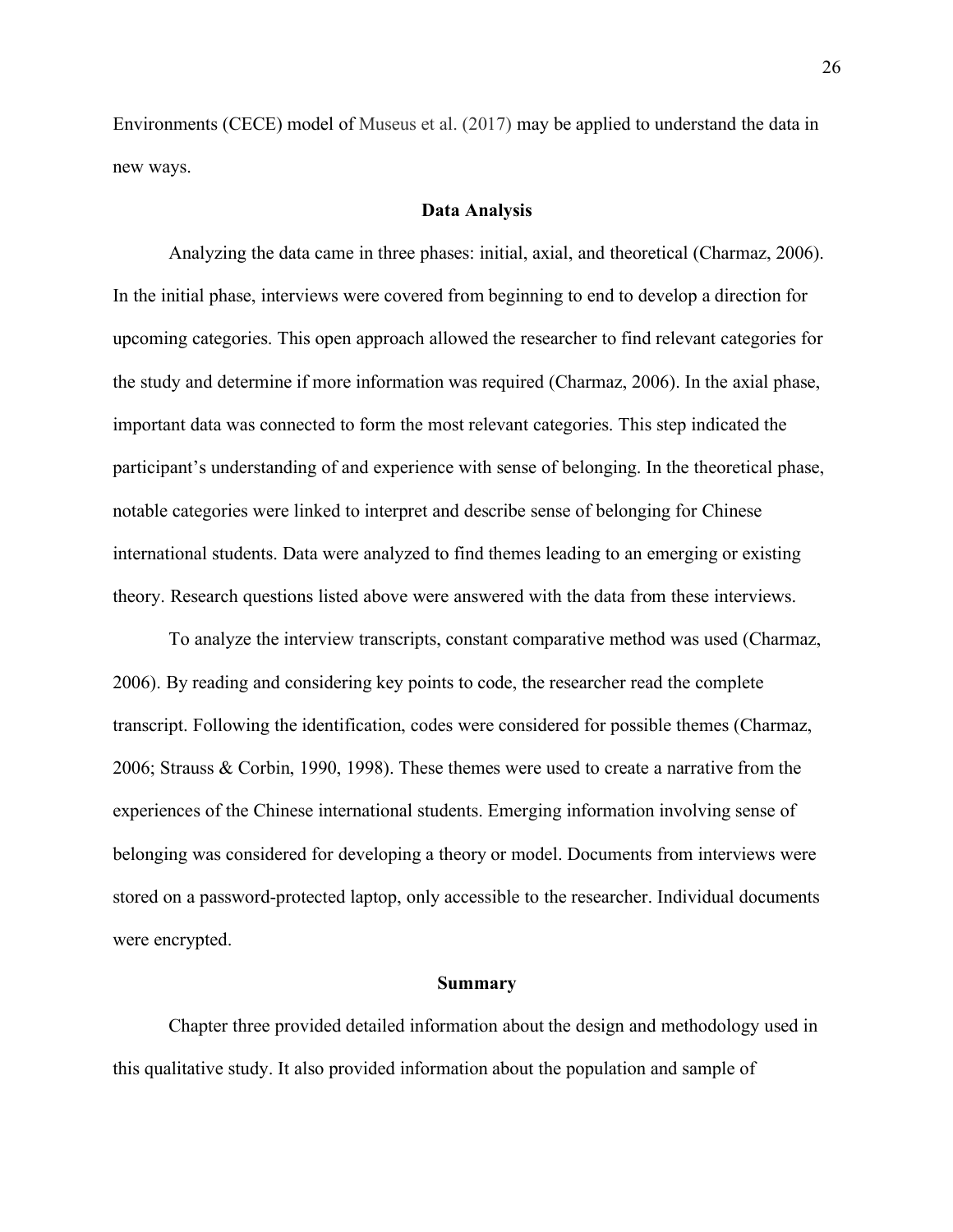participants for the interview sessions. In addition, it covered some ethical considerations and the IRB process. Finally, this study provided information regarding data collection and data analysis. Chapter four displays the findings from the participant responses. Chapter five includes recommendations for campus leaders and provides implications for college students regarding sense of belonging.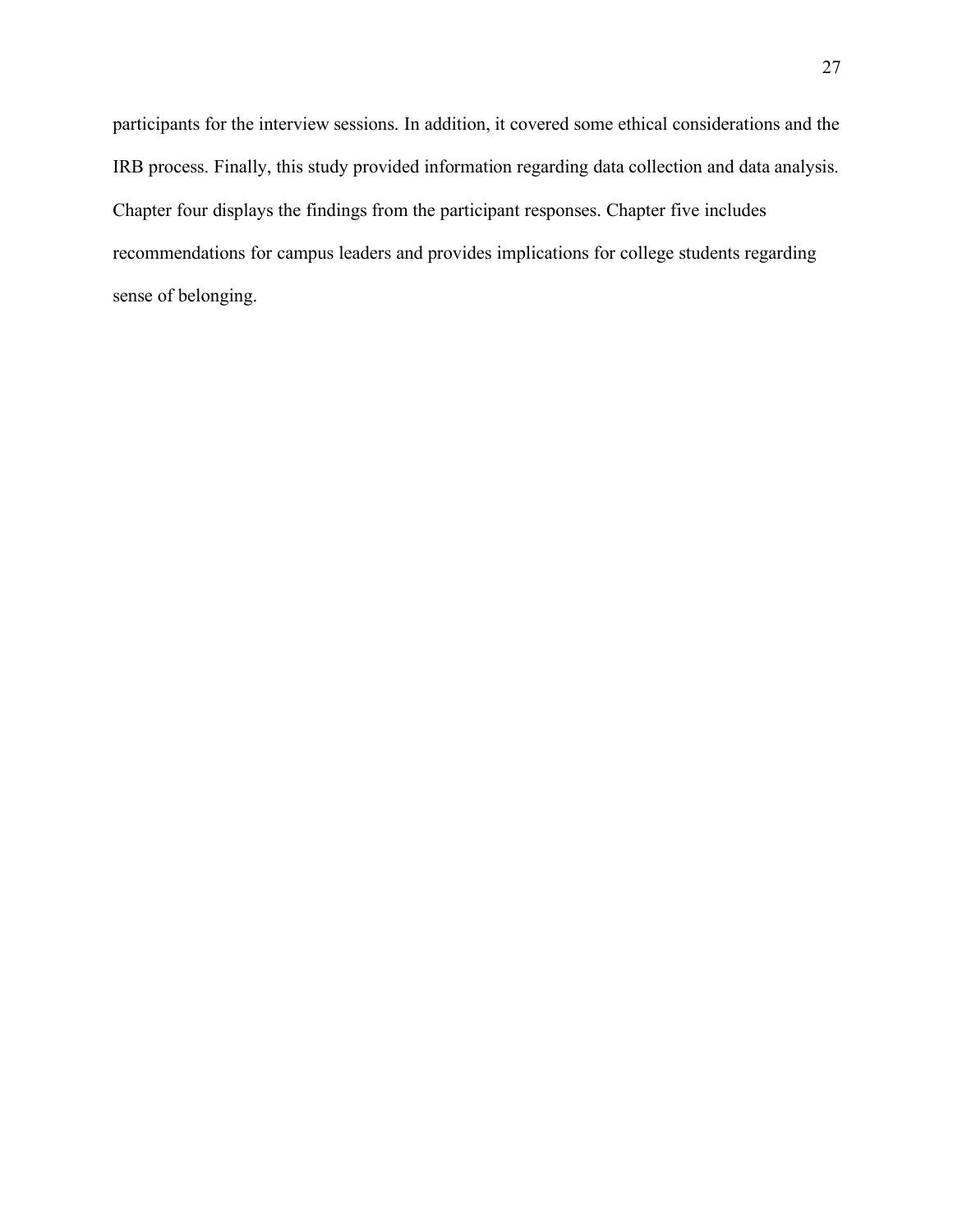#### **CHAPTER IV**

### **RESULTS**

A review of the problem statement and a review of the research design is presented first. Following these reviews is a description of how the data was analyzed. Also, more details are provided about participants. Findings for this chapter are described in the last section. A discussion of the results is included in the following chapter.

This study used a qualitative approach to explore the experiences of Chinese international students and how those experiences of belonging relate to their perceived classroom performance. Two research questions were used to guide the data analysis in this study:

> RQ1. What are the experiences of Chinese international students when developing a sense of belonging on college campuses?

> RQ2. How do undergraduate Chinese international student experiences contribute to the construction of a sense of belonging and perceived success on college campuses?

# **Review of the Problem Statement**

As described in the first chapter, few studies have focused on international students, especially Chinese students (Du & Wei, 2015; Slaten et al., 2016). Since the research demonstrates psychological and educational benefits for belonging (Hausmann et al., 2007; Osterman, 2000), there is an opportunity to identify the needs of Chinese international students and support a sense of belonging on college campuses.

# **Review of the Research Design**

A qualitative research design was employed for this research. This design was used to examine the experiences of Chinese international students on college campuses. Specifically, this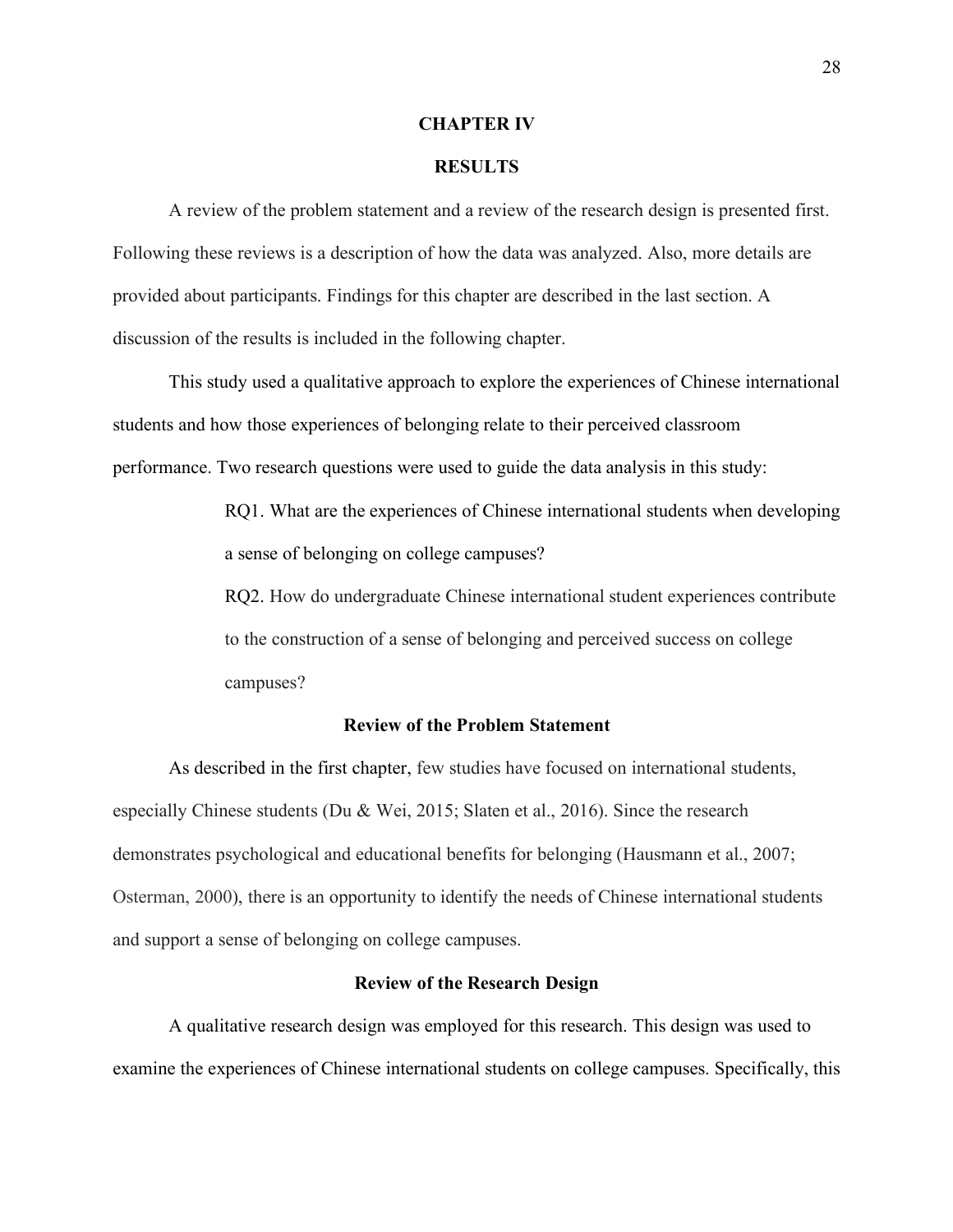study used a grounded theory methodology. Purposeful sampling was used during the selection process to identify Chinese international students based on the review of the literature. Both the qualities and characteristics of the volunteers served as criteria to inform the selection.

The International Office sent out an email to all international students on the researcher's behalf. Those who self-identified as Chinese responded and filled out a survey. This survey included gender, educational background in China (e.g., school and city), major of study, and how many semesters the volunteers have completed. This information served as the exclusion criteria for participant selection. The researcher used purposeful sampling to select five participants with diverse backgrounds (e.g., from cities with different sizes or schools with different rankings) and at least one semester completed. Eligible participants were contacted through follow-up emails to request participation in individual interviews.

#### **Description of Sample**

Participants included five undergraduate Chinese international students. Three of the five participants (60%) attended a university in China before arriving to this university. One was a Class A Double First-Class university (using a new ranking system in China) with over 50,000 students and two were independent universities with over 21,000 students. Majors represented in the sample were business administration, finance, English literature, accounting, and mathematics. These five participants represented four different provinces of China (identified by high school attendance). One participant (20%) attended high school in northern China, three (60%) in central China, and one (20%) from western China. As for class level, one participant (20%) was a freshman, one (20%) was a junior, and three (60%) were seniors. Please see Table 1 detailing pseudonyms and other attributes.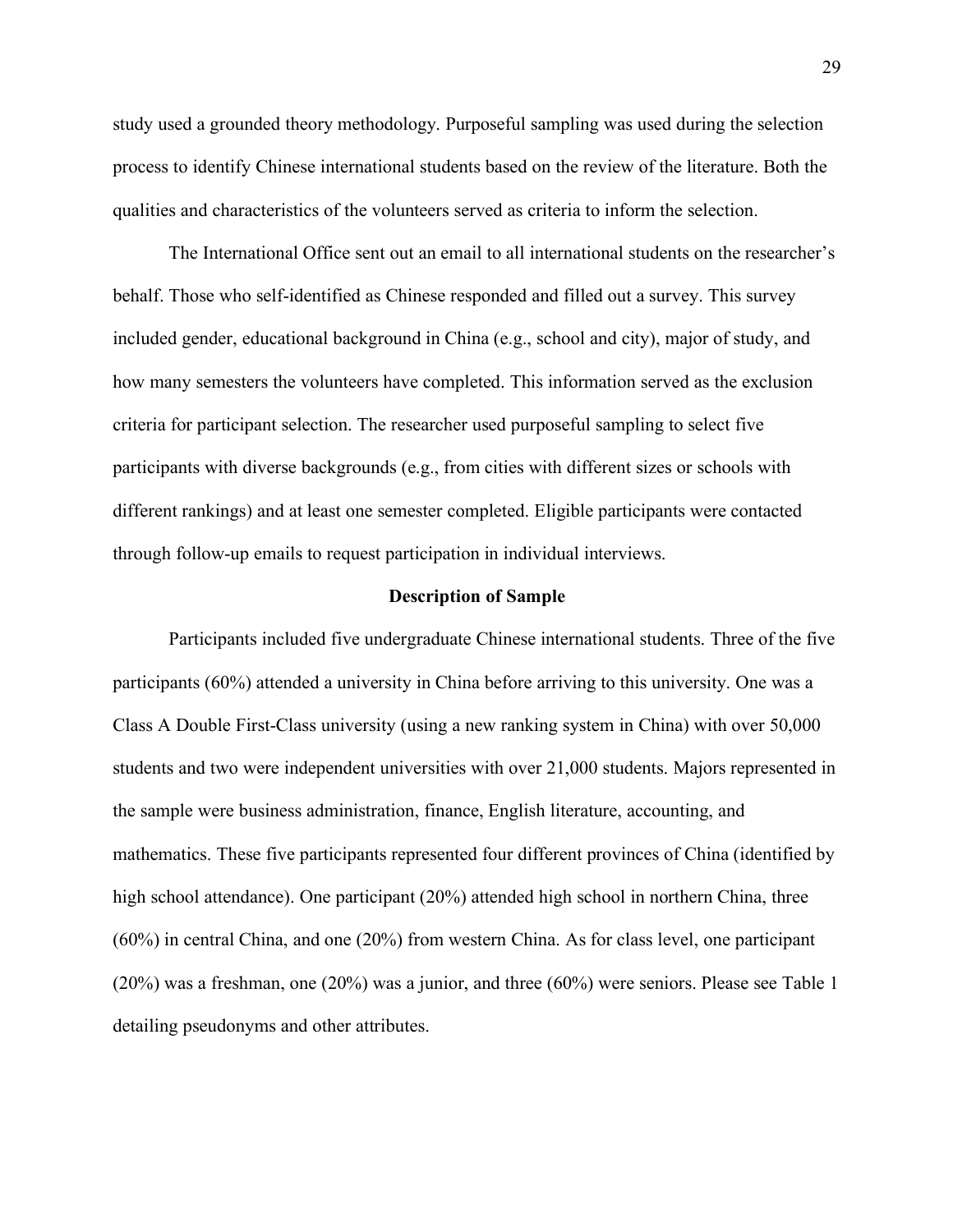#### Table 1

| Student   | Level    | Major                   |
|-----------|----------|-------------------------|
| Student 1 | Senior   | Business administration |
| Student 2 | Junior   | Finance                 |
| Student 3 | Freshman | English literature      |
| Student 4 | Senior   | Accounting              |
| Student 5 | Senior   | Math                    |
|           |          |                         |

#### *Student Participants*

# **Data Analysis**

Analyzing the data came in three phases: initial, axial, and theoretical (Charmaz, 2006). In the initial phase, interviews were reviewed to develop a direction for upcoming categories. In the axial phase, important data were connected to form the most relevant categories. In the theoretical phase, notable categories were linked to understand and describe sense of belonging for Chinese international students. Data were analyzed to find themes leading to an emerging or existing theory. Research questions listed above were answered with the data from these interviews for each participant.

To analyze the interview transcripts, constant comparative method was used (Charmaz, 2006). By reading and considering key points to code, the researcher read the complete transcript. Following the identification, codes were considered for possible themes (Charmaz, 2006; Strauss & Corbin, 1990, 1998). These themes were used to create a narrative from the experiences of the Chinese international students. Emerging information involving sense of belonging was considered for developing a theory or model.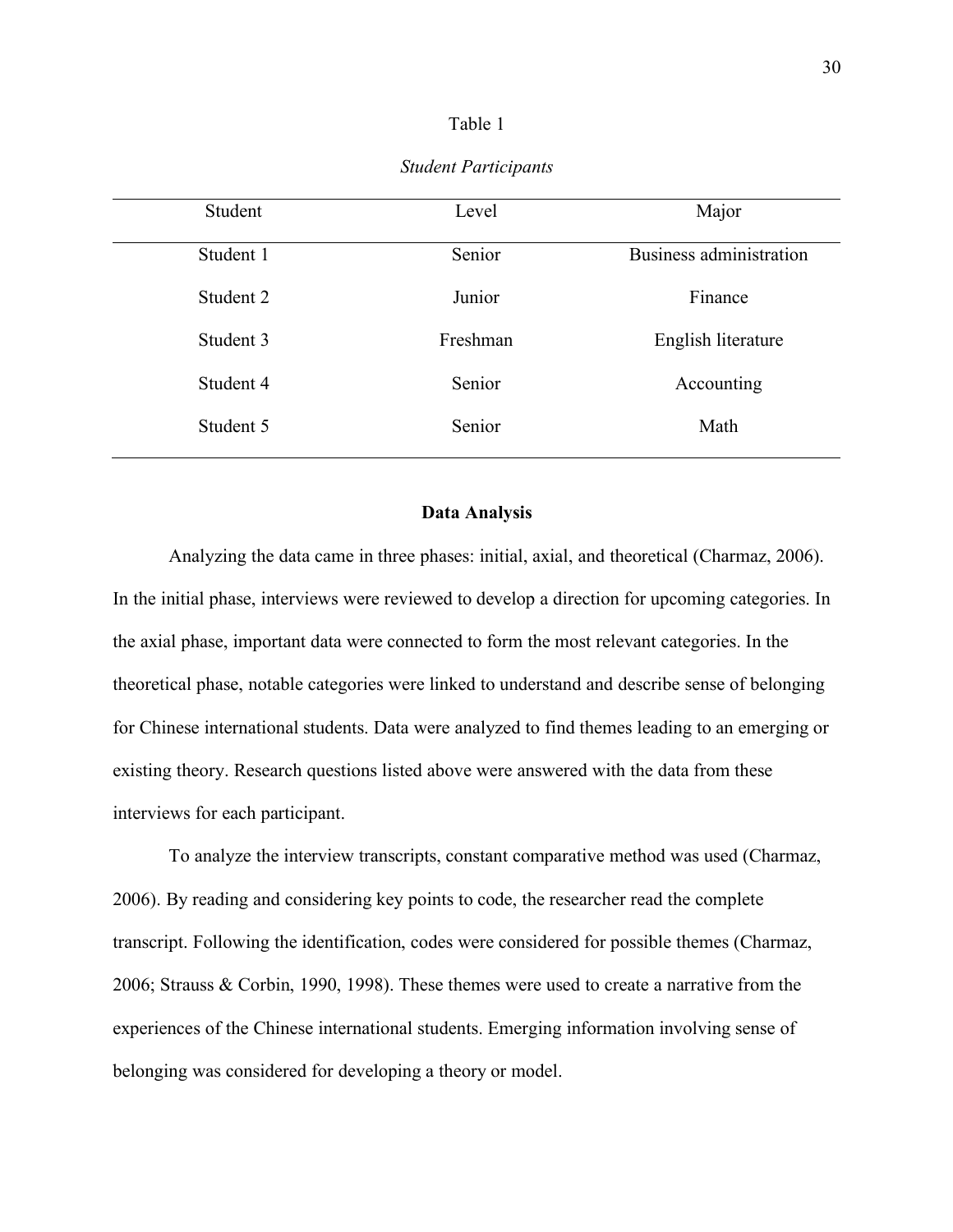To identify emerging themes, each interview question was reviewed and correlated to a research question. Interview questions, prompts, and responses from the five participants are provided in the following section.

# **Question 1: What Does the Phrase "Sense of Belonging" Mean to You?**

Three of the five participants identified sense of belonging as a feeling of home and family. Similarly, three of the five participants suggested a sense of belonging means being in a familiar environment. All participants discussed belonging as a part of being accepted by others, whether it was by friends, family, or the community. Student 5 summed it up as, "It could be a place where your family is at, a place where you had good memories at, or a place where you liked and fit in." Home, acceptance, and comfort were common words used to respond to this question.

# **Question 2: Please Tell Me About Two or Three Instances in Your Life Where You Felt You Belonged.**

Four of the five participants described a specific location when talking about times where they felt they belonged. Three of the participants mentioned home specifically, while one participant mentioned the city of this university, describing a fondness for the natural environment. Two participants mentioned food made them feel belonging, as one participant talked about how it brought up memories of a mother's cooking. In addition, three participants talked about university events. For example, Student 1 talked about positive associations with the Chinese Moon Festival and Student 4 praised the welcome orientation week for new students. Home, social support, and student events were common topics of discussion.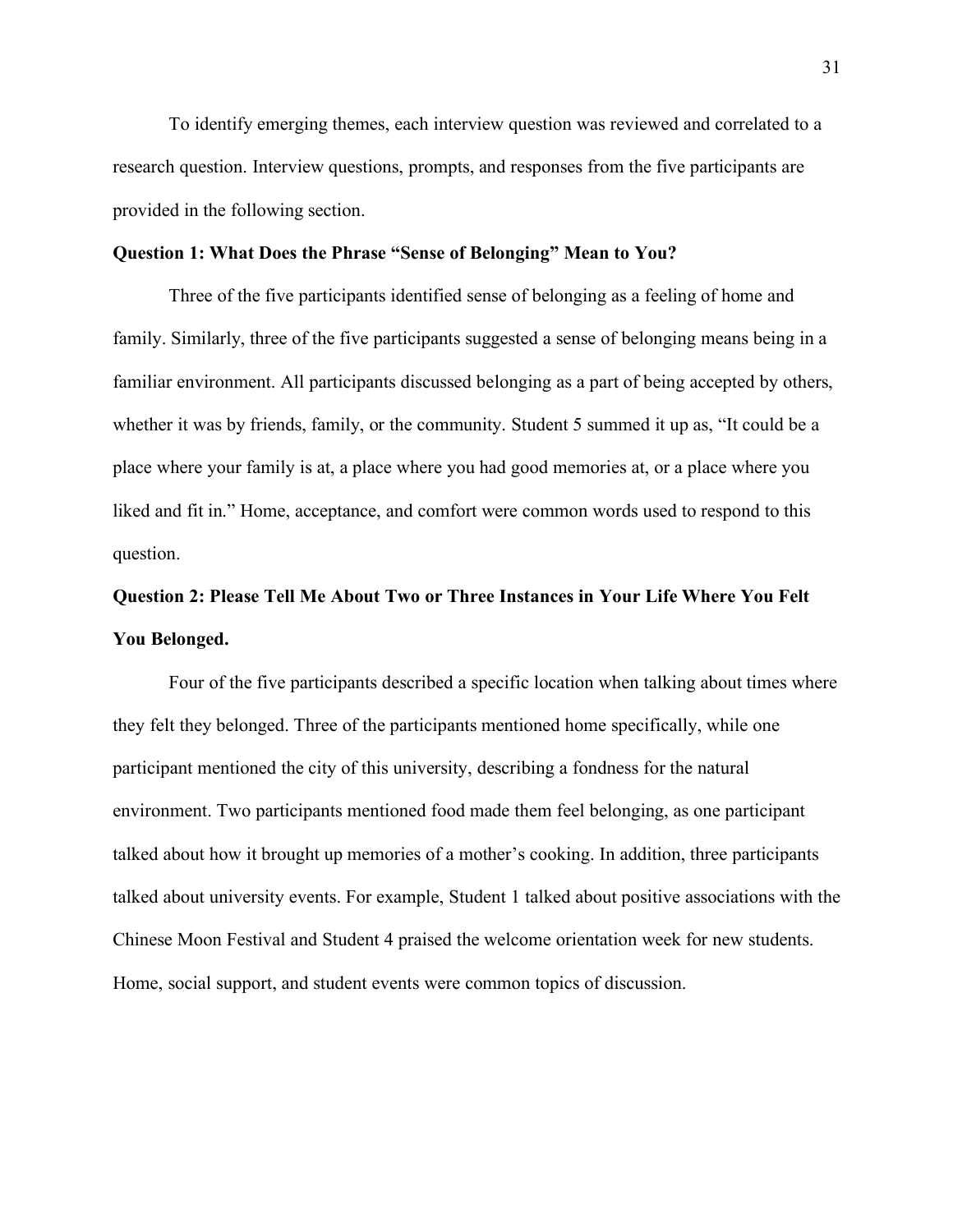#### **Question 3: What Are Some Examples Where You Felt You Did Not Belong?**

Three participants discussed homesickness as examples of feeling like they did not belong. One participant talked about a pre-college experience of moving from a hometown, while the other two participants described missing home after coming to college. Also, a lack of familiarity with surroundings and people was discussed by two participants. Due to language barriers and cultural differences, three participants expressed experiences of social isolation. Student 4 responded with a memory of racism in the campus dorms saying, "I felt so isolated at that time, and I didn't even have the courage to defend my right." One participant reported some policies were the reason for a lack of belonging. Homesickness, social isolation, and discrimination were discussed frequently for this question.

# **Question 4: When You Think About the Experience You Have Had at [University Name], How Do You Think Feelings of Belonging or Not Belonging Related to Your Classroom Performance?**

Two of the five participants reported a positive influence between sense of belonging and classroom performance. Both of these participants discussed being more interested in studying when they felt they belong. One of the two mentioned the influence of professors saying, "I was inspired by one of my mathematics professors, which was why I switched from a [liberal art major]. I enjoyed my learning experience in the math department and worked a lot harder." Two of the participants had mixed feelings about the connection between belonging and classroom performance. One participant noted an experience of struggling with school work even with helpful professors, while the other participant reported a strong education background and being able to work through most situations. Student 2 responded, "It does make me happier when the environment is friendly and enjoyable, but not too much influence on my school work." One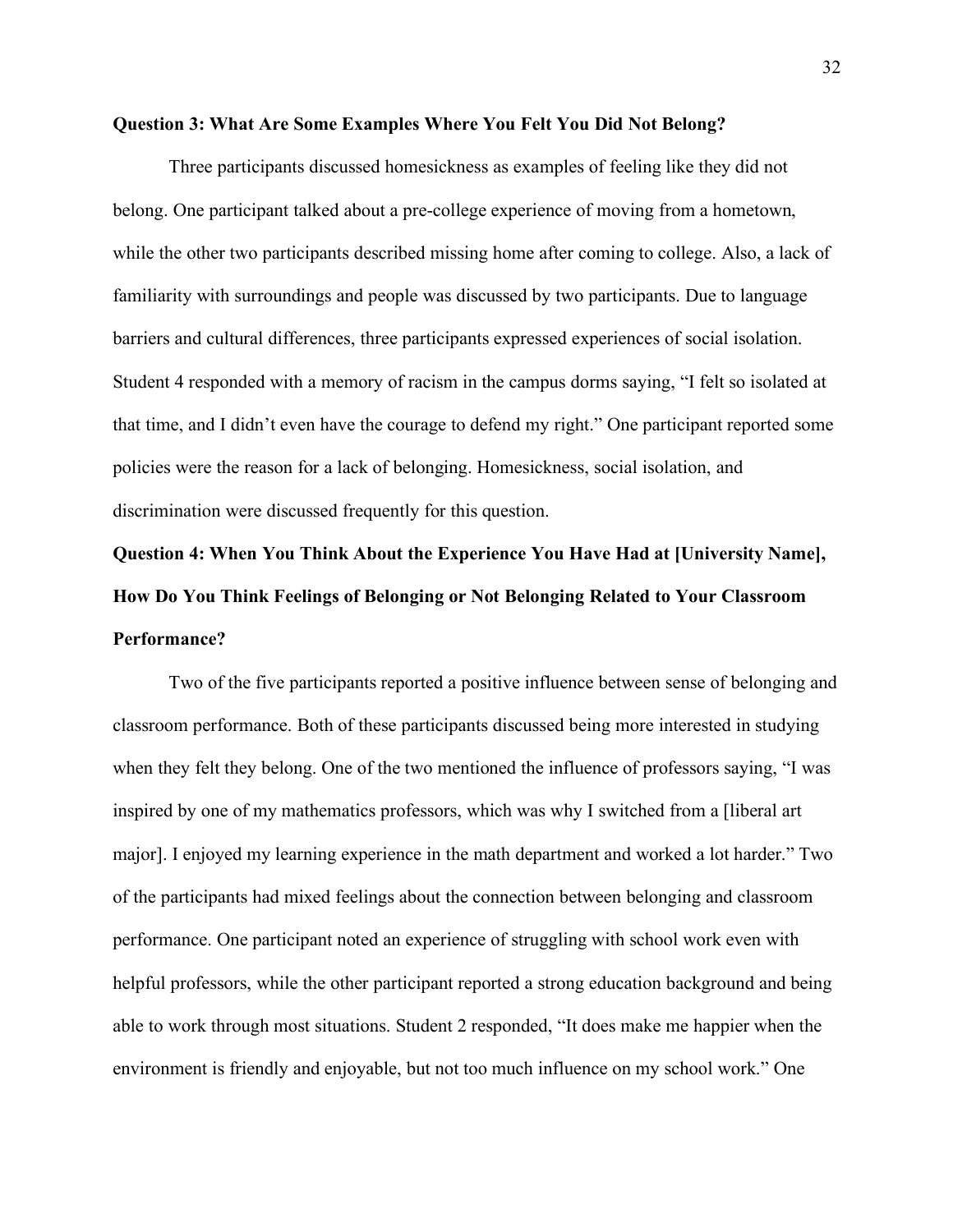participant said there was not much of an impact on classroom performance. Student 4 reported, "I was always able to focus on my school work despite the surroundings. I enjoyed the experience here, but I don't think it's related to how I did in school."

# **Question 5: Describe the Students at [University Name] in Three Words.**

Four out of the five participants described the students at this university as "nice" or "friendly." Four out of the five participants also detailed the students as "enthusiastic" or "energetic." Three participants also described students as "helpful" or "accommodating."

# **Question 6: Please Give Me Three Words to Describe the Faculty at [University Name].**

Four out of the five participants described faculty as "nice" or "friendly." Three of the participants used the words "helpful" or "reachable" to describe them. Two participants reported faculty as "professional" or "industrious."

# **Question 7: What Can a Professor Do to Make You Feel a Sense of Belonging in Their Class?**

Three participants discussed how a closeness to professors may help them feel belonging in the classroom. Student 5 concluded, "Know my name, care about my school work, and be able and willing to help with my questions. Student 4 added by saying, "Commending my public illustration makes me feel sense of belonging." One participant reported only Chinese professors can give a sense of belonging in the classroom. Language and cultural awareness were cited as the reason.

# **Question 8: What Kind of Interactions Do You Want to Have With Classmates and Other Students?**

Four of the five participants described playing a game or having fun with other students as a desired interaction. Also, four participants mentioned doing school work or group projects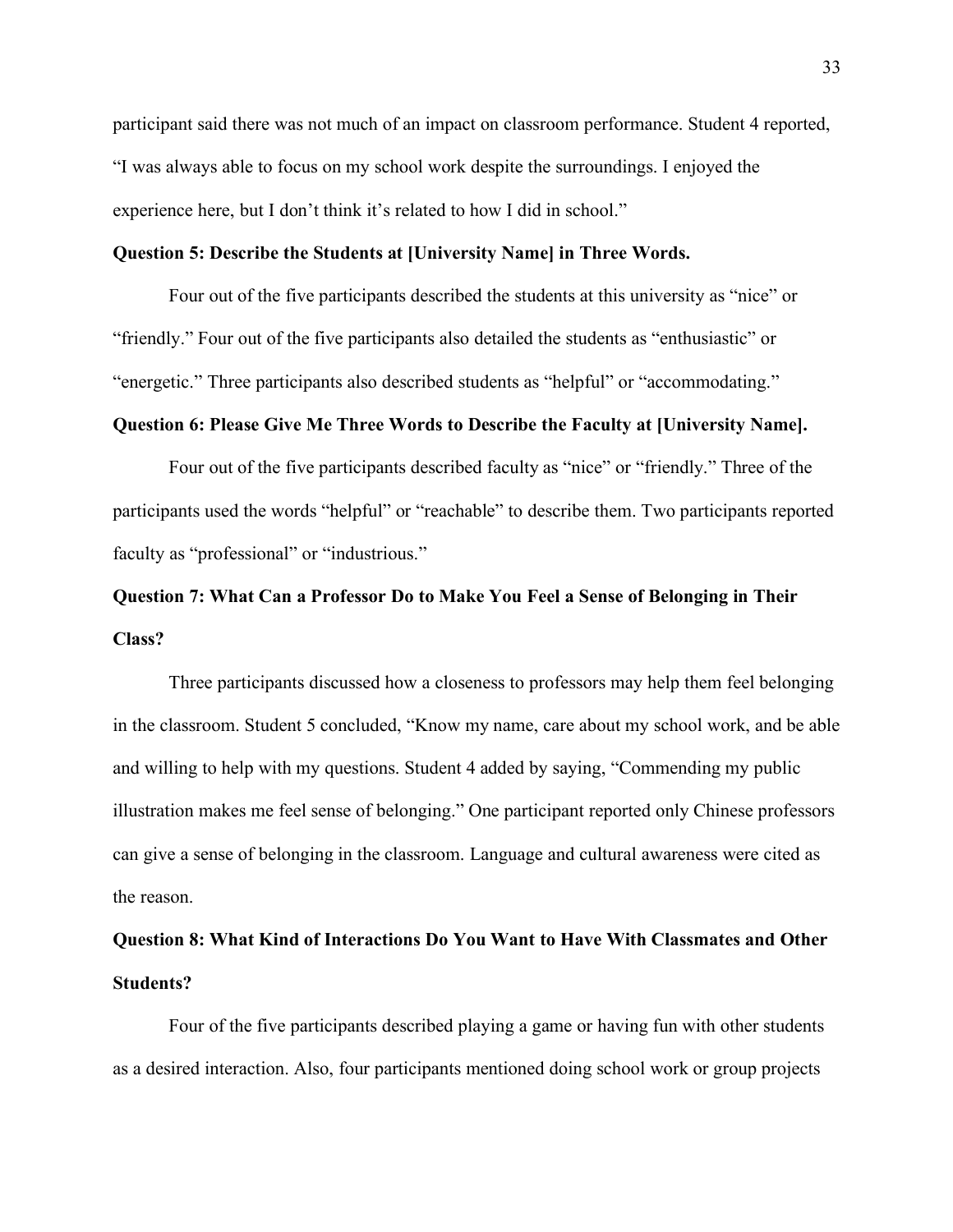with classmates. Two participants mentioned a desire for mutual respect. One participant talked about learning culture from each other.

# **Question 9: What is Something You Wish the University Would Do to Make You Feel More Comfortable or Valued?**

Three of the five participants talked about university events or student organizations. Two participants indicated they would like to see more job opportunities and scholarships to help international students with their leadership. Also, two participants talked about hoping for more respect for international students.

# **Question 10: What Are Some Additional Comments You Would Like to Make Regarding Belonging on the [University Name] College Campus?**

Four out of the five participants described the university as a great place. Two participants said it was a safe place. Student 4 made some recommendations saying, "I wish the university could keep an open mind for accepting more international students and take in various cultures."

Interview questions 1, 2, and 3 were synthesized to answer research question 1, "What are the experiences of Chinese international students when developing a sense of belonging on college campuses?"

1. What does the phrase "sense of belonging" mean to you?

2. Please tell me about two or three instances in your life where you felt you belonged.

3. What are some examples where you felt you did not belong?

Interview questions 4, 5, 6, 7, 8, 9, and 10 were synthesized to answer research question 2, "How do undergraduate Chinese international student experiences contribute to the construction of a sense of belonging and perceived success on college campuses?"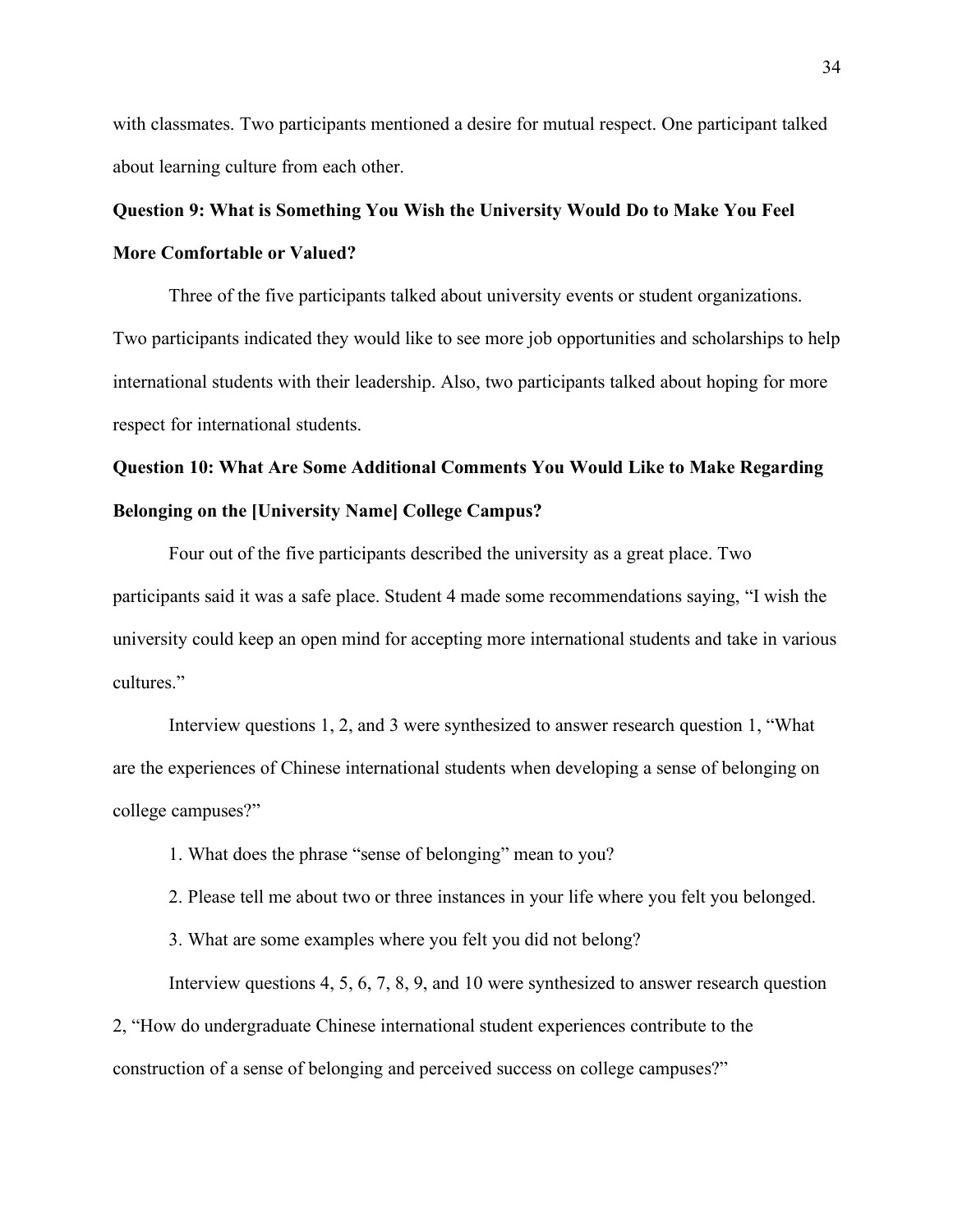4. When you think about the experience you have had at [university name], how do you think feelings of belong or not belonging related to your classroom performance?

5. Describe the students at [university name] in three words.

6. Please give me three words to describe the faculty at [university name].

7. What can a professor do to make you feel a sense of belonging in their class?

8. What kind of interactions do you want to have with classmates and other students?

9. What is something you wish the university would do to make you feel more comfortable or valued?

10. What are some additional comments you would like to make regarding belonging on the [university name] college campus?

#### **Summary**

Chapter four provided a brief review of the problem statement and the research design. Data analysis was covered to describe how information was coded and analyzed for each research question. Following that was a section detailing the participants and information relevant to the study. Finally, findings were presented with direct responses to interview questions for each student. Chapter five focuses on the discussion and conclusions drawn from the findings, as well as leadership implications and recommendations for future research.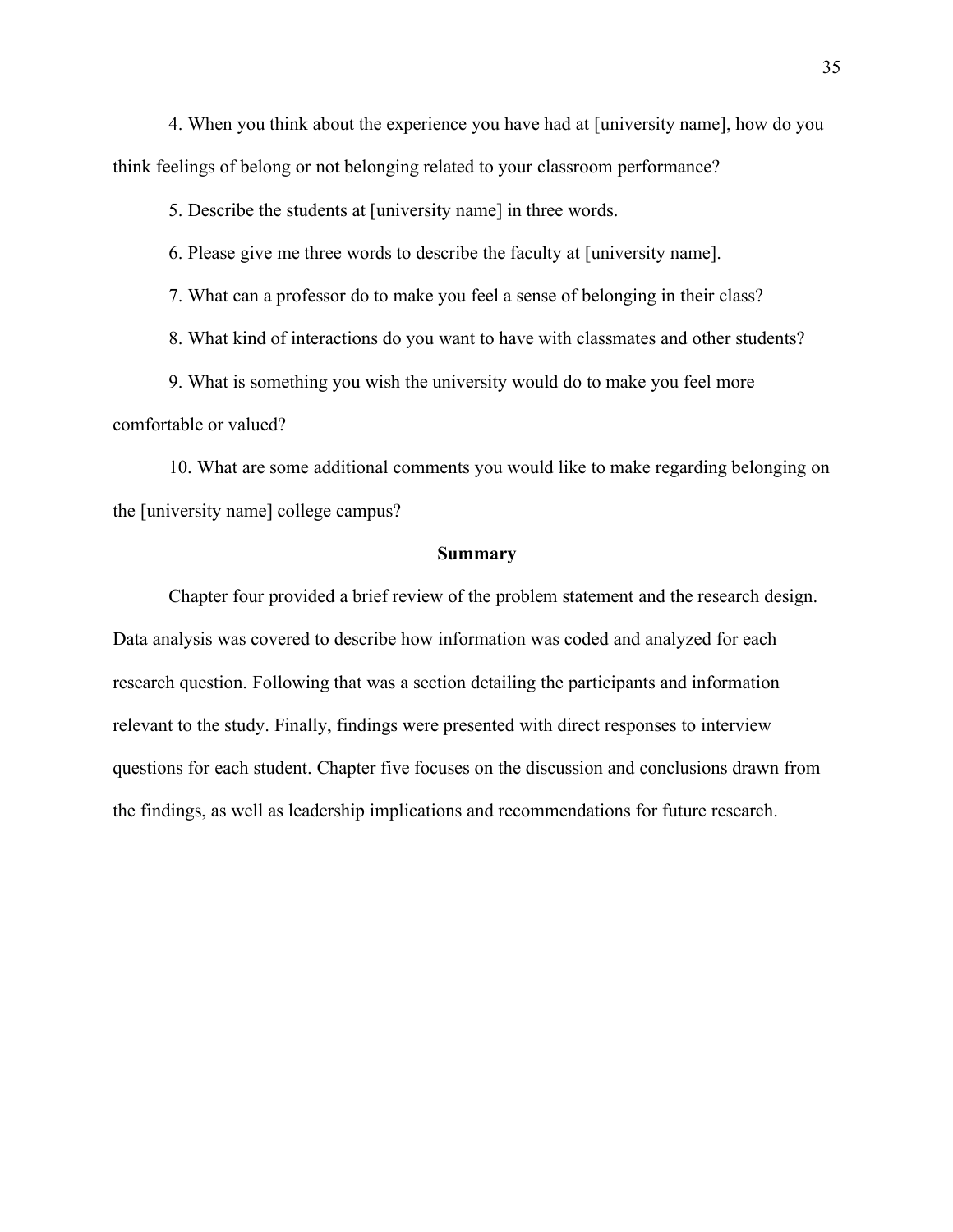#### **CHAPTER V**

#### **CONCLUSIONS, IMPLICATIONS, AND RECOMMENDATIONS**

Using the findings from the previous chapter, both research questions are discussed to display meaning. Conclusions are provided through the interpreted meaning. These findings are connected back to the theoretical framework used for this research study. In addition, implications for leadership are addressed and suggestions for campus leaders are covered. Recommendations for future research are also expressed.

This study used a qualitative approach to explore the experiences of Chinese international students and how those experiences of belonging relate to their perceived classroom performance. Two research questions were used to guide this study:

> RQ1. What are the experiences of Chinese international students when developing a sense of belonging on college campuses?

> RQ2. How do undergraduate Chinese international student experiences contribute to the construction of a sense of belonging and perceived success on college campuses?

Theoretical coding provided five themes gathered from these interviews. These themes represent several ways in which the participants understood and recognized sense of belonging, including relationships, locations, and background.

# **Discussion**

Each participant focused on elements of belonging that were relevant and important to them. As a result, five themes became apparent through the interviewing process. These themes have varying levels of meaning for each participant, and each one is presented and discussed in the following sections.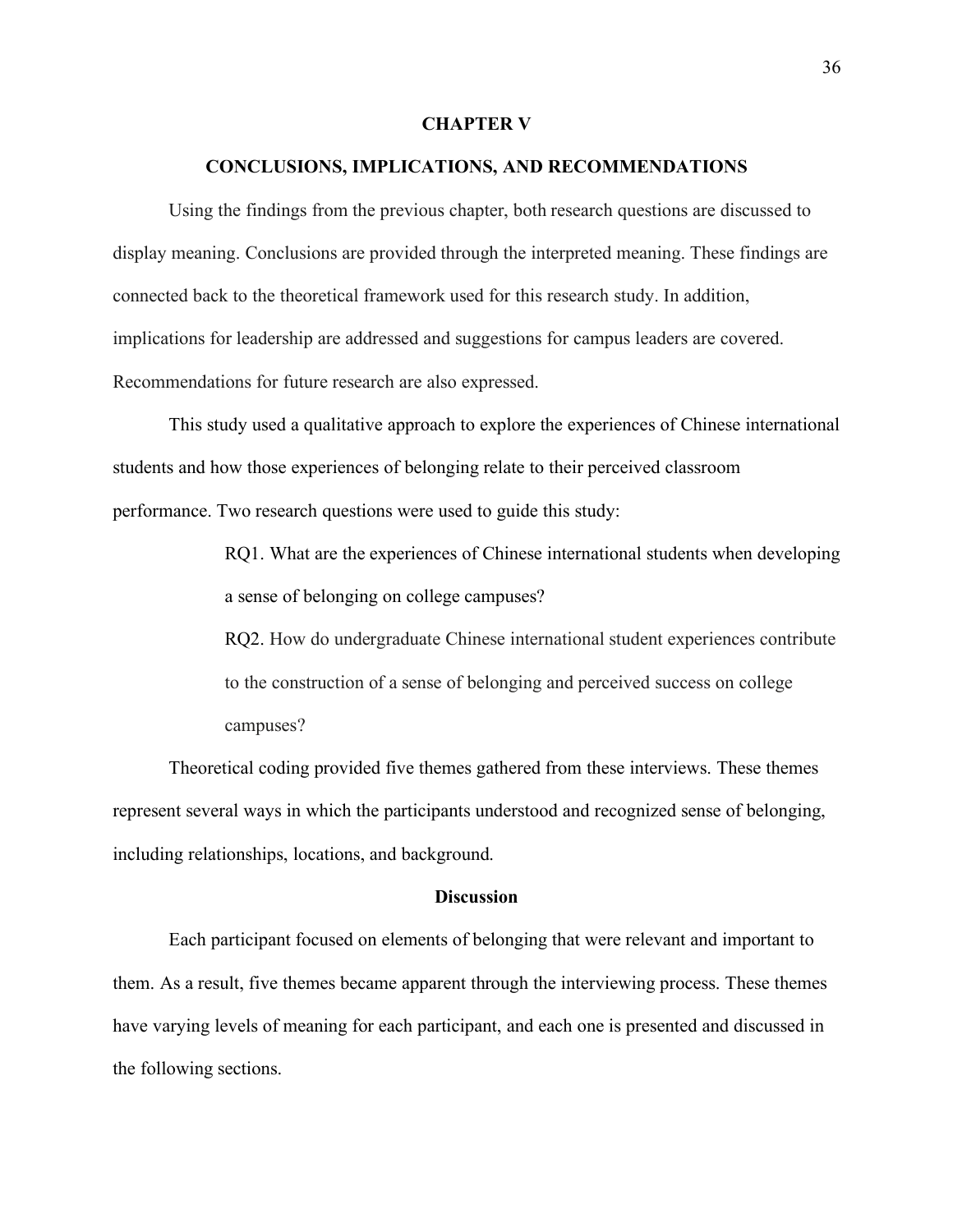Data from the interviews are presented by emerging themes. Quotations are used to showcase more specific examples of these themes from each participant. During these individual interviews, students identified their understanding of sense of belonging and talked about interactions they have had and would like to have with other students and faculty.

Interview questions 1, 2, and 3, were synthesized to answer research question 1, "What are the experiences of Chinese international students when developing a sense of belonging on college campuses?" Three themes emerged from these interviews: (a) social support, (b) homesickness, and (c) social isolation.

# **Social Support**

All five participants mentioned social support when discussing sense of belonging. This included interactions with their friends, parents, classmates, or advisors. For example, Student 1 talked about meeting up with Chinese friends to help him feel like he belonged on campus. In addition, Student 5 indicated he would like to be friends with some of his classmates and other students on campus. Several participants talked about meeting up with Chinese friends, but some even mentioned meeting up with classmates.

One participant specifically discussed her interactions with an advisor. According to Student 4, "My advisor gave me many guidelines which helped me overcome some obstacles for my studies and made me feel like I belonged." She also described a time during her junior year while she was preparing for an exam and received an email from her advisor, who encouraged and praised some work she had done. Student 4 further noted on this act from her advisor saying, "I felt that I was not alone, even though the schoolwork sometimes made me feel stressed."

All five participants discussed faculty and the various ways they shape their sense of belonging on campus. Three participants mentioned accessibility and approachability in their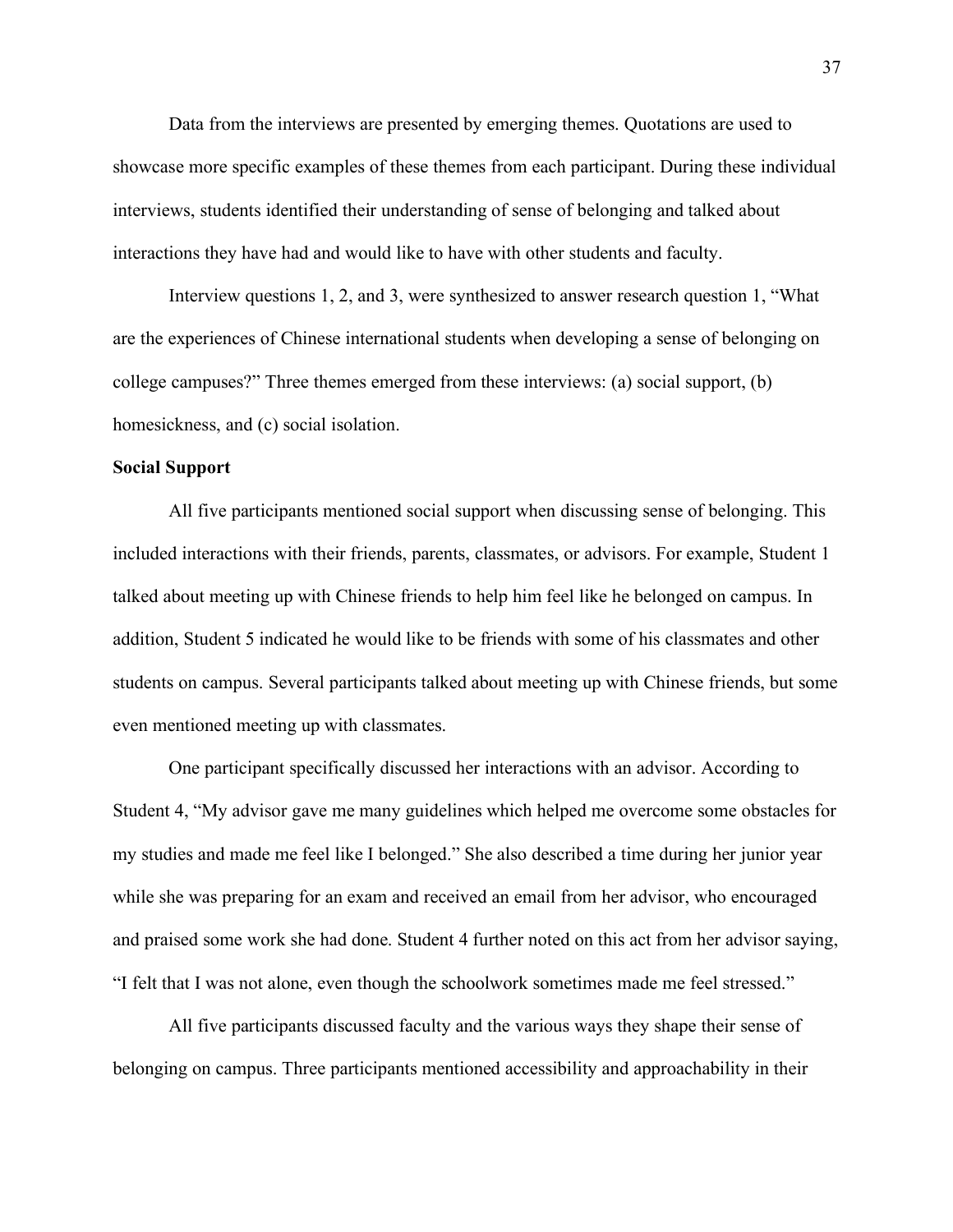interviews. Most participants agreed about the importance of being able to reach out to their professors when they needed them, whether it was during class or during office hours. Participants in this study also indicated a positive relationship with their professors. Student 5 described how his professors were almost like family, showing him support and guidance when he needed it. Student 3 added how she expects them to "treat every student fairly," which she believes is one of the best ways to make her feel sense of belonging in the classroom. However, Student 2 had a slightly different perspective as she stated, "Only a Chinese professor can give me sense of belonging in the class because they know how we feel and hard it is to study using the second language." This reflects Luedke's study (2017) which found students of color felt a weak connection to White staff and instead chose to connect with staff who had diverse backgrounds like their own.

Standing out as one of the most common themes, all five students discussed social support in some capacity. Some students talked about friends and family, while other students mentioned classmates, faculty, or advisors. As Chinese international students, social support was both a crucial aspect of college life and a challenge several of them had not yet overcome. One finding by Henfield, Woo, Lin, and Rausch (2014) for Asian American honors students showed social support to be a typical (applying to half or more of the cases) resource for students. Seeking support as a resource from others on campus makes sense for most college students, but international students have some additional obstacles. A different culture, language, and background make it difficult for these students to connect with others on campus (Yan, 2017). As a result, they turn to those with similar backgrounds and experiences: friends and family. This decision only makes it more difficult for international students to learn the language and meet new people. Yan (2017) identified some common stressors for Chinese students, some of which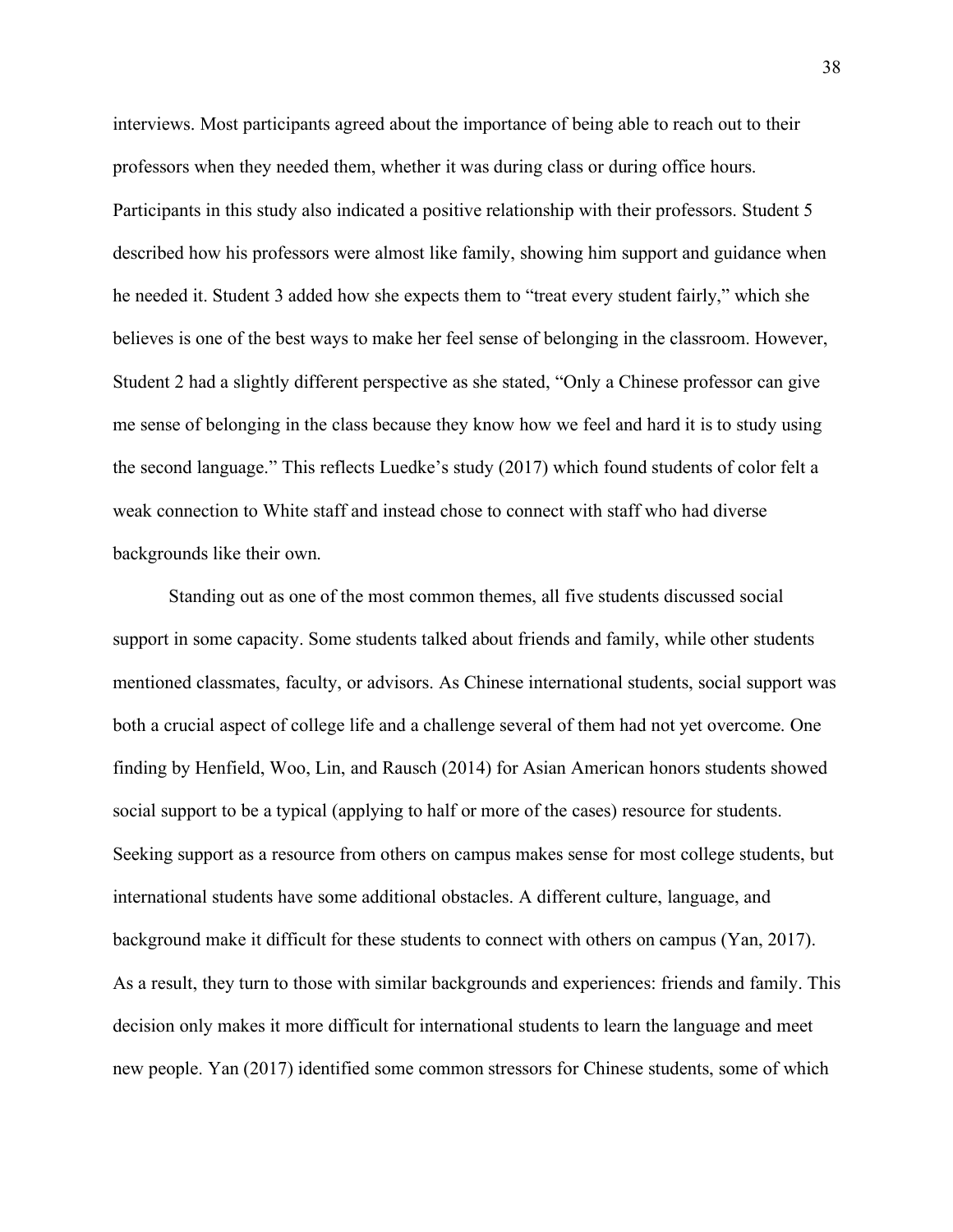are included in this study, including academic pressure, language barrier, and homesickness and loneliness.

Although some Chinese international students have strong family ties and support systems (Zhang, 1992), the students in this study mentioned a desire to become friends with classmates and other students on campus. Most of them talked about playing games, discussing coursework, or having mutual respect with their peers. Samura (2016) discussed how some students would change themselves or alter their lifestyles in social settings to find a way to fit in. This balance between adapting to social situations on campus and maintaining a self-identity is another challenge for international students.

In addition to friends, family, and classmates, students may turn to faculty or advisors for social support to increase sense of belonging. Museus et al. (2017) listed this type of interaction as holistic support, where students have a faculty or staff member who can provide support in a number of ways and assist the student with any questions or concerns. Booker (2016) identified the importance of this relationship between students and faculty, stating the students considered their professors to be one of the most impactful reasons for remaining at the school. These interactions are important for students as their academic success and future job opportunities may be impacted as a result. In addition, students likely feel this support differs from peer or family as it often takes a more professional angle. Faculty and advisors may help shape the path of international students and lead them to the success they seek.

# **Homesickness**

When asked to describe how they understood sense of belonging and what it means to them, four participants talked about physical environments or locations. In this study, home was the most commonly used phrase, which was usually a personal meaning related to where each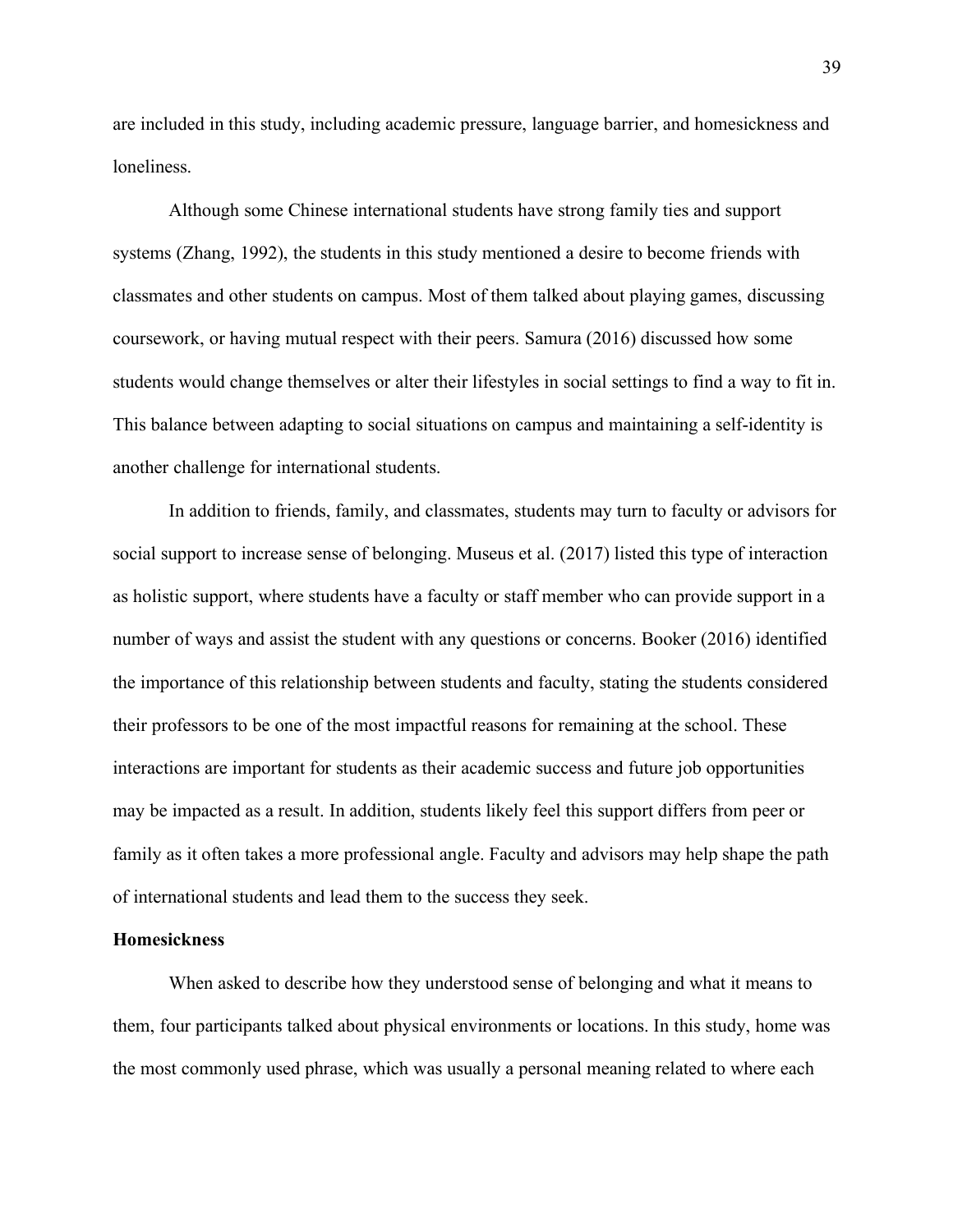participant was born or raised. Student 1 noted, "Home is the sense of belonging. It really happens because of culture shock and homesickness." When asked about a time where he felt like he did not belong, Student 1 responded, "When I just arrived in the U.S., I lacked English skills. Can't even read, talk, or understand in English. I remembered the first night I slept. It was tough and I missed home." When he talked about his second year after summer break, he mentioned how he did not really want to leave home, even though he considers this university to be a great place.

Student 2 also mentioned home, saying she felt a sense of belonging when she visited places that looked similar to her hometown. She took the meaning one step further when she described how some areas on campus make her feel safe: "[University name] is a safe place. That also helps me feel like I was staying in China." This connection to home was also something Student 3 discussed saying, "I like the natural environment in [city of university]." Student 5 agreed with these statements and amplified it by discussing a time he felt like he belonged stating this:

My hometown where I was born. It contains all the good memories of my childhood. I always belong there no matter where I am at right now. The second instance in my life where I felt I belonged must be [university name]. I found [university name] is my second hometown in the U.S. I had my best college experiences there, as well as my first impression of the U.S., which was awesome.

This study recognizes homesickness as a yearning for well-known environments and people, which may occasionally cause symptoms of depression (Van Tilburg, Vingerhoets, & Van Heck, 1996). Effects may include loss, lifestyle changes, or less control for students experiencing homesickness.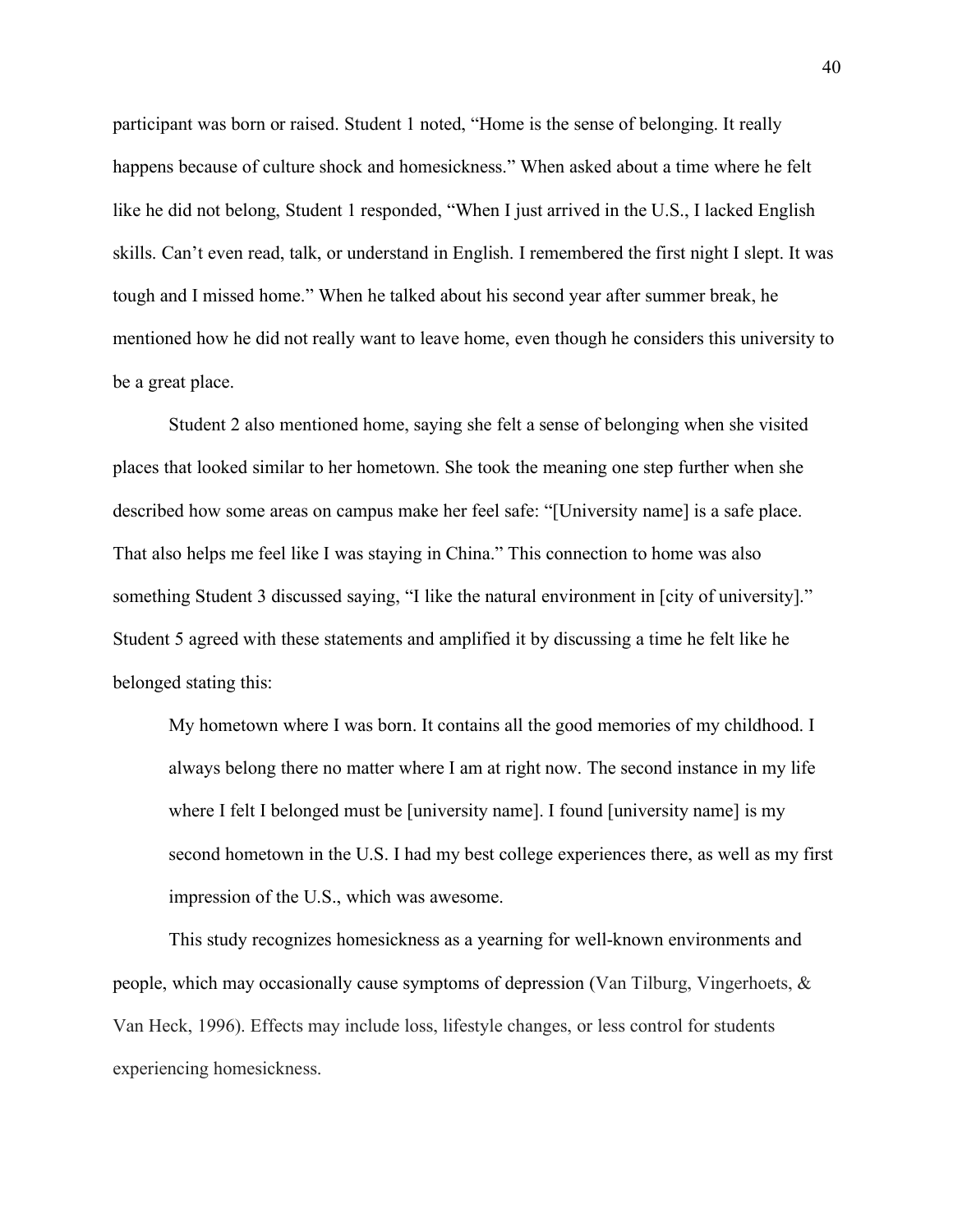While comparing international students and American students, Poyrazli and Lopez (2007) found international students discussed a greater sense of homesickness. Individual level of English skills also played a role in how much a student missed home. Likewise, students in this study who indicated language issues were also more likely to mention homesickness.

When considering the homesickness for some of these Chinese students, it may also be useful to consider the physical environments or locations on or around campus. As describing part of their experience for sense of belonging, students in this study talked about being home in China or being at some location in the city. Azevedo et al. (2018) found many students also mentioned a physical environment for belonging, although many instances included buildings or locations on campus itself. Participants for this study did not mention specific buildings on campus. However, one important area for socialization for college students involves their living arrangements. Yao (2016) discussed how most Chinese participants who had American roommates showed a lower sense of belonging. While this study did not focus on residence halls, Johnson et al. (2007) found a positive association between living on campus and sense of belonging for first-year students. International students may benefit from this connection to support their adjustment to campus life and mitigate feelings of homesickness or loneliness.

# **Social Isolation**

Student 4 gave an example of a time where she felt she did not belong on campus: I did have some discomforting memories that made me feel like I didn't belong. It was related to racism I think. I lived on campus my freshman year, and I had three roommates. They were all White girls. Two of them majored in elementary education and one of them studied nursing. We lived in a single-room dorm and shared one bathroom. Because of the language barrier and culture difference, I rarely talked with them. I wasn't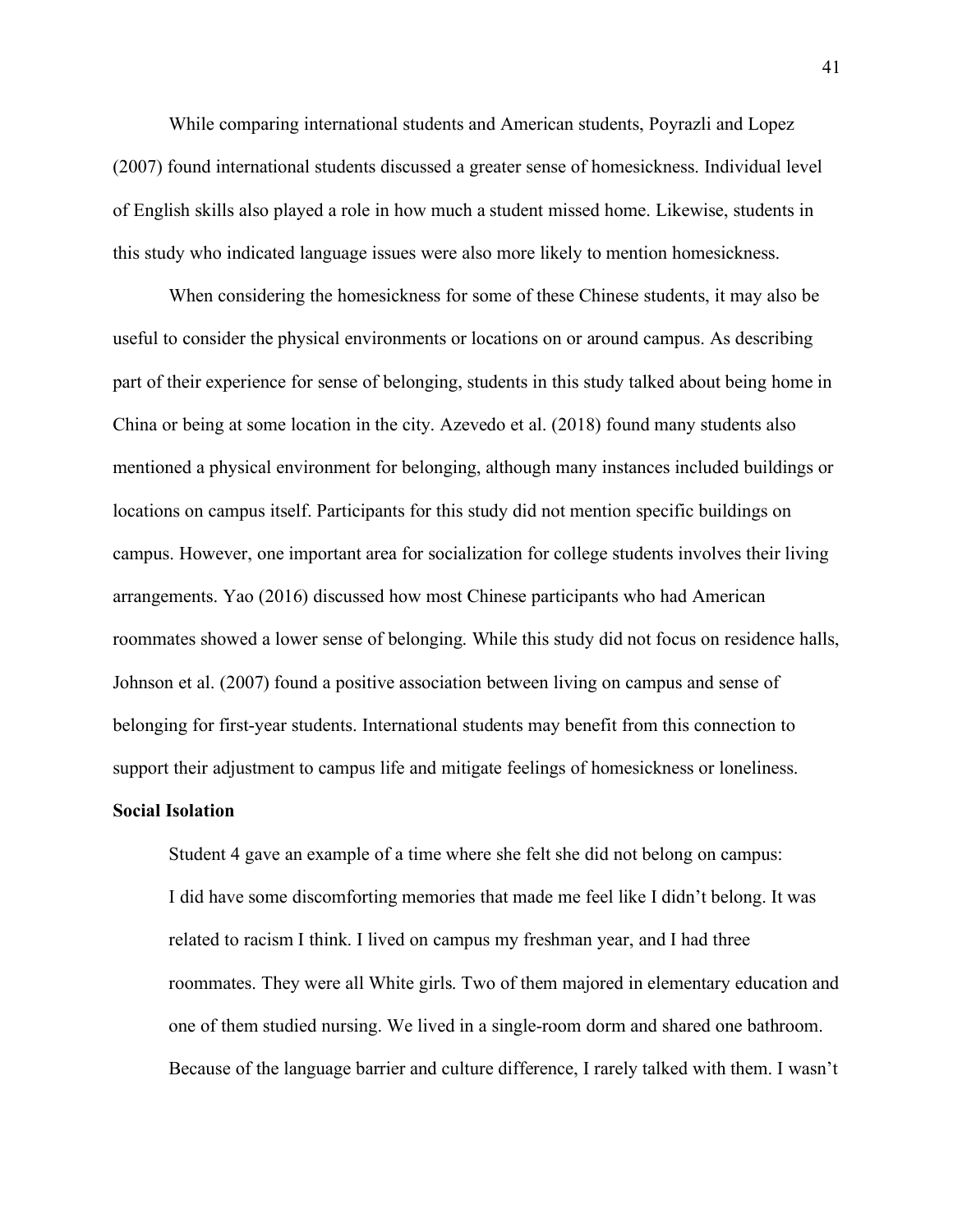a social person, of course. I always kept my door closed. One night when I got back from the library, I saw a note on my door that said "Chinese pussy." I didn't know who did that, but I felt so isolated at that time, and I didn't even have the courage to defend my right.

She went on to say this university's students in general were friendly, but instances like her story may happen and should not be ignored. Other participants did not explicitly mention racism, but they mentioned how they would like to see more respect for international students. Student 1 talked about having respect between students when working together.

As some students discussed hoping to see more respect for international students, other participants communicated about experiencing or feeling moments of social isolation. Student 2 mentioned, "I know that I study in the U.S. only for study, so I did not expect my classmates and other students to do interaction for me." Her way of understanding sense of belonging strongly involved her home and her parents, so she did not even believe finding belonging would be possible with that mindset. Student 4 and Student 1 also experienced social isolation as they learned to handle a new language and a new perspective on campus life.

Findings in the previous chapter, and from other studies (Pan & Wong, 2011; Yan, 2017), indicate students from backgrounds of Asian culture have barriers adjusting to college life at a new campus, potentially leading to stress and social isolation (Yao, 2016). In addition, forms of discrimination or racism appear to impact sense of belonging for students on campus, and international students have the additional challenges mentioned earlier. In turn, social isolation becomes more common for these students. Respondents on the campus climate survey indicated racism is still a problem at this university and considered it a reason to leave the school (Rankin & Associates Consulting, 2018). Participants in this study briefly mentioned or referred to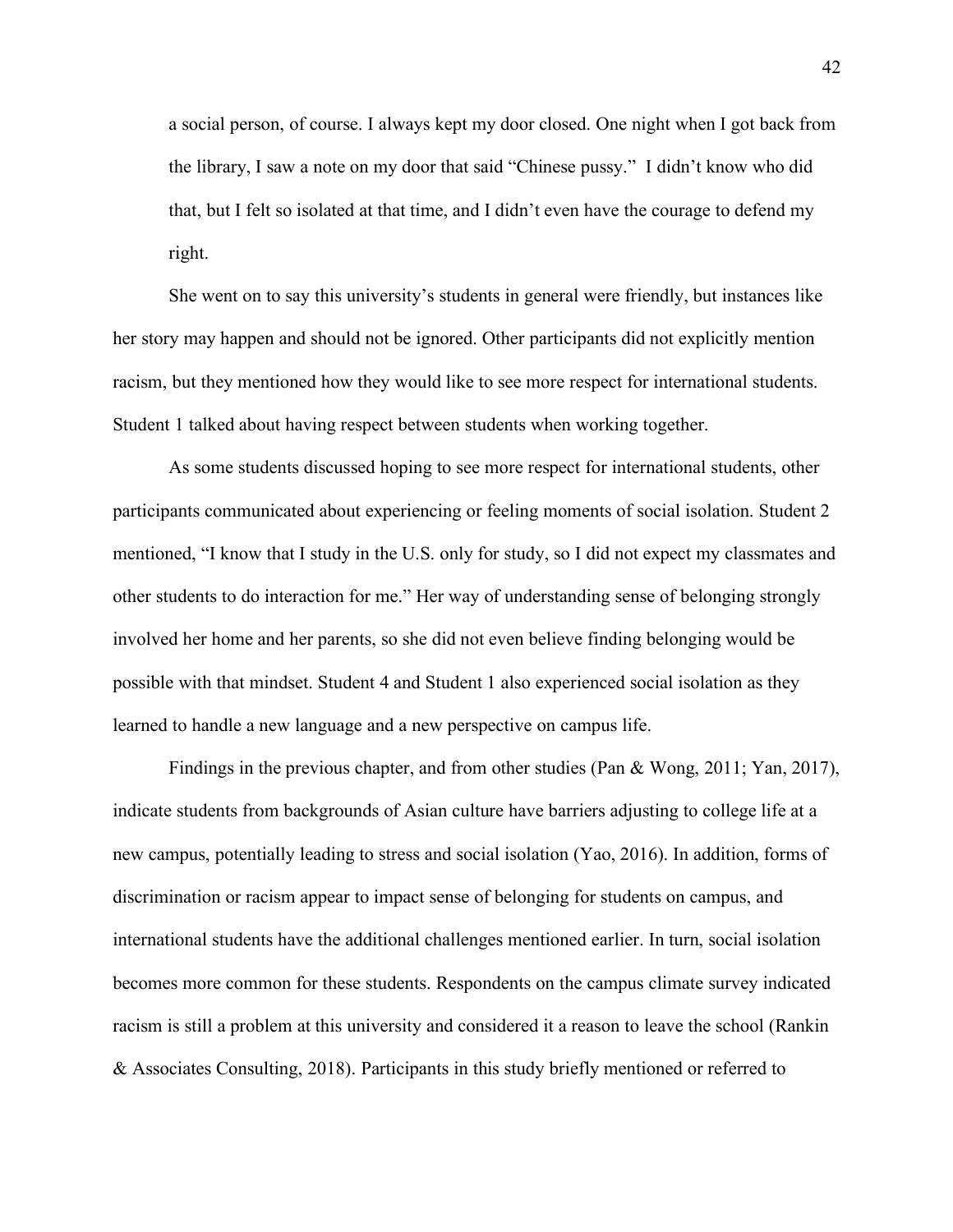similar scenarios. Some students touched on what they felt was a lack of respect for international students. According to Lee and Rice (2007), social isolation is more likely to occur for international students due to their lifestyle differences.

Interview questions 4, 5, 6, 7, 8, 9, and 10 were synthesized to answer research question 2, "How do undergraduate Chinese international student experiences contribute to the construction of a sense of belonging and perceived success on college campuses?" Two themes emerged from these interviews: (a) student organizations and (b) cultural familiarity and cultural integration.

# **Student Organizations**

Several participants mentioned how welcoming it was to be a part of a student organization or attend an event hosted by a student organization. Student 4 described her experience during one of her first weeks on campus as being welcoming. Due to this, she believed new students from other countries have a great opportunity to feel like they belong. Sharing experiences with other students and enjoying activities together made her feel more connected to other students.

Two participants described a similar experience with how events held by the Chinese Club helped them belong. For example, the Chinese Moon Festival was one event that continued to be mentioned in the interviews. Student 1 was actively involved in the Chinese Club events, and he helped set up various activities throughout the year, including the Chinese Moon Festival. This involvement in a student organization was also directly tied to familiar cultural ties that he liked to share with other students. Student 2 also mentioned the Chinese Moon Festival saying, "I think our university did very well on the activity part. They let students hold Chinese New Year, the Moon Festival. That can help us to find a sense of belonging."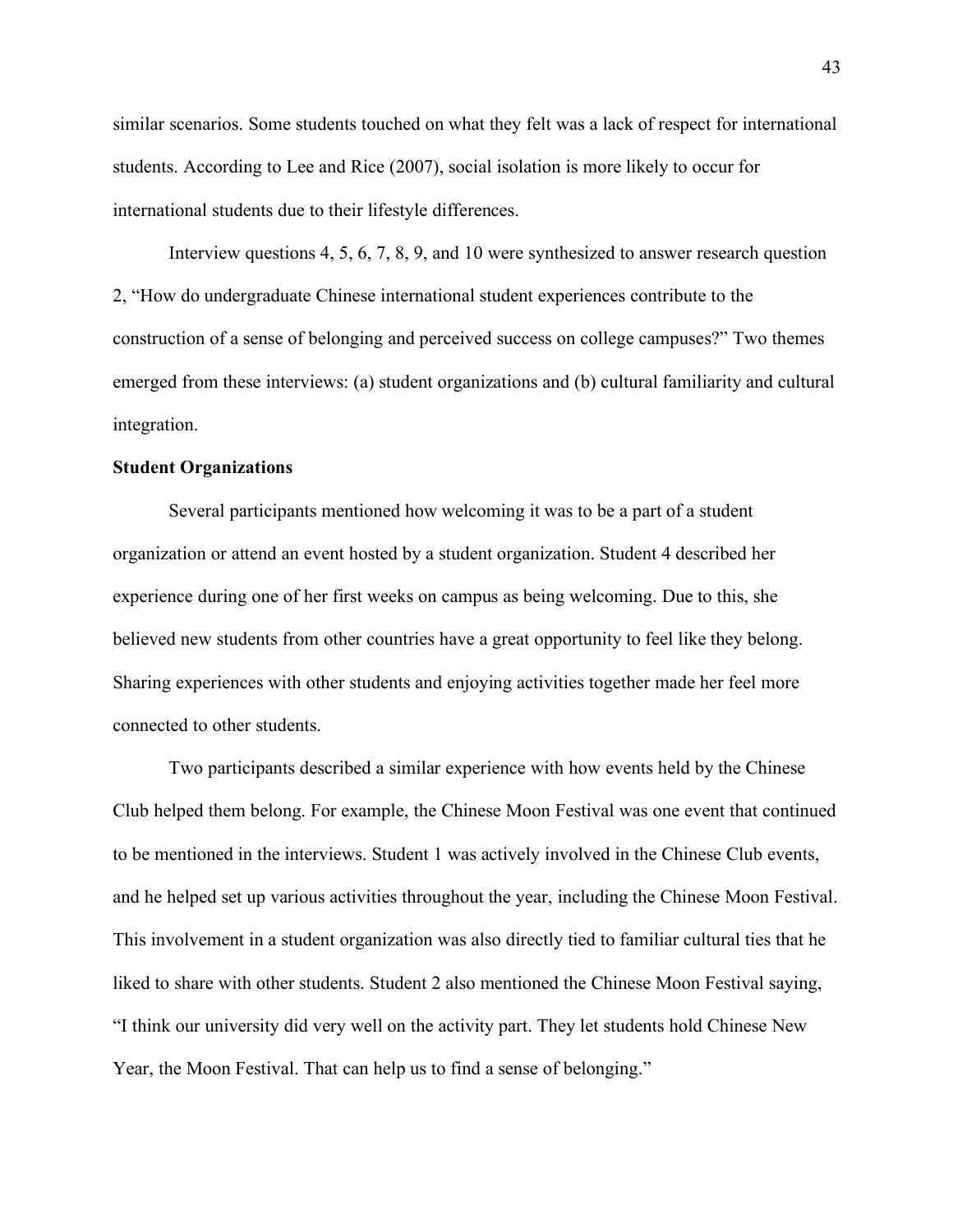Participants in this study pointed to student organizations or clubs as a significant indicator of belonging. Similar to social support, these organizations provide students with opportunities to meet like-minded individuals with similar interest and backgrounds. For several participants, they served as a unique event to share their culture with others on campus. Again, Samura (2016) described using student organizations for students to reposition themselves socially, where they can find a place and a group of people to fit in. However, these organizations are officially sanctioned by the university and serve as a social platform on a much larger scale than the social support of any individual. Of course, as mentioned in the last chapter, most students talked about the positive influence of the Chinese Club and the Chinese Moon Festival. These organizations and the events they hold have made a tremendous impact on the students in this study and possibly even the Chinese community on campus in general.

Several students indicated the positive effect this had on their perceived academic success. Azevedo, Howell, Mora, Thomas, and Tovar (2018) found not only did student organizations help participants stay engaged, but they also impacted their sense of belonging. Perceived academic success was more enthusiastic for those who discussed having a sense of belonging through social support and student organizations. In addition, these organizations served as a method to demonstrate and share Chinese culture, as well as allow Chinese students to celebrate the events, holidays, and beliefs as if they were back home in China.

# **Cultural Familiarity and Cultural Integration**

Several students mentioned how they would like more people on campus to understand their backgrounds to feel like they belong. These descriptions represent cultural familiarity, which is the opportunity to be understood and recognized by others regarding culture. When Student 2 talked about the many events that are held on campus, she was describing her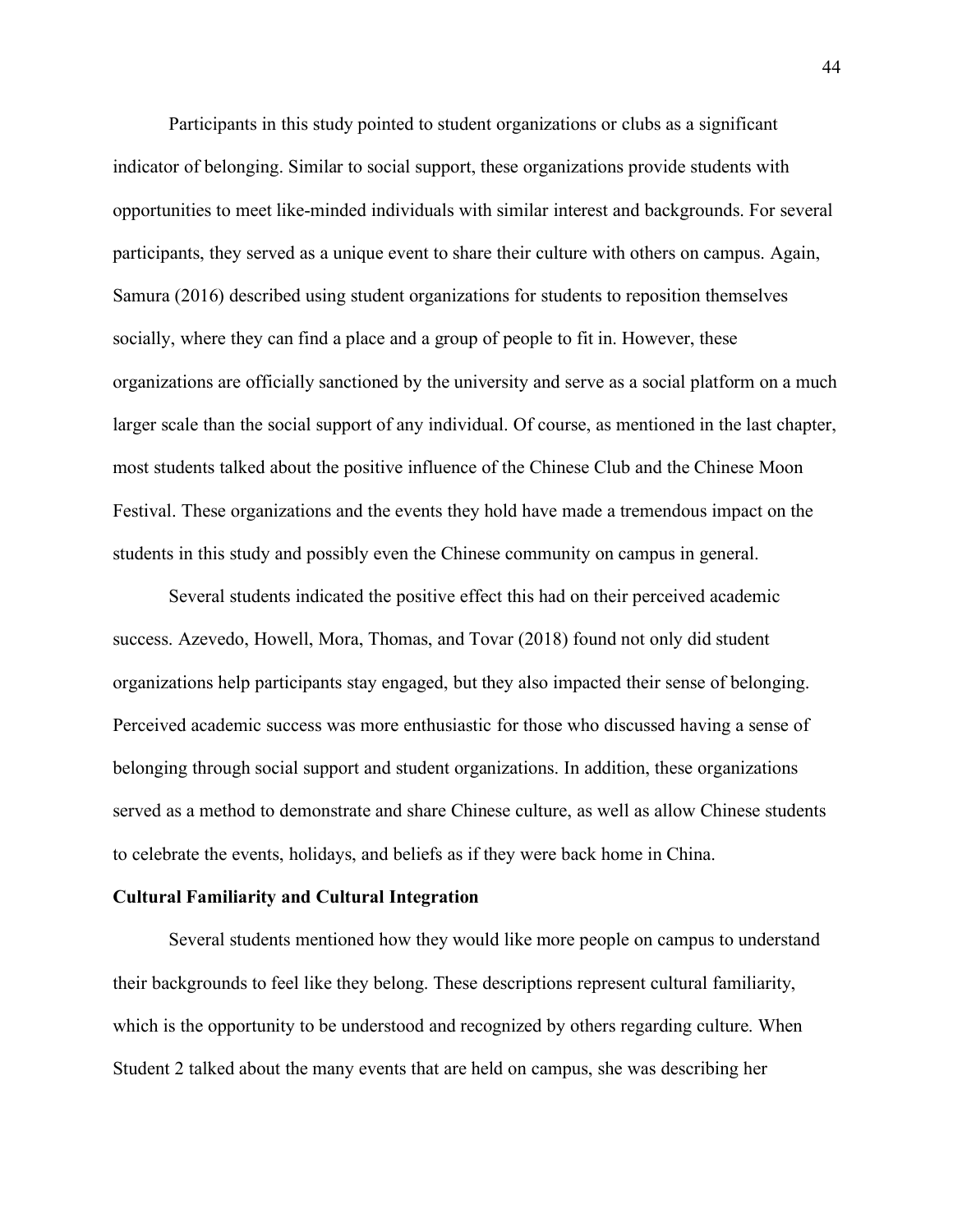experience of cultural familiarity and acceptance. Celebrating Chinese Moon Festival allowed these students to meet new people who shared an interest in Chinese culture, language, or history. At the same time, Student 1 spoke about hoping to see more respect for international students. His experiences suggested he may have come across more classmates and professors who knew little of his Chinese background. However, Student 5 expressed the importance of reaching out to others on campus. Being proactive about sharing his background appeared to be an effective way to enhance cultural familiarity on campus.

Taking it a step further, cultural integration is a way for the university and its faculty to introduce culturally diverse elements into campus life or the classroom. These actions help international students understand information or interact with others in a way more comfortable to them. In this sense, events Student 2 mentioned, like the Moon Festival, play a double role in spreading both cultural familiarity and integration. Student 4 added to this saying, "I wish the university would provide more job opportunities and scholarships to help international students improve their leadership." In her view, creating more opportunities for international students allows them to become more involved and more included. Chinese international students can share their knowledge and their unique perspectives in leadership roles, providing a wide range of ideas and outlooks. Student 4 continued by describing some areas she would like to see improved regarding belonging on campus: "I wish the university could keep an open mind for accepting more international students and take in various cultures. In my opinion, increasing the ratio of diversity faculty might help more students find their sense of belonging." Topics concerning cultural familiarity and cultural integration took on different forms for each student, but the emphasis on improving belonging was shared and evident.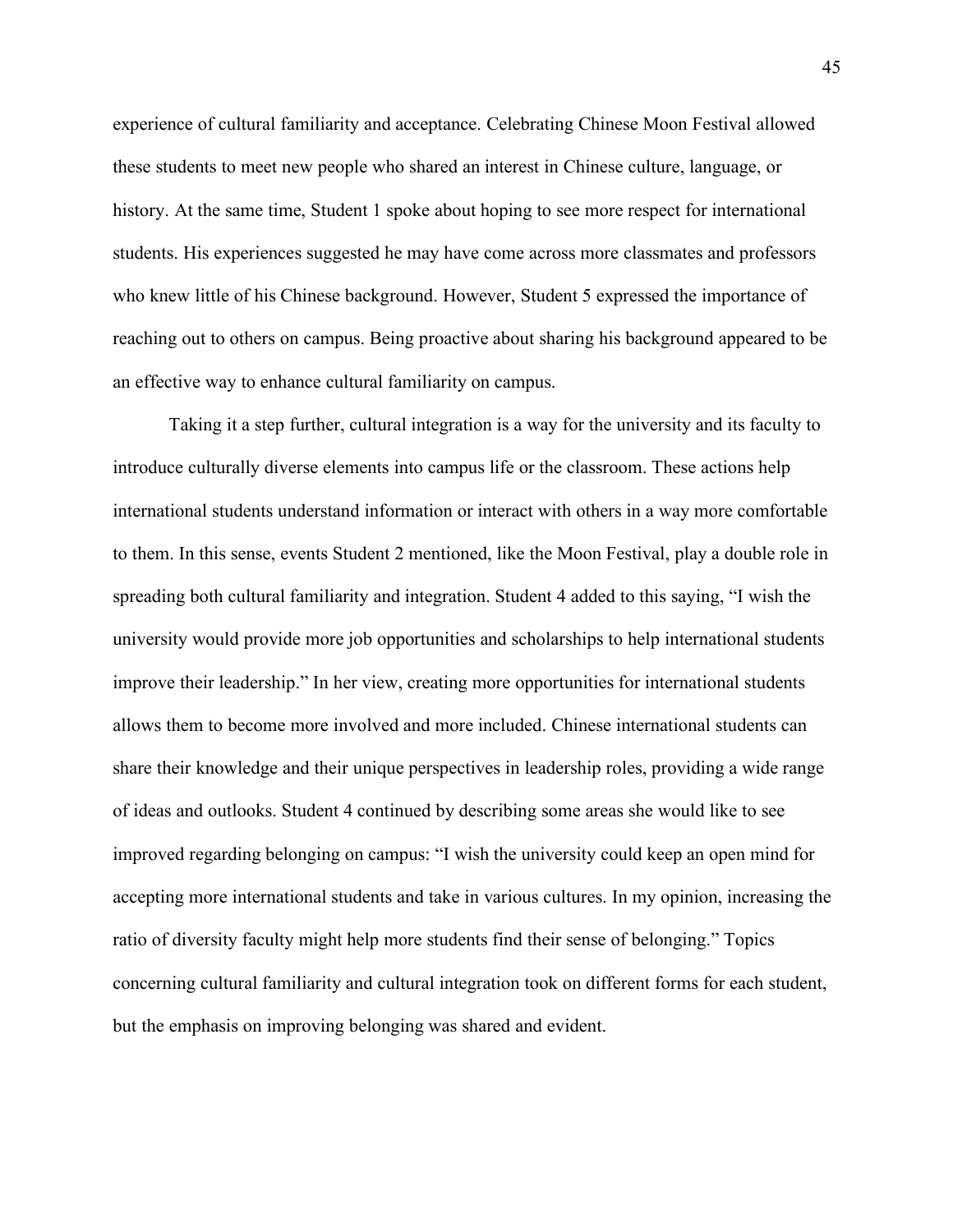Participants in this study indicated how familiarity with their culture and background helps them have a sense of belonging. One of the indicators for a culturally engaging campus environment in the study by Museus et al. (2017) was *cultural familiarity*, which is where students feel their backgrounds are understood by professors and students. This includes finding and interacting with people on campus who have similar backgrounds and finding a space to connect with those people. While some of the students mentioned an obvious connection to Chinese faculty, it appears this kind of familiarity must extend beyond other Chinese natives. Students who can reach out to their professors and believe they are understood and respected often indicated they felt a closer connection to the university. Professors who are friendly, kind, and reachable appear to make a big difference for students from different backgrounds. Besides these characteristics, professors could simply interact with students to learn more about these backgrounds if they are not already aware. Of course, this kind of extra attention to detail is only made possible when Chinese students are willing and capable of reaching out to their professors.

A similar idea to familiarity was integration, and participants indicated how important it was to have elements of their background joined with the rest of the community as opposed to having to abandon their backgrounds to fit in. Tinto's (1994) model of integration is one of the most commonly referenced works for belonging and retention. In his model, it is more likely for students to graduate if they are more involved, or integrated, into the various social and educational aspects of college. Not only do some authors (Hurtado & Carter, 1997; Museus et al., 2017) suggest an alternative method for understanding belonging through integration, but one study (Foster et al., 2012) has indicated friendship was often mentioned as a reason for staying at college even while surveys showed it was less valued than other elements. Berry (1997) discussed the importance of the dominant group to be accepting of the non-dominant group in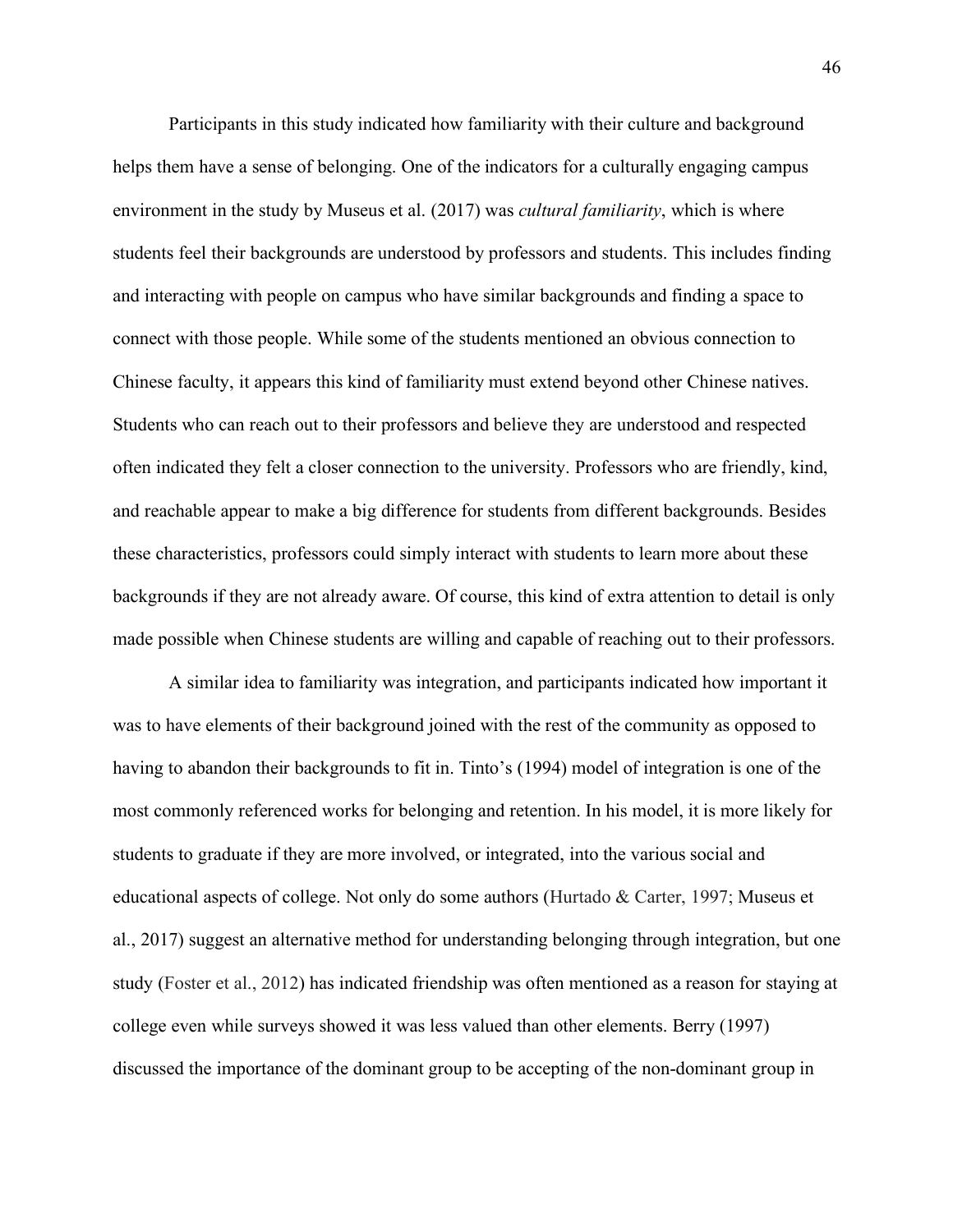order to have successful integration. Museus et al. (2017) advocated for a new understanding of the concept as *cultural integration*, where cultural elements are injected into the campus life to acknowledge and uplift students from different backgrounds.

Having a piece of their culture available in some form on campus was a common discussion among the Chinese international students who were interviewed. Traditional integration by separating from previous social ties appeared to be much more challenging for these students than as would be expected for local students. Language barriers, cultural differences, and unfamiliar experiences often kept many students from forming relationships with students and faculty in the first place. New opportunities to have their cultural backgrounds present in the classroom or on campus in some form seemed to excite and motivate these students. Such possibilities propelled the students to take the initial steps of connecting with others at the university. In that sense, cultural integration served as a gateway to better opportunities for these students to meet more people, discover the town, and feel like they belong in a place that is clearly far away from home.

#### **Conclusions**

Answers to research question 1, "What are the experiences of Chinese international students when developing a sense of belonging on college campuses?" resulted in three types of experiences: social support, homesickness, and social isolation. First, social support is important for international students, but some obstacles and stressors make it more difficult to belong. Second, international students appear to experience more homesickness, which may influence sense of belonging. Third, students with an Asian culture have barriers adjusting to college life at a new campus, potentially leading to stress and social isolation.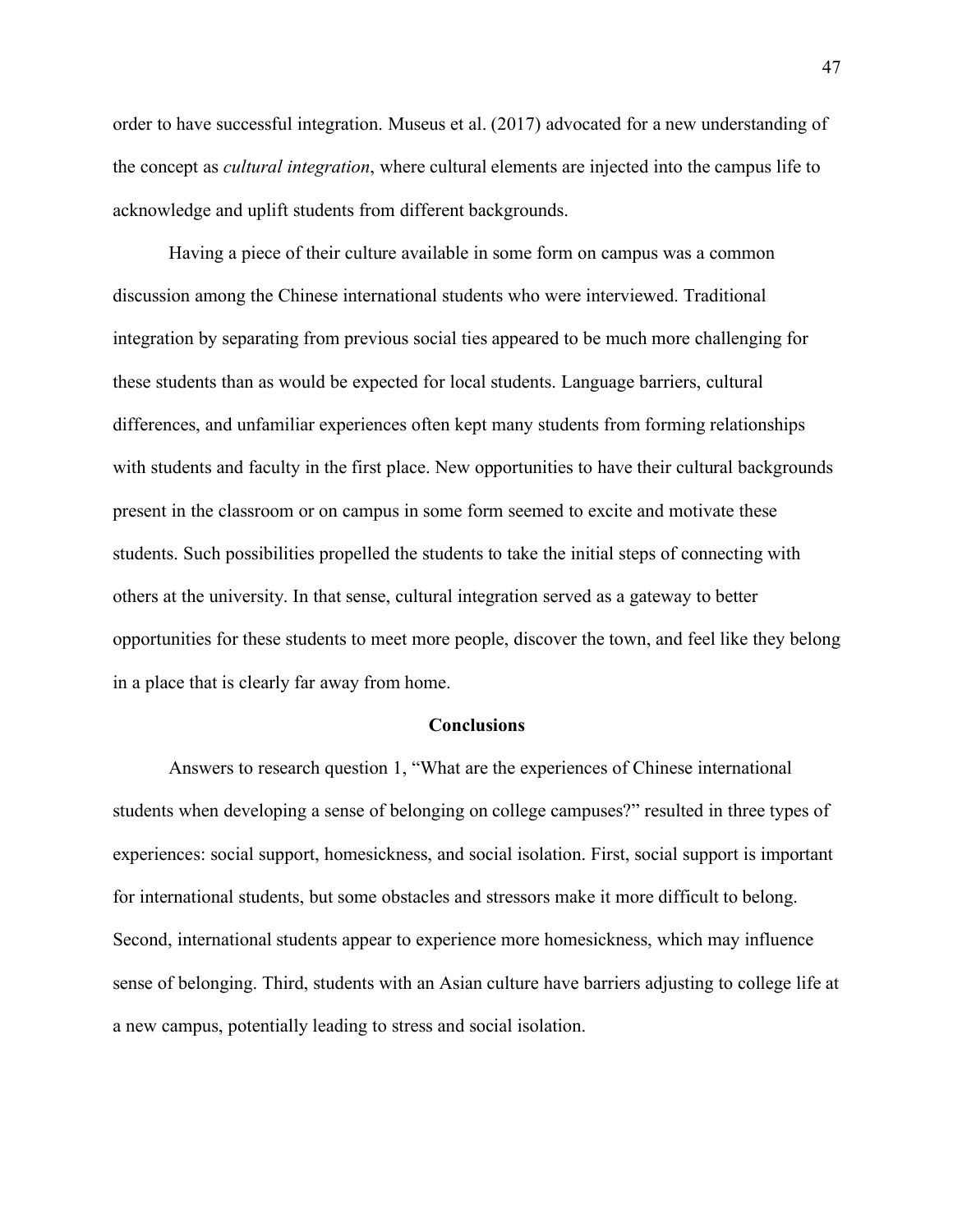Answers to research question 2, "How do undergraduate Chinese international student experiences contribute to the construction of a sense of belonging and perceived success on college campuses?" resulted in two types of situations: student organizations and cultural familiarity and integration. First, student organizations help students feel like they belong and keep them engaged. Second, cultural familiarity and integration help students have a sense of belonging.

Regarding the connection between belonging and perceived success, student experiences of belonging may not necessarily influence perceived success on college campuses without additional external factors. Responses from interview question four suggested that although an individual's experiences could influence the construction of a sense of belonging, they may not influence one's perceived success. Three participants mentioned their educational background, learning habits, and self-motivation played an important role in their school performance despite a positive or negative sense of belonging.

## **Theoretical Connection**

Chapter two covered a hypothesis of human motivation from Baumeister and Leary (1995) about people forming and keeping relationships as a human need. This need to belong was the framework guiding this study. Since Baumeister and Leary (1995) suggested a lack of belonging may lead to stress, behavioral concerns, and health issues, it was important to consider the experiences of college students on campus. Baumeister and Leary concluded belonging is a primary human motivation, in which people constantly seek positive relationships with each other. How sense of belonging in this study connects to the human motivation in this theory is discussed next.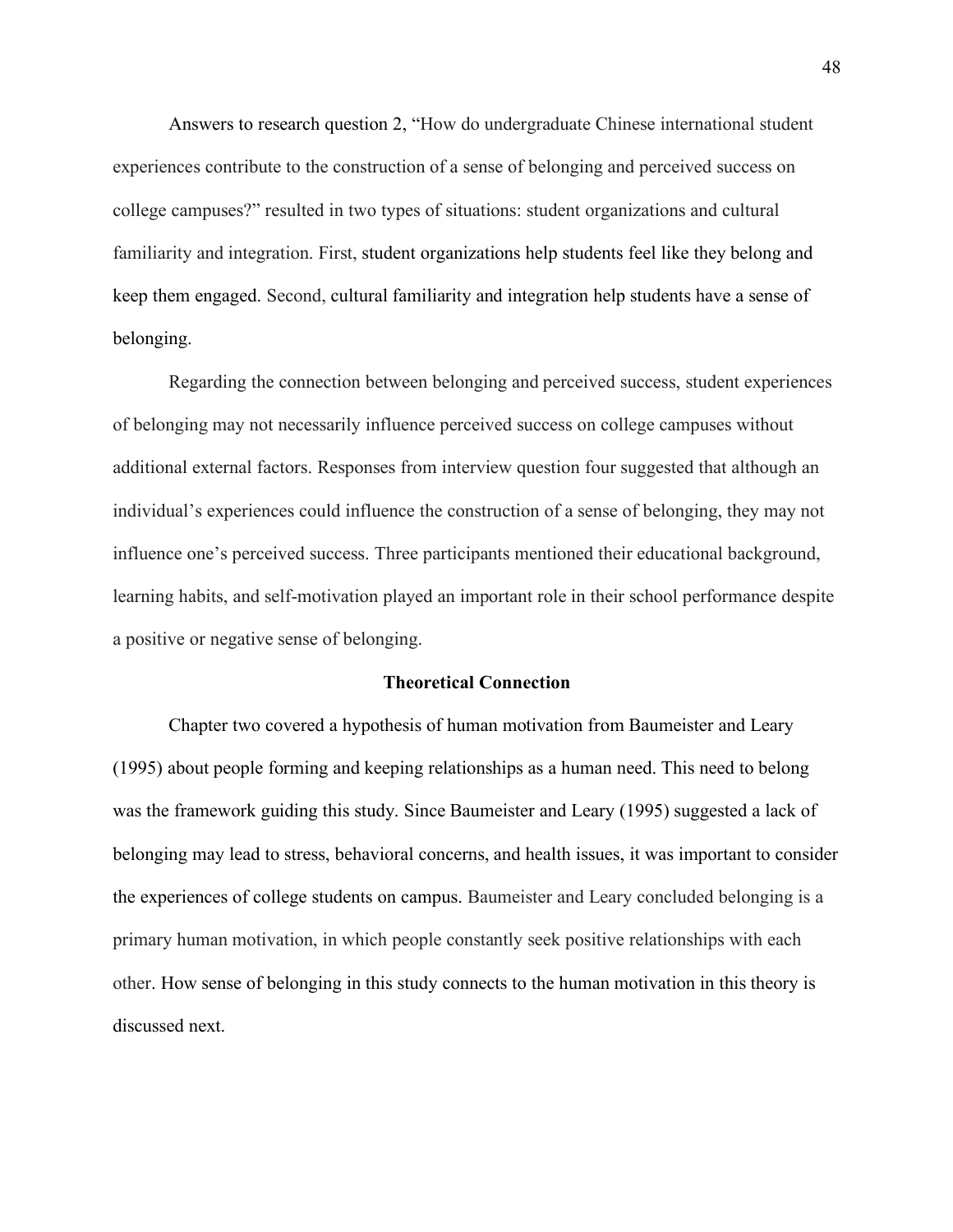Participants talked about the importance of their relationships with friends, family, and advisors. These connections with other people are often long-lasting, positive relationships which help students feel belonging. Furthermore, the desire for belonging stems from giving and receiving concern. People want to contribute to others' well-being, as well as having others consider their own. Such an interaction is evident between family and friends, but it may be more difficult to understand for the connection of students to faculty and staff. Participants in this study also appeared to have this need to belong, but it did not necessarily include members of the campus community. Some social connections were formed before coming to college, which resulted in the common theme of homesickness among participants. One participant even correlated belonging with home so strongly that she did not see belonging anywhere else to be possible. However, that mentality created opportunities to be uncomfortable, to meet new people, and to learn a new culture. This is similar to a Rankin and Reason (2005) finding where students from different backgrounds had contrasting perceptions of the campus climate. Students' beliefs and interpretations of their surroundings may shape their attitudes of belonging.

# **Leadership Implications**

This study's findings may be useful for university leaders who oversee international students, researchers working with diversity and racial climate, and directors of housing and resident life on campus. As some additional challenges became apparent for international students, university leaders may find it prudent to create an open and welcoming environment for international students. This added support may enhance the student experience and encourage opportunities for students to encounter moments of belonging on campus. Implications covered in the following section are practical. Recommendations for leaders include the following areas: enable students to experience positive social arrangements, initiate pathways for language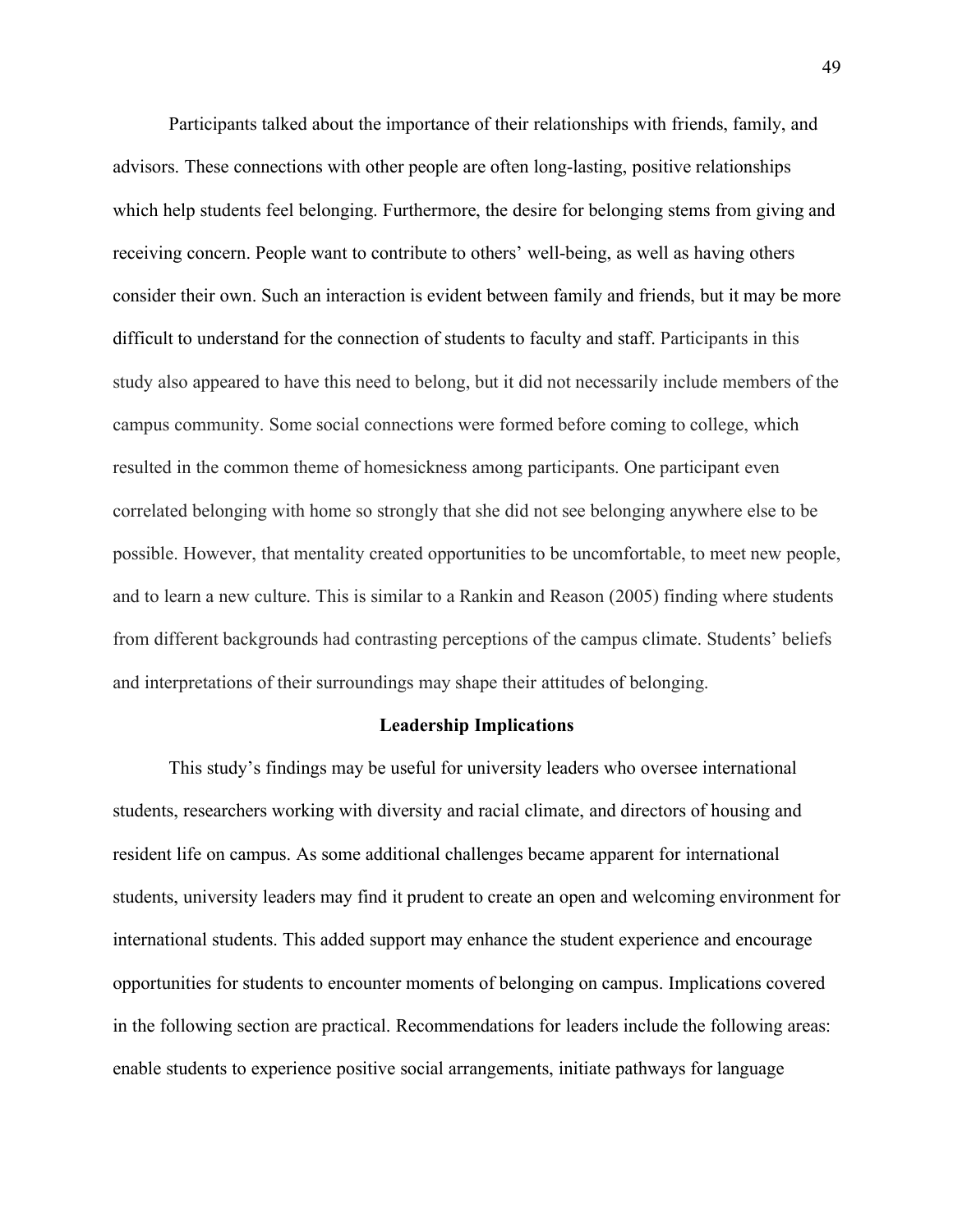development and communication, promote diversity and inclusiveness for all students on campus.

**Enable students to experience positive social arrangements.** Findings indicated some international students experience social isolation and feelings of homesickness. This study proposes three steps to support students during the learning process of adjusting to college life in a new country. First, inform incoming students about the challenges of living away from home. Reasonable expectations about campus life in their target city may help students adapt to unfamiliar situations and lower the shock during the transition. Second, prepare training sessions and support groups for international students to utilize during their time on campus. Allowing students to ask questions in a controlled environment may reduce stress and anxiety while encouraging them to reach out when they are uncomfortable with a situation. Developing communication skills and practicing classroom fundamentals can ease students into unknown social scenarios. Third, encouraging and providing leadership roles and opportunities for international students empowers them to improve situations for themselves and their peers. It also serves as another method of integration, engagement, and involvement in community events and activities.

**Initiate pathways for language development and communication.** This study's findings illustrated communication challenges for international students mainly due to language barriers. This communication obstacle might lead to social isolation and increased anxiety. Developing a method for these students to practice and improve their English language skills and interpersonal skills may create opportunities for social connection and belonging.

**Promote diversity and inclusiveness for all students on campus.** Students and professors alike contribute to the experiences that shape a sense of belonging for international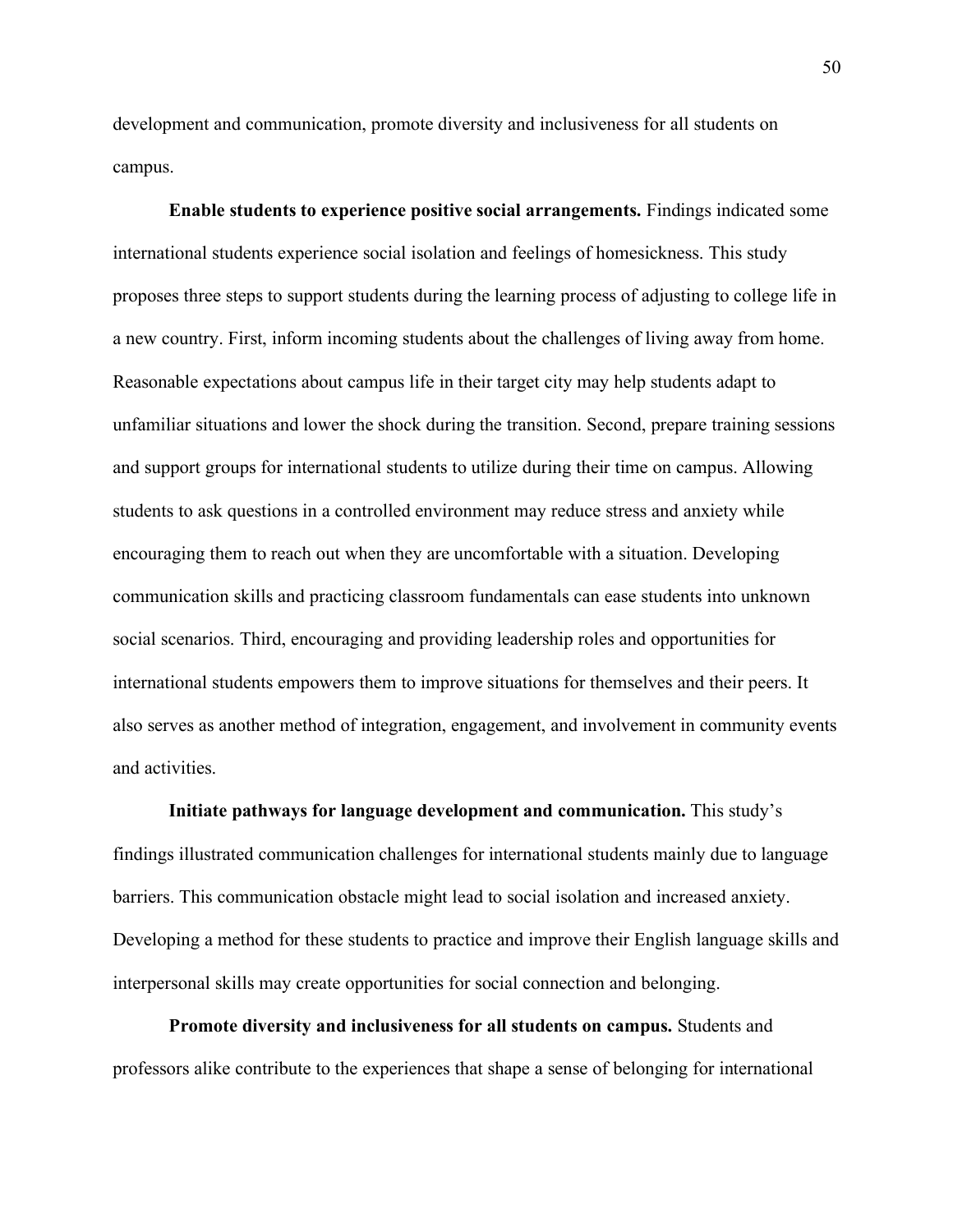students. Classrooms and event buildings on campus can serve as a repository for cultural awareness and understanding. At the same time, cultural acceptance and diversity must extend beyond these occasional events or particular buildings. Awareness and recognition should be truly integrated into the very pulse of the campus community. University leaders, administrators, and professors can make this possible by shaping academic curriculum in way that is understood and valued by all students.

## **Recommendations for Future Research**

This study recommends three topics for future research when examining sense of belonging and academic success for international students. First, this study captured the sense of belonging for students at one moment in time to explore their experiences up to that point. As May (2011) suggested, sense of belonging can change over time as students gain new experiences. Future studies may consider looking at sense of belonging as it develops and changes over time for each student. Such a study may give a more accurate representation of how college experiences influence belonging as the semesters progress.

Second, this study conducted interviews using a small sample size at a small, Midwestern university. Expanding this research to universities with a larger population of students with more diverse backgrounds may provide unique experiences that offer new ways to understand the connection between belonging and a campus climate.

Third, this study used qualitative methods to understand student experiences. Using some quantitative instruments to determine level of belonging and how it impacts actual GPA, or some other measurable performance, could contribute to the research by showing clear connections between student experiences and academic success.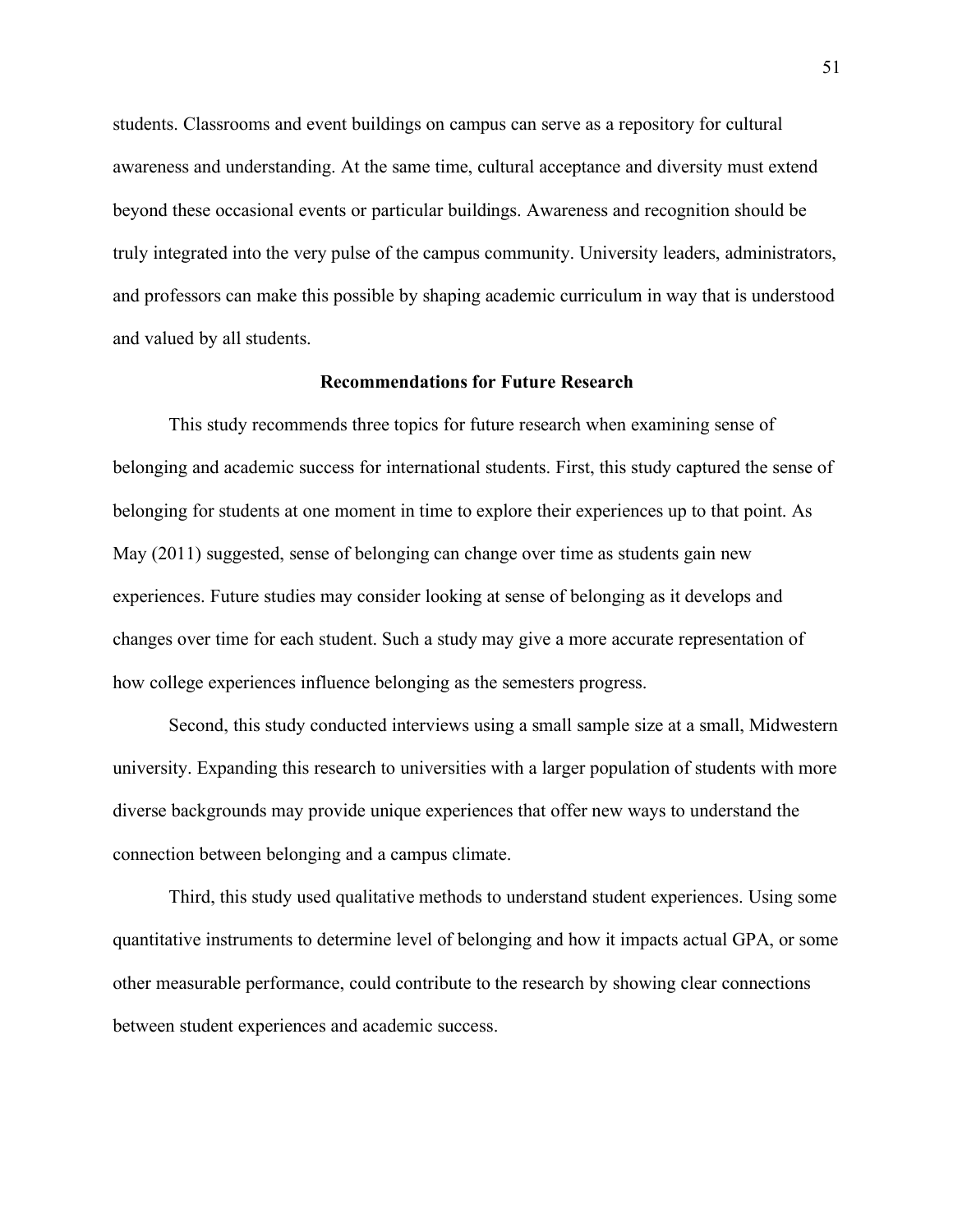#### **Summary**

Chapter five discussed common themes from the findings and inferred what this might mean for the student population. Themes for student experiences included social support, homesickness, and social isolation. These experiences contributed to belonging through student organizations and cultural familiarity and integration. Connections between belonging and perceived success were evident through educational background, learning habits, self-motivation, and external factors. This chapter also connected the theoretical framework and the findings to understand the results in a way that links to other studies. Finally, it closed with implications for leadership and recommendations for future research, which included monitoring the development of belonging over time, expanding the research to a larger and more diverse population, and utilizing quantitative instruments to determine level of belonging and how it impacts a measurable performance.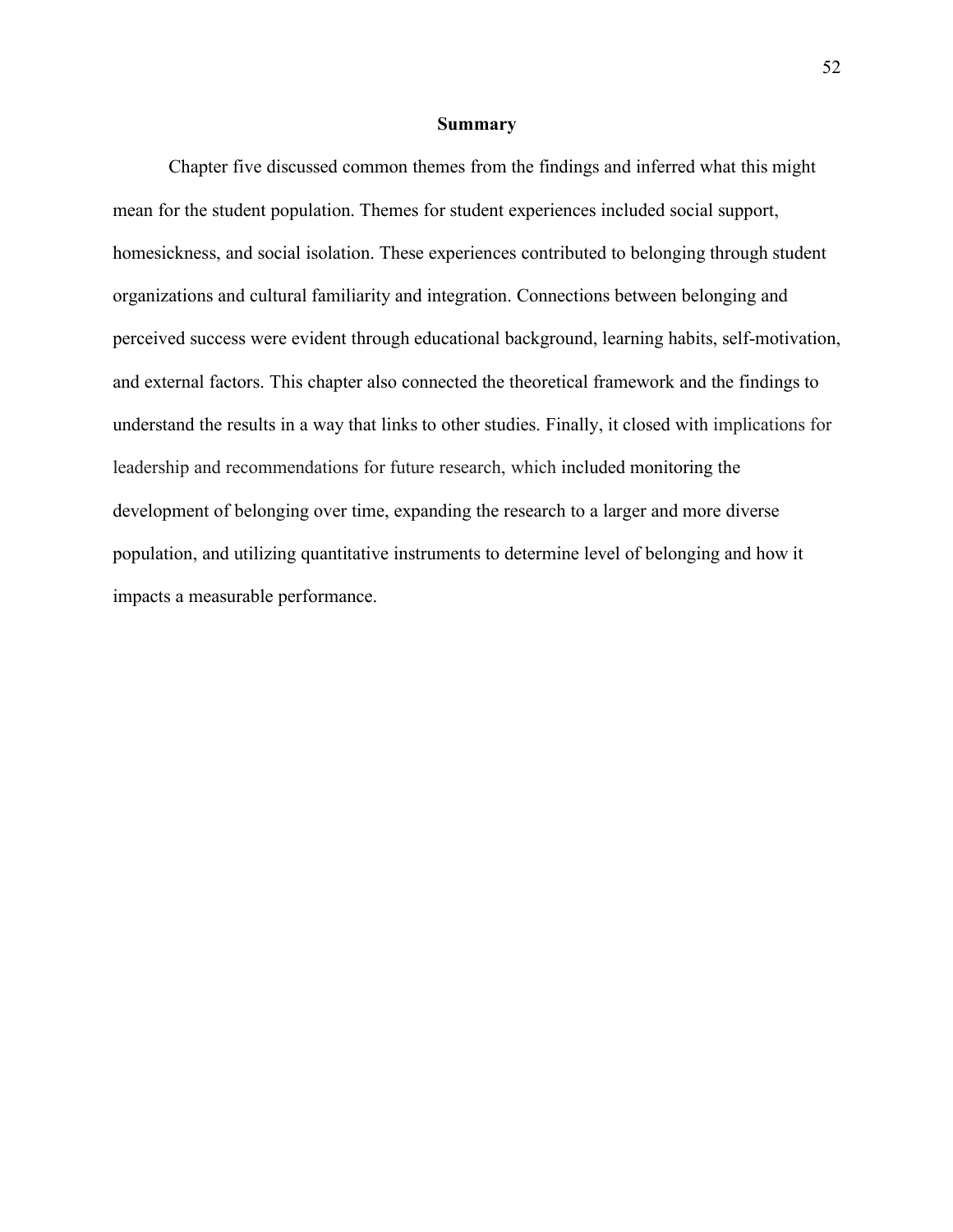#### **REFERENCES**

- Andrade, M. S. (2006). International students in English-speaking universities: Adjustment factors. *Journal of Research in International Education*, *5*(2), 131-154.
- Ary, D., Jacobs, L. C., Irvine, C. K. S., & Walker, D. (2010). *Introduction to research in education*. Cengage Learning.
- Astin, A. W. (1984). Student involvement: A developmental theory for higher education. *Journal of College Student Personnel*, *25*(4), 297-308.
- Azevedo, J. A., Howell, S. M., Mora, L., Thomas, P. L., & Tovar, D. (2018). Fulfilling the promise through sense of belonging: Experiences of Norman Brown Diversity and Leadership Scholars at IUPUI. *Journal of the Student Personnel Association at Indiana University*.
- Baumeister, R. F., & Leary, M. R. (1995). The need to belong: Desire for interpersonal attachments as a fundamental human motivation. *Psychological Bulletin*, *117*(3), 497.
- Bean, J. P. (1985). Interaction effects based on class level in an explanatory model of college student dropout syndrome. *American Educational Research Journal*, *22*(1), 35-64.
- Berger, J. B., & Milem, J. F. (1999). The role of student involvement and perceptions of integration in a causal model of student persistence. *Research in Higher Education*, *40*(6), 641-664.
- Berry, J. W. (1997). Immigration, acculturation, and adaptation. *Applied Psychology*, *46*, 5-34. doi:10.1111/j.1464-0597.1997.tb01087.x
- Bollen, K. A., & Hoyle, R. H. (1990). Perceived cohesion: A conceptual and empirical examination. *Social Forces*, *69*(2), 479-504.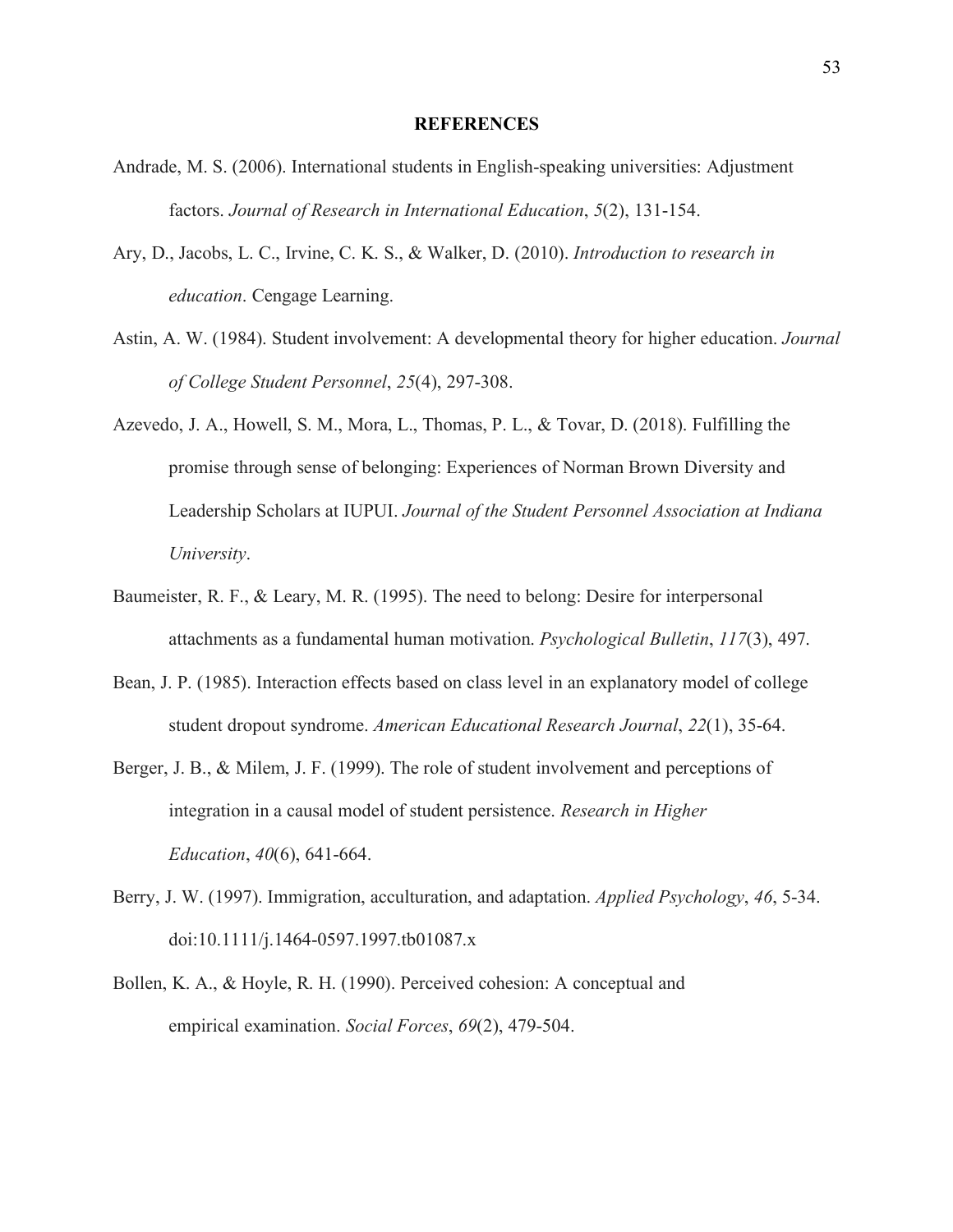- Booker, K. (2016). Connection and commitment: How sense of belonging and classroom community influence degree persistence for African American undergraduate women. *International Journal of Teaching and Learning in Higher Education*, *28*(2), 218-229.
- Chang, M. J., Witt, D., Jones, J., & Hakuta, K. (Eds.). (2003). *Compelling interest: Examining the evidence on racial dynamics in colleges and universities*. Stanford University Press.
- Charmaz, K. (2006). *Constructing grounded theory: A practical guide through qualitative analysis.* Los Angeles, CA: SAGE.
- Conway, K. M. (2009). Exploring persistence of immigrant and native students in an urban community college. *The Review of Higher Education*, *32*(3), 321-352.
- Du, Y., & Wei, M. (2015). Acculturation, enculturation, social connectedness, and subjective well-being among Chinese international students. *The Counseling Psychologist*, *43*(2), 299-325.
- Fosnot, C. T., & Perry, R. S. (1996). Constructivism: A psychological theory of learning. *Constructivism: Theory, Perspectives, and Practice*, *2*, 8-33.
- Foster, E., Lawther, S., Keenan, C., Bates, N., Colley, B., & Lefever, R. (2012). The HERE project toolkit: A resource for programme teams interested in improving student engagement and retention.
- Glaser, B. G., & Strauss, A. L. (1967). *The discovery of grounded theory: Strategies for qualitative research*. Chicago, IL: Aldine.
- Glass, C. R., Kociolek, E., Wongtrirat, R., Lynch, R. J., & Cong, S. (2015). Uneven experiences: The impact of student-faculty interactions on international students' sense of belonging. *Journal of International Students*, *5*(4), 353-367.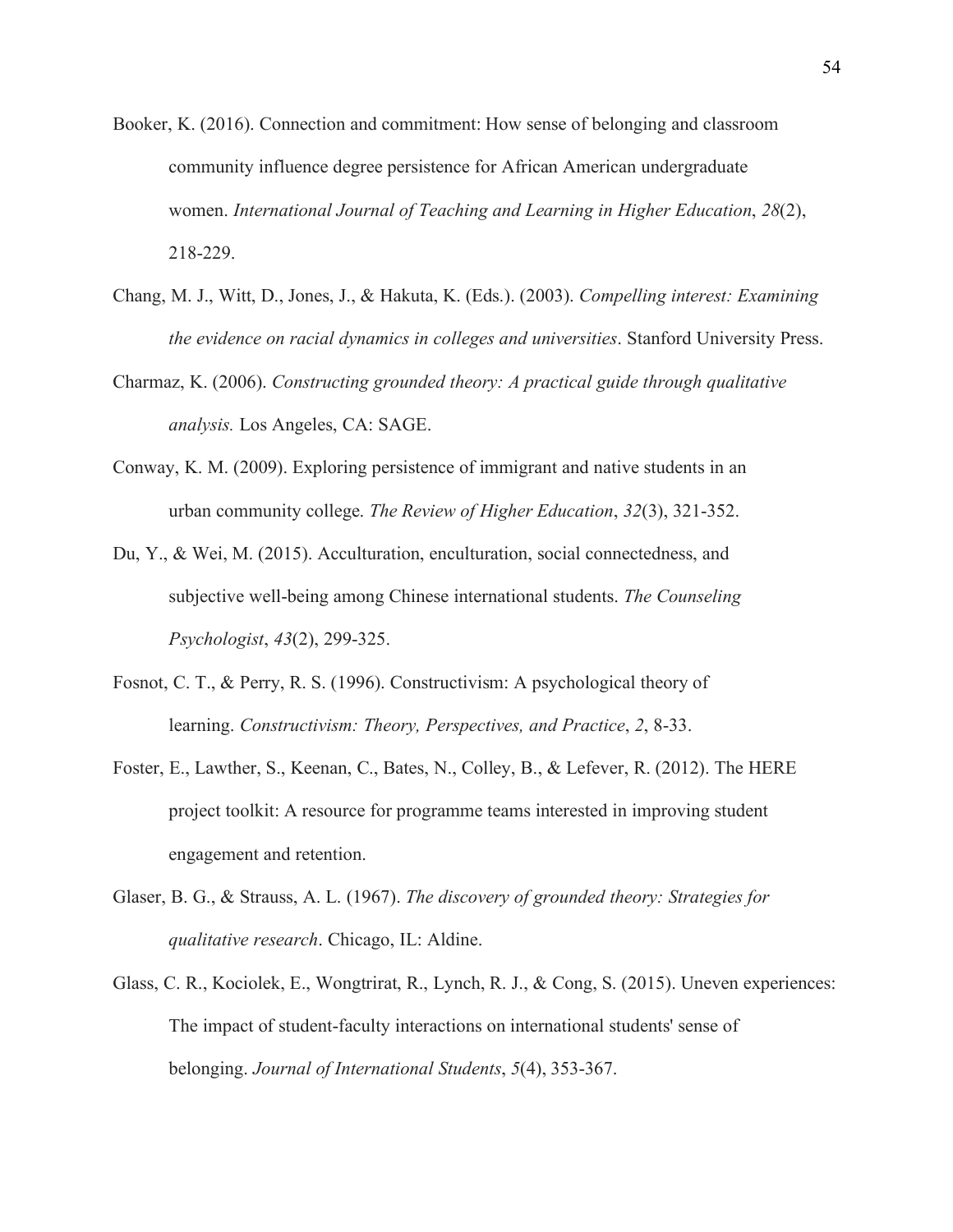- Glass, C. R., & Westmont, C. M. (2014). Comparative effects of belongingness on the academic success and cross-cultural interactions of domestic and international students. *International Journal of Intercultural Relations*, *38*, 106-119.
- Goodenow, C. (1992). Strengthening the links between educational psychology and the study of social contexts. *Educational Psychologist*, *27*(2), 177-196.
- Goodenow, C. (1993). Classroom belonging among early adolescent students: Relationships to motivation and achievement. *The Journal of Early Adolescence*, *13*(1), 21-43.
- Gusa, D. L. (2010). White institutional presence: The impact of whiteness on campus climate. *Harvard Educational Review*, *80*(4), 464-490.
- Hagerty, B. M., Lynch-Sauer, J., Patusky, K. L., Bouwsema, M., & Collier, P. (1992). Sense of belonging: A vital mental health concept. *Archives of Psychiatric Nursing*, *6*(3), 172-177.
- Harper, S. R., & Hurtado, S. (2007). Nine themes in campus racial climates and implications for institutional transformation. *New Directions for Student Services*, *2007*(120), 7-24.
- Hatch, J. A. (2002). *Doing qualitative research in education settings*.
- Hausmann, L. R., Schofield, J. W., & Woods, R. L. (2007). Sense of belonging as a predictor of intentions to persist among African American and White first-year college students. *Research in Higher Education*, *48*(7), 803-839.
- Henfield, M. S., Woo, H., Lin, Y. C., & Rausch, M. A. (2014). Too smart to fail: Perceptions of Asian American students' experiences in a collegiate honors program. *Gifted Child Quarterly*, *58*(2), 137-148.
- Heng, T. T. (2018). Chinese international students' advice to incoming first-year students: Involving students in conversations with them, not about them. *Journal of College*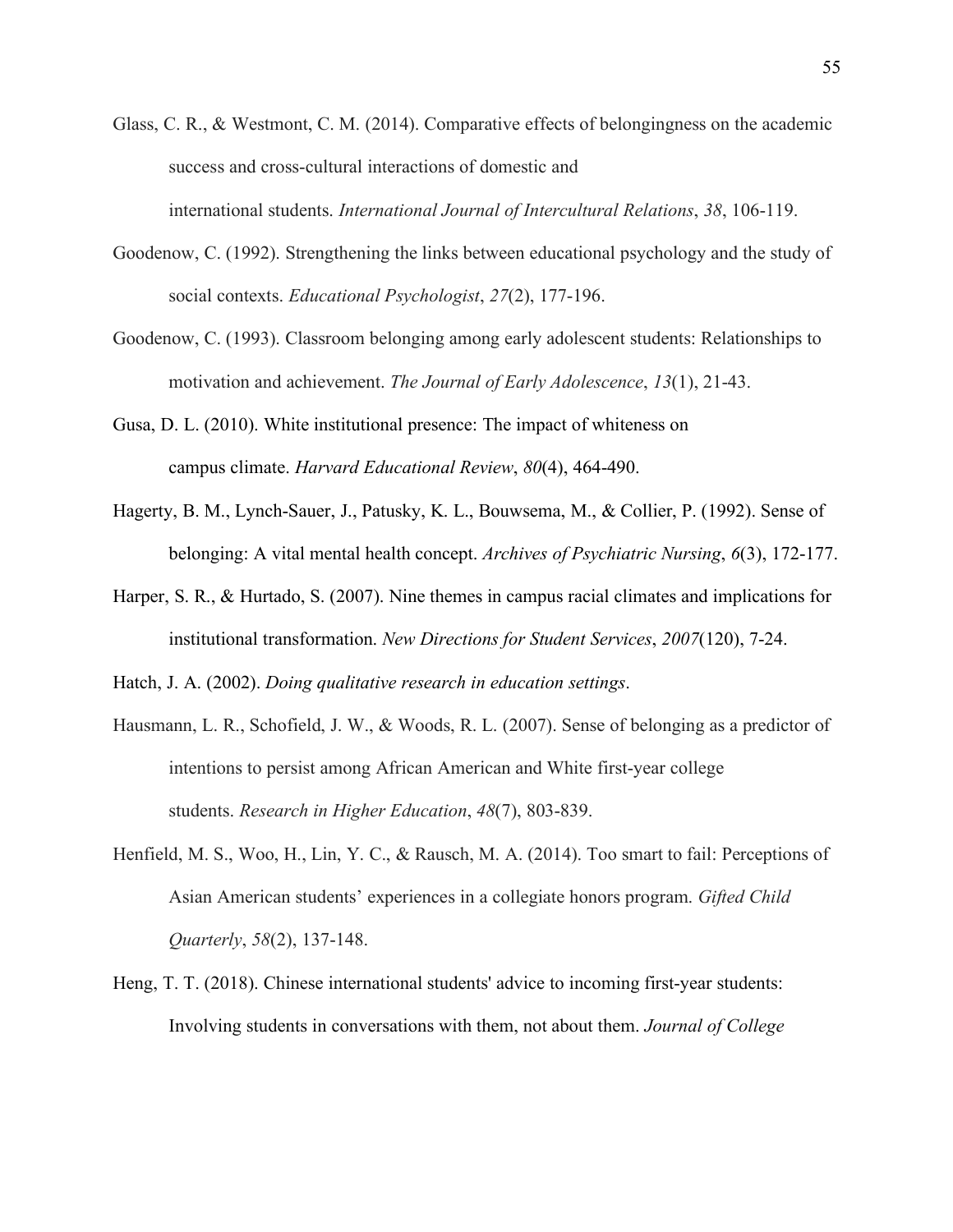*Student Development* 59(2), 232-238. Johns Hopkins University Press. Retrieved September 2, 2019, from Project MUSE database.

- Hurtado, S. (1992). The campus racial climate: Contexts of conflict. *The Journal of Higher Education, 63*(5), 539-569. doi:10.2307/1982093
- Hurtado, S., & Carter, D. F. (1997). Effects of college transition and perceptions of the campus racial climate on Latino college students' sense of belonging. *Sociology of Education*, 324-345.
- Hurtado, S., Han, J. C., Sáenz, V. B., Espinosa, L. L., Cabrera, N. L., & Cerna, O. S. (2007). Predicting transition and adjustment to college: Biomedical and behavioral science aspirants' and minority students' first year of college. *Research in Higher Education*, *48*(7), 841-887. doi:10.1007/s11162-007-9051-x
- Institute of International Education. (2019). *Open doors report on international educational exchange*. Retrieved from http://www.iie.org/en/Research-and-Publications/Open-Doors/Data
- Johnson, D. R., Soldner, M., Leonard, J. B., Alvarez, P., Inkelas, K. K., Rowan-Kenyon, H. T., & Longerbeam, S. D. (2007). Examining sense of belonging among first-year undergraduates from different racial/ethnic groups. *Journal of College Student Development, 48*(5), 525-542. doi:10.1353/csd.2007.0054
- Kolb, S. M. (2012). Grounded theory and the constant comparative method: Valid research strategies for educators. *Journal of Emerging Trends in Educational Research and Policy Studies*, *3*(1), 83-86.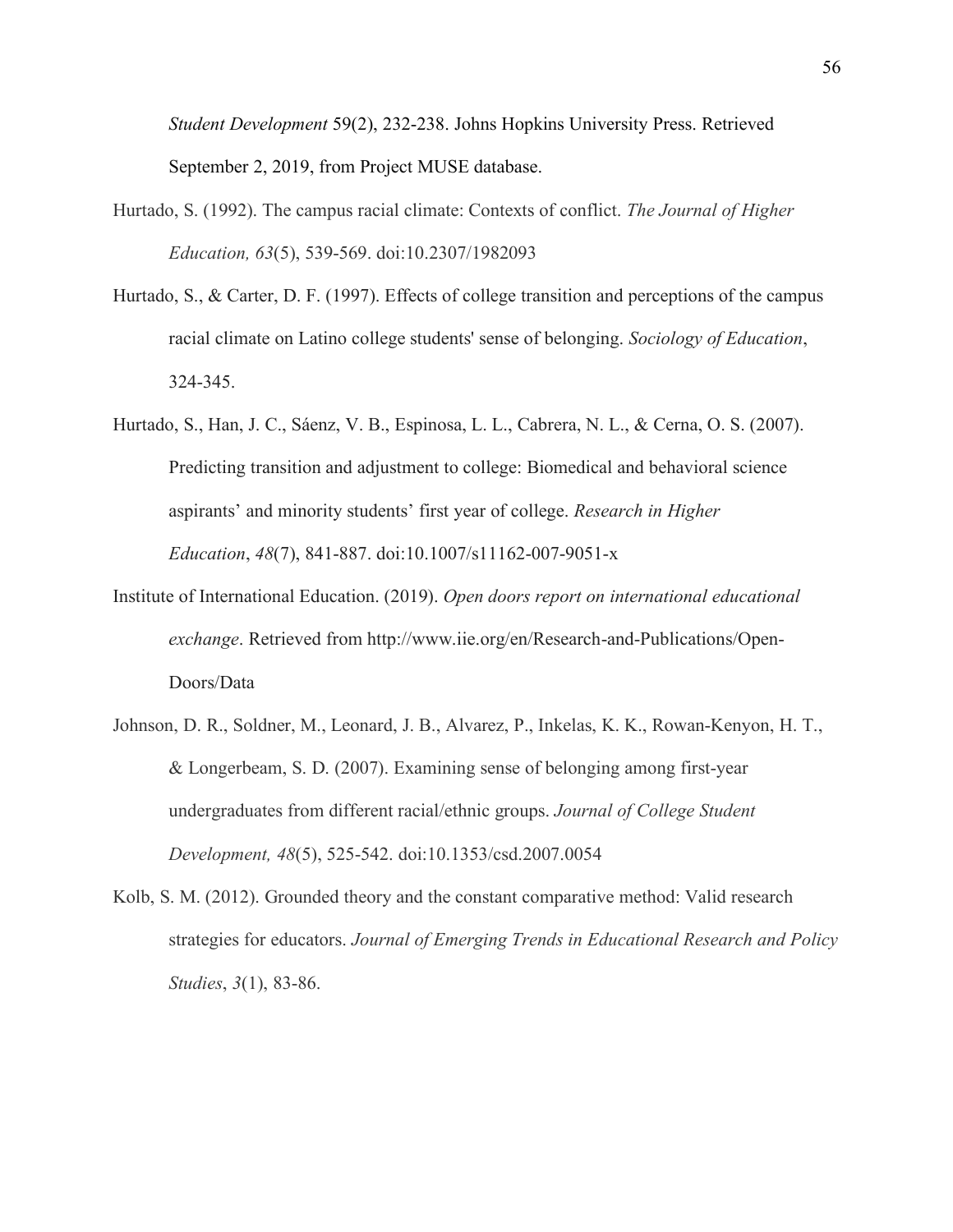- Kuh, G. D., Cruce, T. M., Shoup, R., Kinzie, J., & Gonyea, R. M. (2008). Unmasking the effects of student engagement on first-year college grades and persistence. *The Journal of Higher Education*, *79*(5), 540-563.
- Lee, J. J., & Rice, C. (2007). Welcome to America? International student perceptions of discrimination. *Higher Education*, *53*(3), 381-409.
- Lin, S., & Betz, N. E. (2009). Factors related to the social self-efficacy of Chinese international students. *The Counseling Psychologist*, *37*, 451-471. doi:10.1177/0011000009332474
- Lochmiller, C. R., & Lester, J. N. (2017). *An introduction to educational research: Connecting methods to practice*. SAGE Publications.
- Luedke, C. L. (2017). Person first, student second: Staff and administrators of color supporting students of color authentically in higher education. *Journal of College Student Development*, *58*(1), 37-52.
- Mahar, A. L., Cobigo, V., & Stuart, H. (2013). Conceptualizing belonging. *Disability and Rehabilitation*, *35*(12), 1026-1032. doi:10.3109/09638288.2012.717584
- Masika, R., & Jones, J. (2016). Building student belonging and engagement: Insights into higher education students' experiences of participating and learning together. *Teaching in Higher Education*, *21*(2), 138-150.
- Maslow, A. H. (1943). A theory of human motivation. *Psychological Review*, *50*(4), 370.
- May, V. (2011). Self, belonging and social change. *Sociology*, *45*(3), 363-378.
- Museus, S. D., Yi, V., & Saelua, N. (2017). The impact of culturally engaging campus environments on sense of belonging. *The Review of Higher Education, 40*(2), 187- 215. doi:10.1353/rhe.2017.0001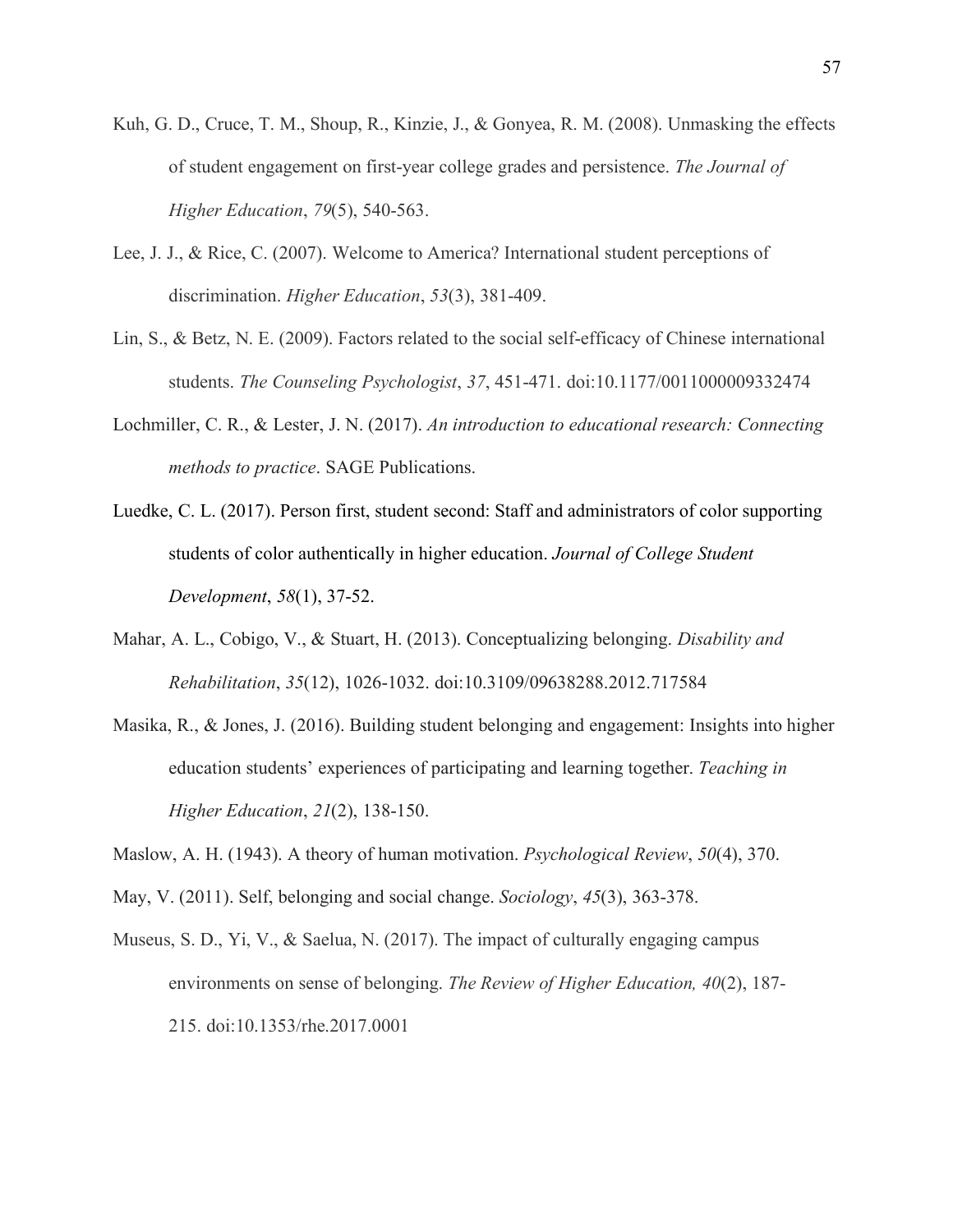- Nadelson, L. S., Semmelroth, C., Martinez, G., Featherstone, M., Fuhriman, C. A., & Sell, A. (2013). Why did they come here? – The influences and expectations of first-year students' college experience. *Higher Education Studies*, *3*(1), 50-62.
- Osterman, K. F. (2000). Students' need for belonging in the school community. *Review of Educational Research*, *70*(3), 323–367. doi:10.3102/00346543070003323
- Pan, J. Y., & Wong, D. F. K. (2011). Acculturative stressors and acculturative strategies as predictors of negative affect among Chinese international students in Australia and Hong Kong: A cross-cultural comparative study. *Academic Psychiatry*, *35*(6), 376-381.
- Pascarella, E. T., Palmer, B., Moye, M., & Pierson, C. T. (2001). Do diversity experiences influence the development of critical thinking? *Journal of College Student Development, 42,* 257-271.
- Poyrazli, S., & Lopez, M. D. (2007). An exploratory study of perceived discrimination and homesickness: A comparison of international students and American students. *Journal of Psychology*, *141*(3), 263-280.
- Rankin & Associates Consulting (2018). Winona state university campus climate research study. Howard, PA.
- Rankin, S. R., & Reason, R. D. (2005). Differing perceptions: How students of color and white students perceive campus climate for underrepresented groups. *Journal of College Student Development*, *46*(1), 43-61.
- Saenz, V. B., Ngai, H. N., & Hurtado, S. (2007). Factors influencing positive interactions across race for African American, Asian American, Latino, and White college students. *Research in Higher Education*, *48*(1), 1-38.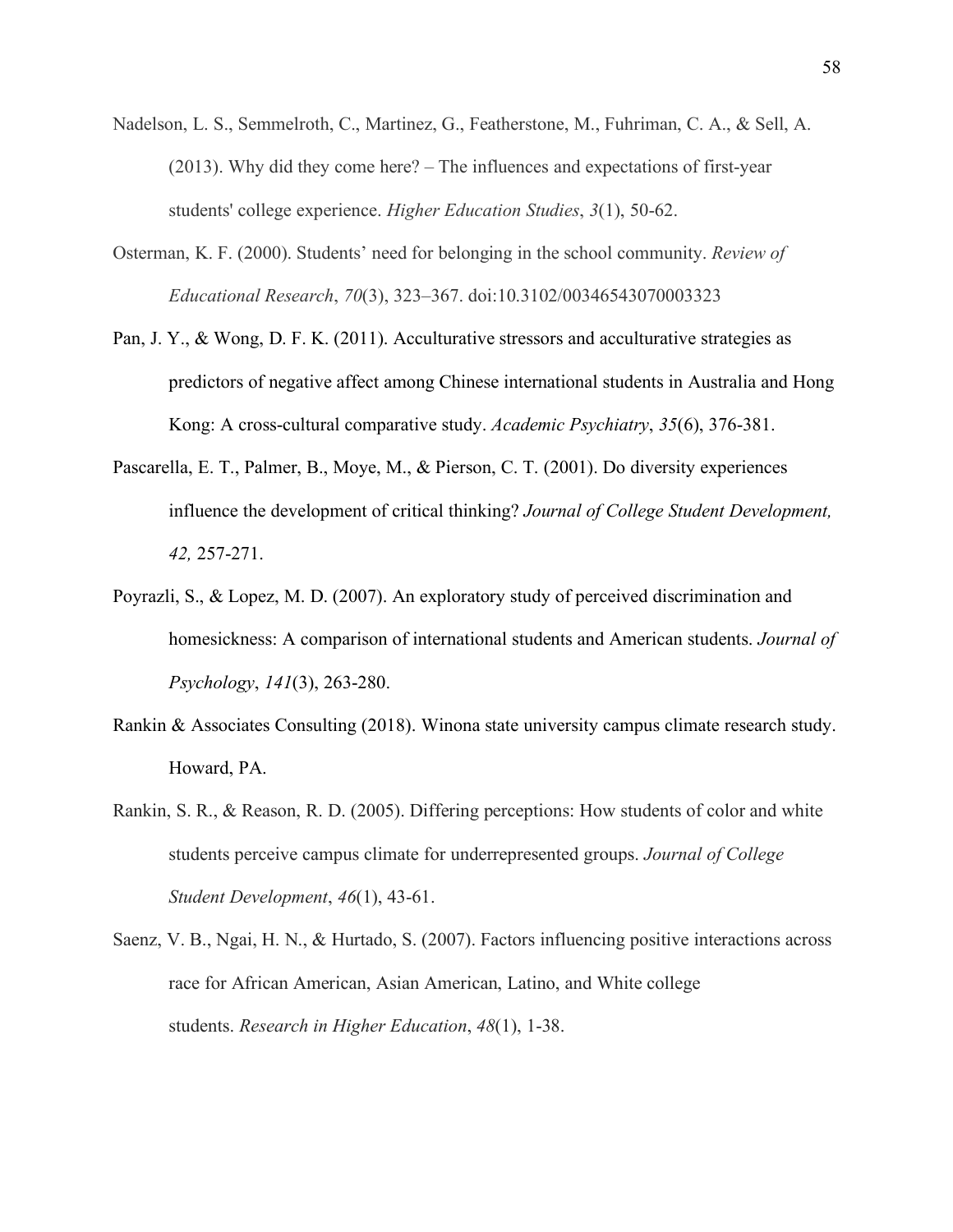- Samura, M. (2016). Remaking selves, repositioning selves, or remaking space: An examination of Asian American college students' processes of "Belonging". *Journal of College Student Development*, *57*(2), 135-150.
- Schlossberg, N. K. (1989). Marginality and mattering: Key issues in building community. *New Directions for Student Services, 48*, 5-15. doi:10.1002/ss.37119894803
- Schultz, J. L., & Higbee, J. L. (2007). Reasons for attending college: The student point of view. *Research and Teaching in Developmental Education*, 69-76.
- Slaten, C. D., Elison, Z. M., Lee, J. Y., Yough, M., & Scalise, D. (2016). Belonging on campus: A qualitative inquiry of Asian international students. *The Counseling Psychologist*, *44*(3), 383-410.
- Smith, R. A., & Khawaja, N. G. (2011). A review of the acculturation experiences of international students. *International Journal of Intercultural Relations*, *35*(6), 699–713. doi:10.1016/j.ijintrel.2011.08.004
- Stebleton, M. J., Soria, K. M., Huesman, R. L., & Torres, V. (2014). Recent immigrant students at research universities: The relationship between campus climate and sense of belonging. *Journal of College Student Development, 55*(2), 196-202. doi:10.1353/csd.2014.0019
- Strauss, A. L., & Corbin, J. (1990*). Basics of qualitative research: Grounded theory procedures and techniques*. Newbury Park, CA: SAGE.
- Strauss, A., & Corbin, J. (1998). *Basics of qualitative research: Techniques and procedures for developing grounded theory*. Newbury Park, CA: SAGE.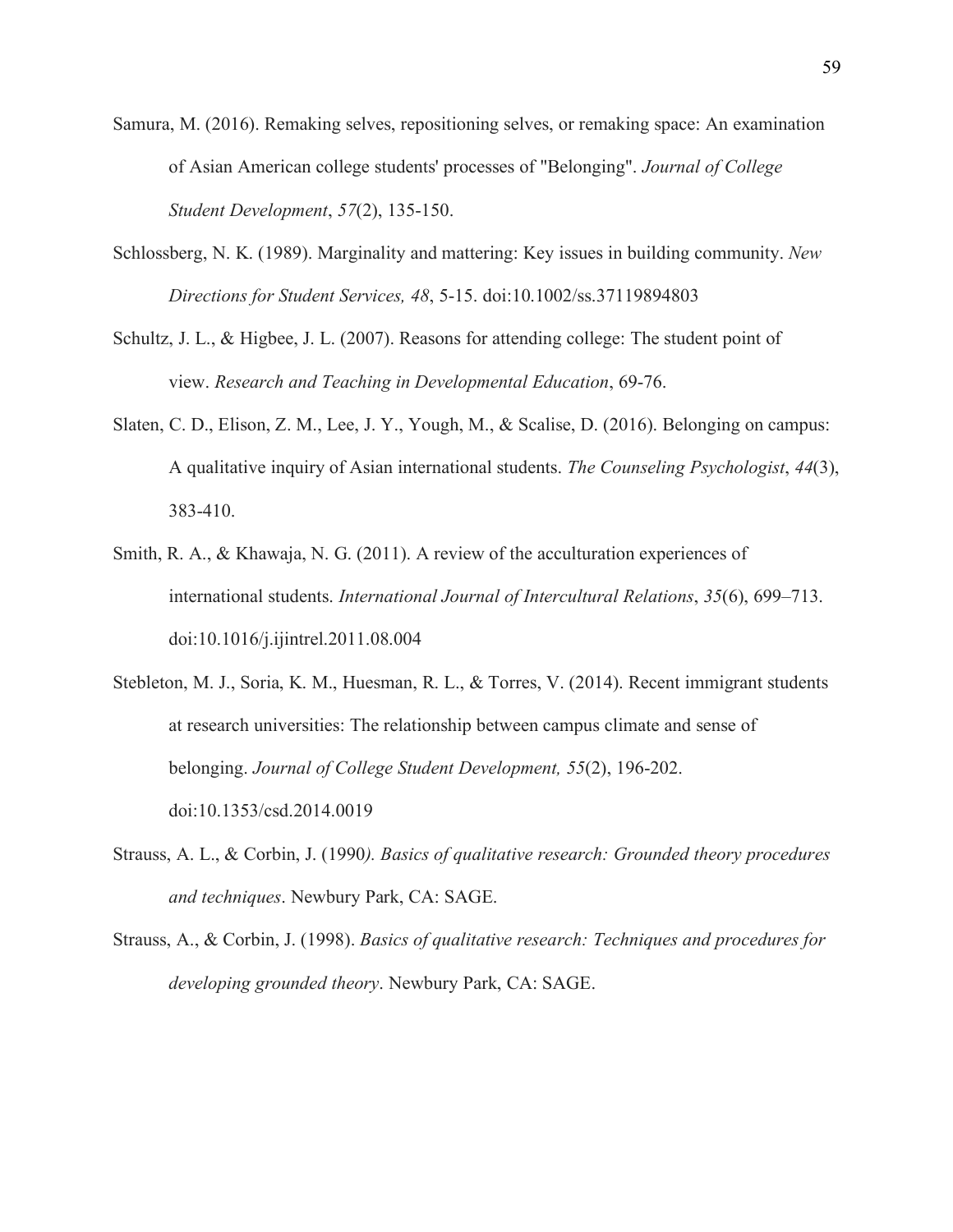Strayhorn, T. L. (2012). Exploring the impact of Facebook and Myspace use on first-year students' sense of belonging and persistence decisions. *Journal of College Student Development*, *53*(6), 783-796.

- Strayhorn, T. L. (2018). *College students' sense of belonging: A key to educational success for all students*. New York; London: Routledge.
- Tinto, V. (1975). Dropout from higher education: A theoretical synthesis of recent research. *Review of Educational Research*, *45*(1), 89-125.
- Tinto, V. (1994). *Leaving college: Rethinking the causes and cures of student attrition*. ProQuest Ebook Central https://ebookcentral-proquest-com.proxy.lib.ohio-state.edu
- Tinto, V. (2017). Through the eyes of students. *Journal of College Student Retention: Research, Theory & Practice*, *19*(3), 254-269.
- Twenge, J. M., Baumeister, R. F., DeWall, C. N., Ciarocco, N. J., & Bartels, J. M. (2007). Social exclusion decreases prosocial behavior. *Journal of Personality and Social Psychology*, *92*(1), 56.
- Vaccaro, A., & Newman, B. M. (2016). Development of a sense of belonging for privileged and minoritized students: An emergent model. *Journal of College Student Development*, *57*(8), 925-942.
- Van Tilburg, M. A. L., Vingerhoets, J. J. M., & Van Heck, G. L. (1996). Homesickness: A review of the literature. *Psychological Medicine, 26,* 899-912.
- Wang, Y., Lin, J., Pang, L., & Shen, F. C. (2007). International students from Asia. In F. L. Leong, A. G. Inman, A. Ebreo, L. Yang, L. Kinoshita, & M. Fu (Eds.), *Handbook of Asian American Psychology* (2nd ed., pp. 245-261). Thousand Oaks, CA: Sage.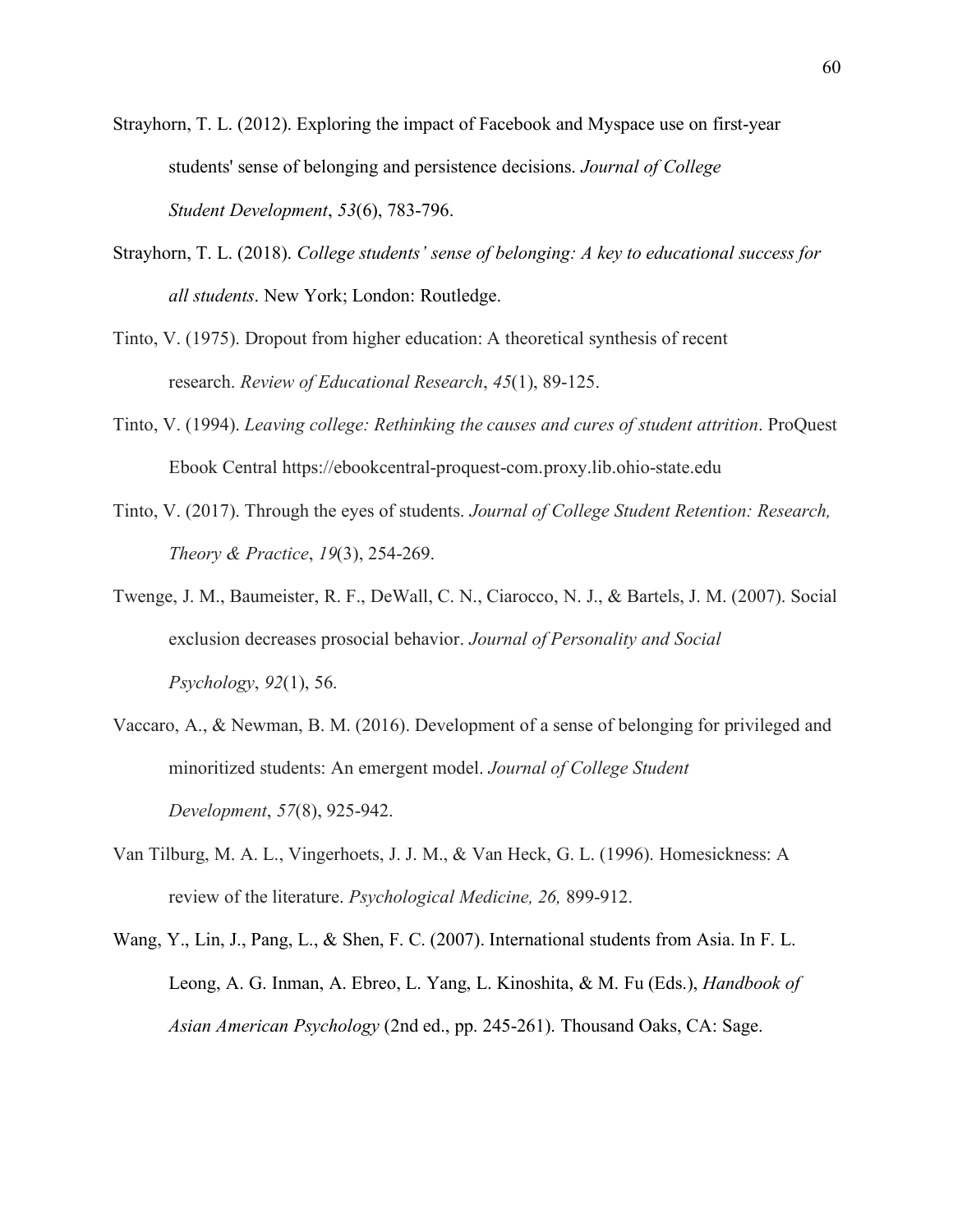- Winona State University. (2016). *Common Data Set 2016-2017* [Data set]. Retrieved from https://www.winona.edu/ipar/Media/CDS\_2016-2017.pdf
- Winona State University. (2020). *Winona State University Fast Facts 2020-2021* [Data set]. Retrieved from https://www.winona.edu/ipar/Media/Fast-Facts-2020-2021.pdf
- Yan, K. (2017). Chinese international students' stressors and coping strategies in the United States. Springer Singapore.
- Yao, C. W. (2016). Unfulfilled expectations: Influence of Chinese international students' roommate relationships on sense of belonging. *Journal of International Students*, *6*(3), 762-778.
- Zhang, J., & Goodson, P. (2011). Predictors of international students' psychosocial adjustment to life in the United States: A systematic review. *International Journal of Intercultural Relations*, *35*(2), 139–162. doi:10.1016/j.ijintrel.2010.11.011
- Zhang, S. Y., & Carrasquillo, A. L. (1992). Chinese-American students: A review of the literature.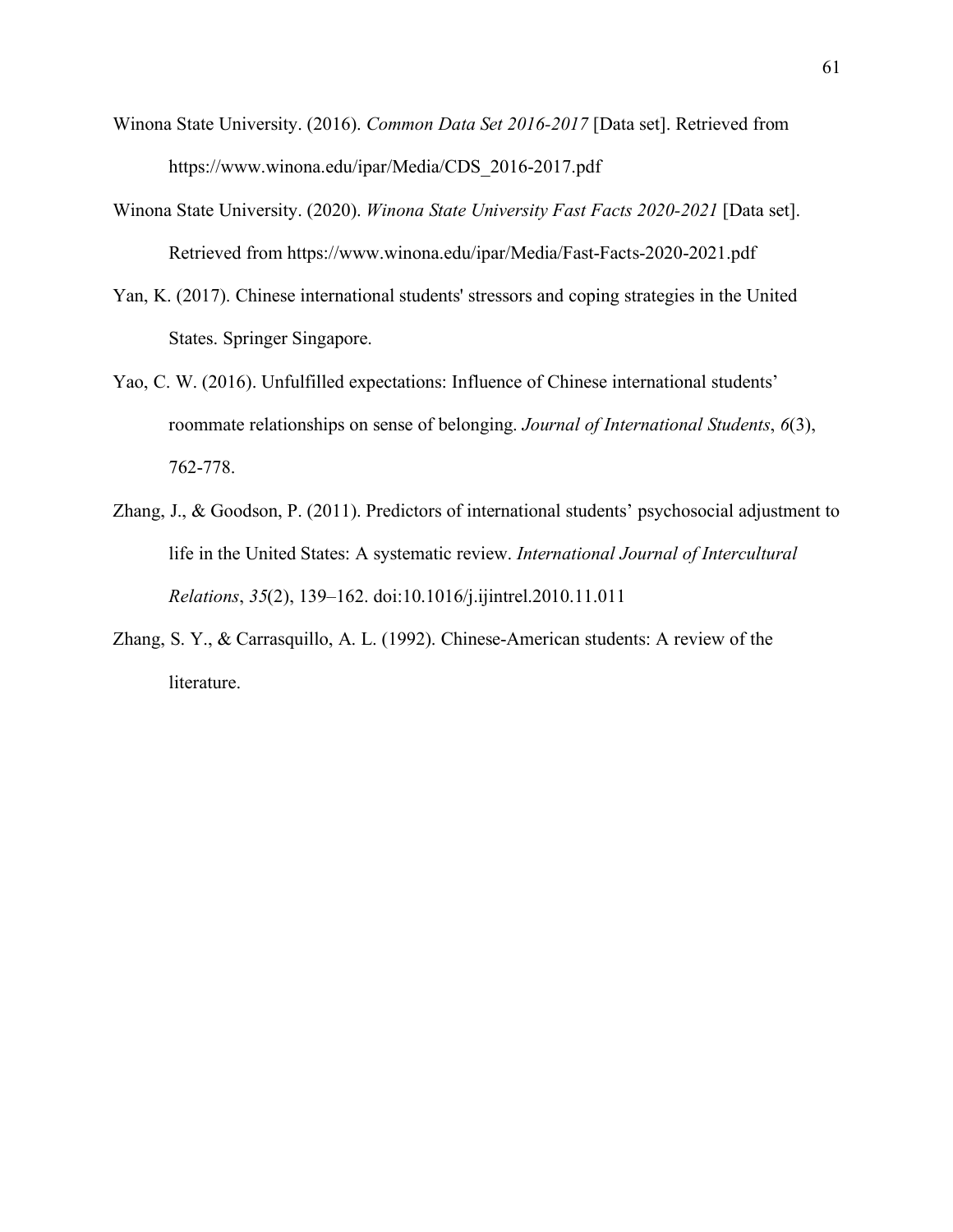# **APPENDICES**

# **APPENDIX A**

# **QUALTRICS SURVEY**

- 11. Choose a gender that best describes you
	- a. Male
	- b. Female
	- c. Other
	- d. Prefer not to answer
- 12. Name of the city where you attended high school
	- a. [enter name of city]
- 13. Name of the university you attended in China
	- a. [enter name of university]
	- b. Have not attended university in China
- 14. Major of study at WSU
	- a. [enter major]
- 15. Number of semesters completed at WSU
	- a. [enter number of semesters]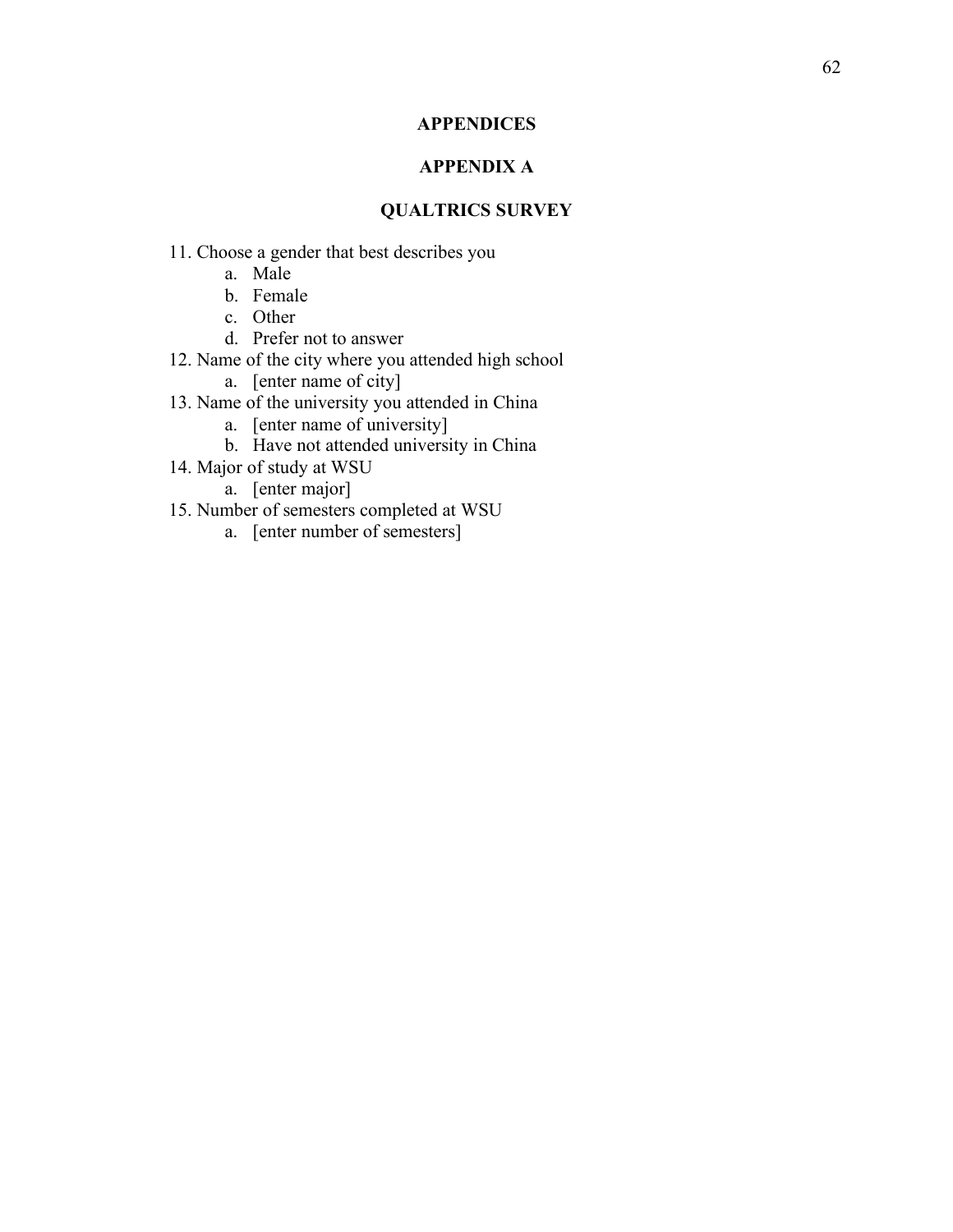# **APPENDIX B**

# **COMMUNICATION WITH PARTICIPANTS**

# **Recruitment Email Message (Pre-survey)**

Hello,

My name is Kurt Bolstad, and I'm a graduate student here at WSU. I'm currently doing research to examine a sense of belonging (归属感) for Chinese international students at WSU. In particular, this study will explore the experiences of Chinese students and how their belonging impacts perceived academic success. As a result, the goal of this study is to provide suggestions for university leaders in order to improve the overall campus experience for students.

If you are interested in participating in this study, please fill out this brief survey about your background. It should take less than five minutes. [LINK] If you agree to participate, responding to the survey questions constitutes your consent. Participation is voluntary and you may stop participating at any time.

Selected participants will receive a second email to cover informed consent and to schedule an interview. This interview is expected to last around 20-30 minutes. Your interview will be confidential and will not be associated with your identifying information. Thank you for your consideration.

Thank you, Kurt Bolstad

# **Participant Selection Email Message Follow-up (Post-survey)** Hello,

You have been selected to participate in an interview for the study regarding sense of belonging for Chinese students at WSU. Please read the attached document about informed consent. Once you have read and signed this document, we can schedule a time to meet for an interview. Thank you.

Thank you, Kurt Bolstad

# **Reminder Email Message**

Hello,

This is a reminder that you have scheduled an interview for [TIME] on [DATE]. The interview will take place at [LOCATION]. You will be interviewing with one researcher and one interpreter. If you can no longer attend your interview, please respond to this message.

Thank you, Kurt Bolstad